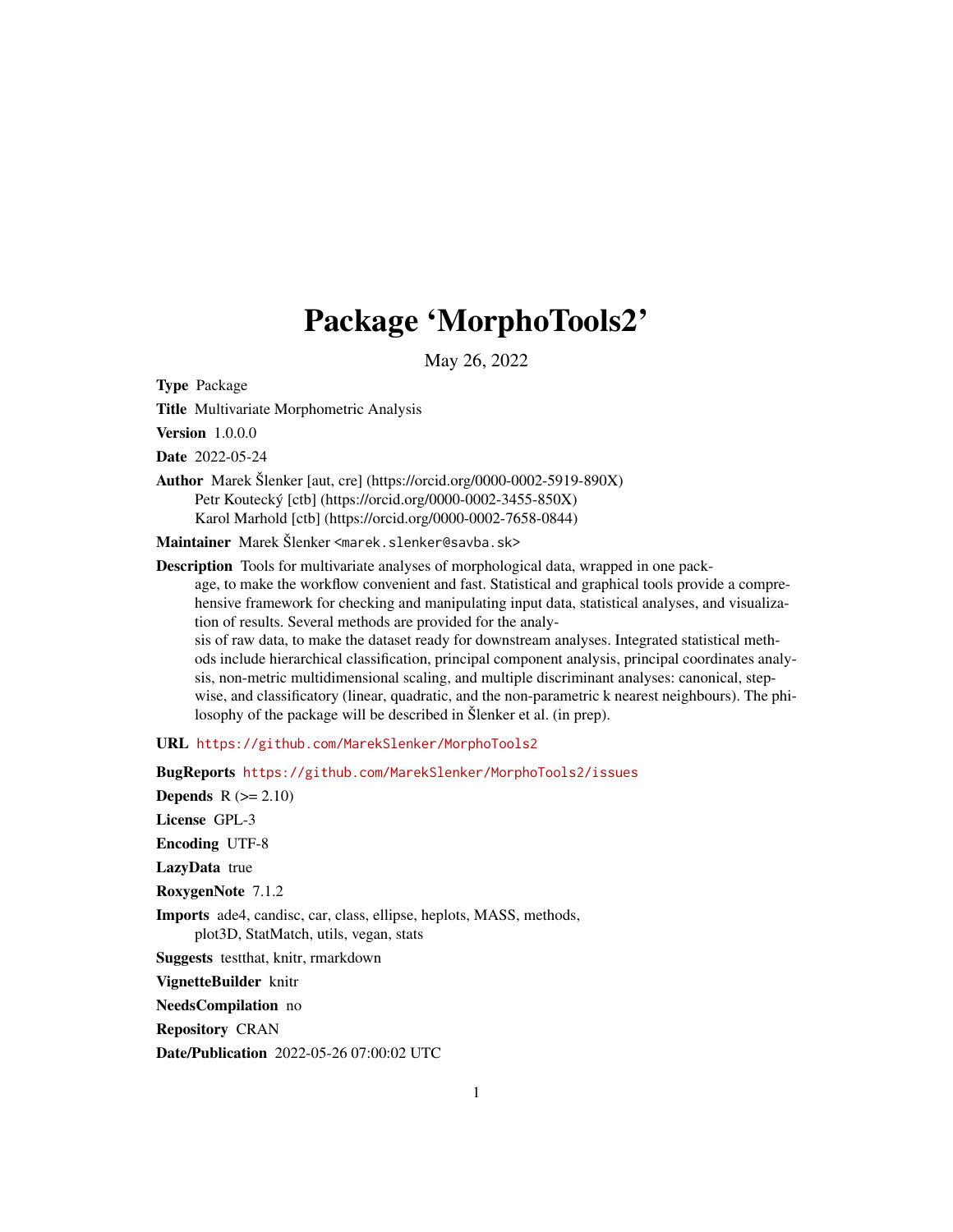# R topics documented:

|         | 3              |
|---------|----------------|
|         | $\overline{4}$ |
|         | 5              |
|         | $\overline{7}$ |
|         | $\overline{7}$ |
|         | 8              |
|         | 9              |
|         | 11             |
|         | 12             |
|         | 12             |
|         | 14             |
|         | 16             |
|         | 17             |
|         | 18             |
|         | 19             |
|         | 20             |
|         | 21             |
|         | 22             |
|         | 23             |
|         | 24             |
|         | 24             |
|         | 25             |
|         | 26             |
|         | 28             |
|         | 28             |
|         | 29             |
|         | 30             |
|         | 32             |
|         | 32             |
|         | 34             |
|         | 35             |
|         | 36             |
|         | 37             |
|         | 38             |
|         | 39             |
|         | 41             |
|         | 42             |
|         |                |
|         | 44             |
|         | 45             |
|         | 47             |
|         | 47             |
| summary | 48             |
|         | 49             |
|         | 50             |
|         |                |

**Index**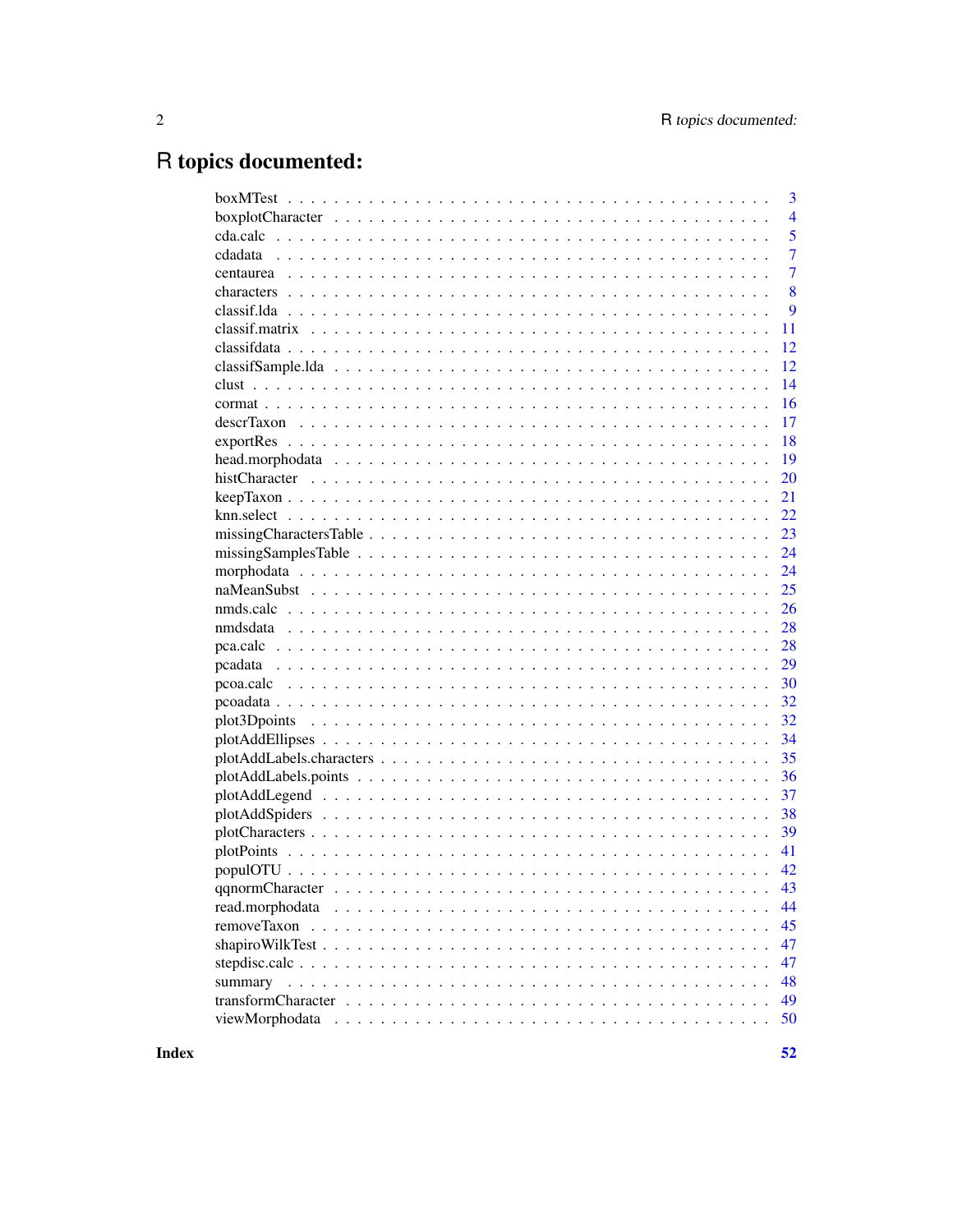<span id="page-2-0"></span>The boxMTest function performs Box's (1949) M-test for homogeneity of covariance matrices. The null hypothesis for this test is that the observed covariance matrices for the dependent variables are equal across groups.

#### Usage

boxMTest(object)

## Arguments

object an object of class [morphodata](#page-23-1).

## Value

None. Used for its side effect.

## References

Box G.E.P. (1949). A general distribution theory for a class of likelihood criteria. *Biometrika* 36, 317-346.

## Examples

```
data(centaurea)
```

```
# remove NAs and linearly dependent characters (characters with unique contributions
# can be identified by stepwise discriminant analysis.)
centaurea = naMeanSubst(centaurea)
centaurea = removePopulation(centaurea, populationName = c("LIP", "PREL"))
centaurea = keepCharacter(centaurea, c("MLW", "ML", "IW", "LS", "IV", "MW", "MF",
                                   "AP", "IS", "LBA", "LW", "AL", "ILW", "LBS",
                                   "SFT", "CG", "IL", "LM", "ALW", "AW", "SF") )
# add a small constant to characters witch are invariant within taxa
centaurea$data[ centaurea$Taxon == "hybr", "LM" ][1] =
            centaurea$data[ centaurea$Taxon == "hybr", "LM" ][1] + 0.000001
centaurea$data[ centaurea$Taxon == "ph", "IV" ][1] =
            centaurea$data[ centaurea$Taxon == "ph", "IV" J[1] + 0.000001centaurea$data[ centaurea$Taxon == "st", "LBS"][1] =
            centaurea$data[ centaurea$Taxon == "st", "LBS"][1] + 0.000001
```
boxMTest(centaurea)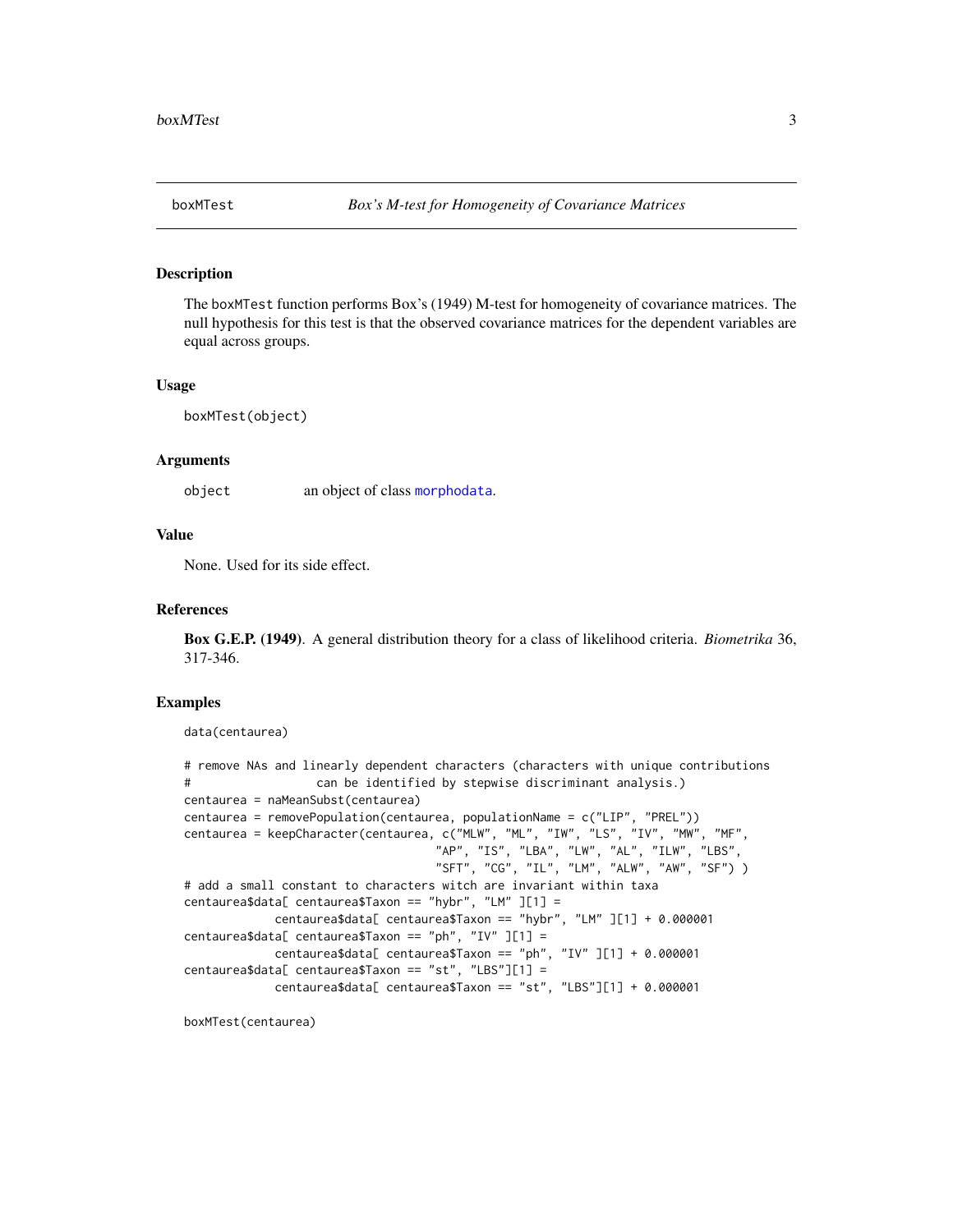<span id="page-3-0"></span>boxplotCharacter *Box Plots*

# Description

These functions produce a box-and-whisker plot(s) of the given morphological character(s).

# Usage

```
boxplotCharacter(object, character, outliers = TRUE, lowerWhisker = 0.05,
         upperWhisker = 0.95, col = "white", border = "black", main = character,
          cex.main = 1.5, xlab = NULL, ylab = NULL, frame = TRUE, pch = 8,
          horizontal = FALSE, varwidth = FALSE, ...)
boxplotAll(object, folderName = "boxplots", outliers = TRUE, lowerWhisker = 0.05,
```

```
upperWhisker = 0.95, col = "white", border = "black", main = character,
  cex.main = 1.5, xlab = NULL, ylab = NULL, frame = TRUE, pch = 8,
horizontal = FALSE, varwidth = FALSE, width = 480, height = 480, units = "px", ...)
```

| object       | an object of class morphodata.                                                                                                     |
|--------------|------------------------------------------------------------------------------------------------------------------------------------|
| character    | a morphological character used to plot boxplot.                                                                                    |
| folderName   | folder to save produced boxplots.                                                                                                  |
| outliers     | logical, if TRUE, the outliers are drawn.                                                                                          |
| lowerWhisker | percentile to which the lower whisker is extended.                                                                                 |
| upperWhisker | percentile to which the upper whisker is extended.                                                                                 |
| col          | background colour for the boxes.                                                                                                   |
| border       | colour of outliers and the lines.                                                                                                  |
| frame        | logical, if TRUE, a 'frame' (box around the plot) is drawn.                                                                        |
| main         | main title for the plot.                                                                                                           |
| cex.main     | magnification to be used for the main title.                                                                                       |
| pch          | plotting symbol of the outliers.                                                                                                   |
| xlab, ylab   | title of the respective axes.                                                                                                      |
| horizontal   | logical, indicating if the boxplot should be horizontal.                                                                           |
| varwidth     | logical, if TRUE, the boxes are drawn with widths proportional to the square-roots<br>of the number of observations in the groups. |
| width        | the width of the figure.                                                                                                           |
| height       | the height of the figure.                                                                                                          |
| units        | the units in which height and width are given. Can be "px" (pixels, the de-<br>fault), "in" (inches), "cm" or "mm".                |
| $\cdots$     | further arguments to be passed to boxplot or bxp.                                                                                  |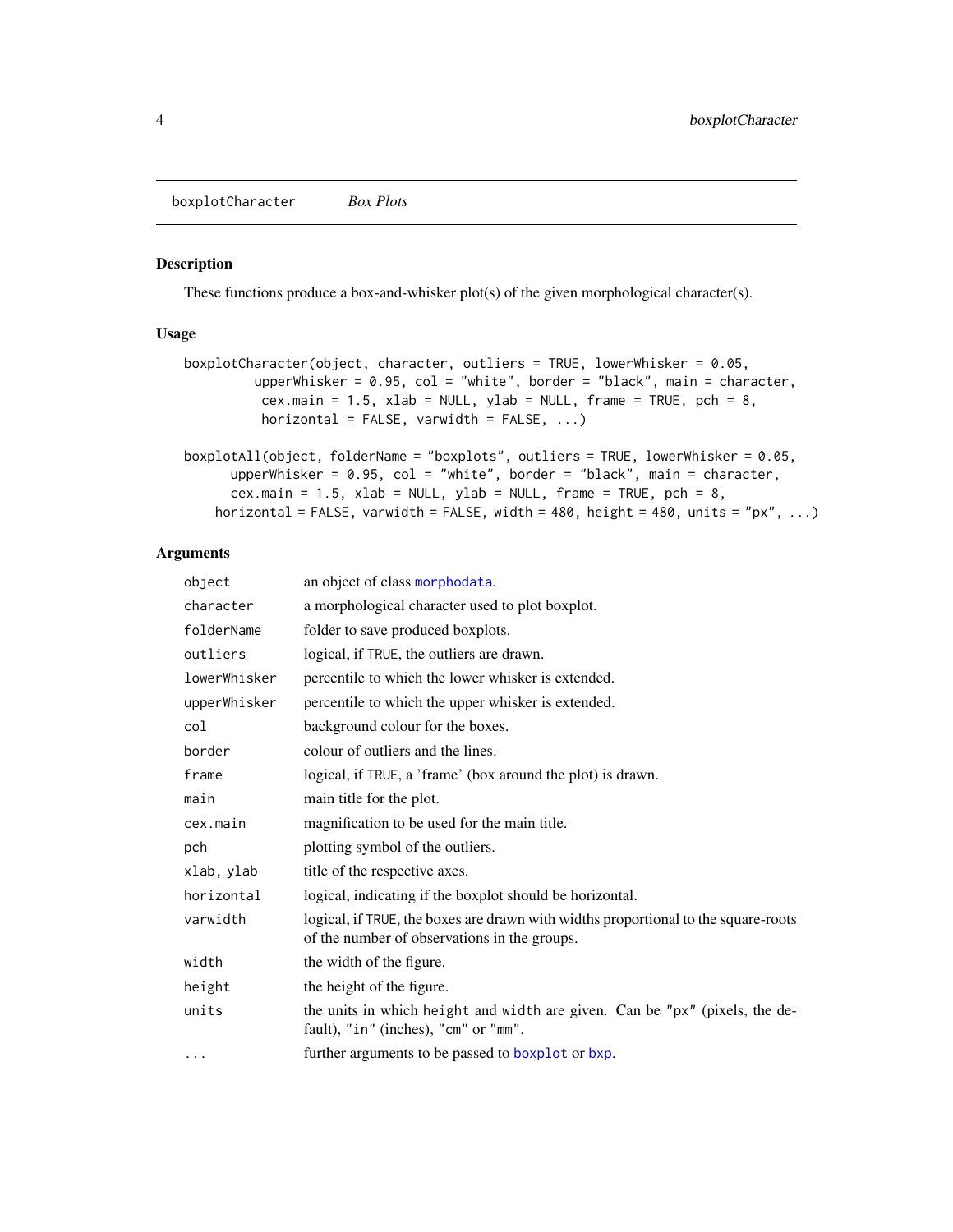#### <span id="page-4-0"></span>cda.calc 5

# Details

These functions modify the classical [boxplot](#page-0-0) function to allow whiskers to be extended to the desired percentiles. By default, the whiskers are extended to the 5th and 95th percentiles, because of the trimmed range (without the most extreme 10% of values) use to be used in taxa descriptions, determination keys, etc. Box defines 25th and 75th percentiles, bold horizontal line shows median (50th percentile). Missing values are ignored.

The boxplotAll function produces boxplots for each morphological character and saves them to a folder defined by the folderName argument. If it does not exist, a new folder is created.

#### Value

None. Used for its side effect of producing a plot(s).

#### Examples

data(centaurea)

```
boxplotCharacter(centaurea, character = "ST", col = "orange", border = "red")
boxplotCharacter(centaurea, character = "ST", outliers = FALSE,
          lowerWhisker = 0.1, upperWhisker = 0.9)
boxplotCharacter(centaurea, "ST", varwidth = TRUE, notch = TRUE,
          boxwex = 0.4, staplewex = 1.3, horizontal = TRUE)
boxplotCharacter(centaurea, "ST", boxlty = 1, medlwd = 5,
          whisklty = 2, whiskcol = "red", staplecol = "red",
         outcol = "grey30", pch = "-")
## Not run: boxplotAll(centaurea, folderName = "../boxplots")
```
<span id="page-4-1"></span>cda.calc *Canonical Discriminant Analysis*

#### **Description**

This function performs canonical discriminant analysis.

#### Usage

cda.calc(object, passiveSamples = NULL)

#### Arguments

object an object of class [morphodata](#page-23-1). passiveSamples taxa or populations, which will be only predicted, see Details.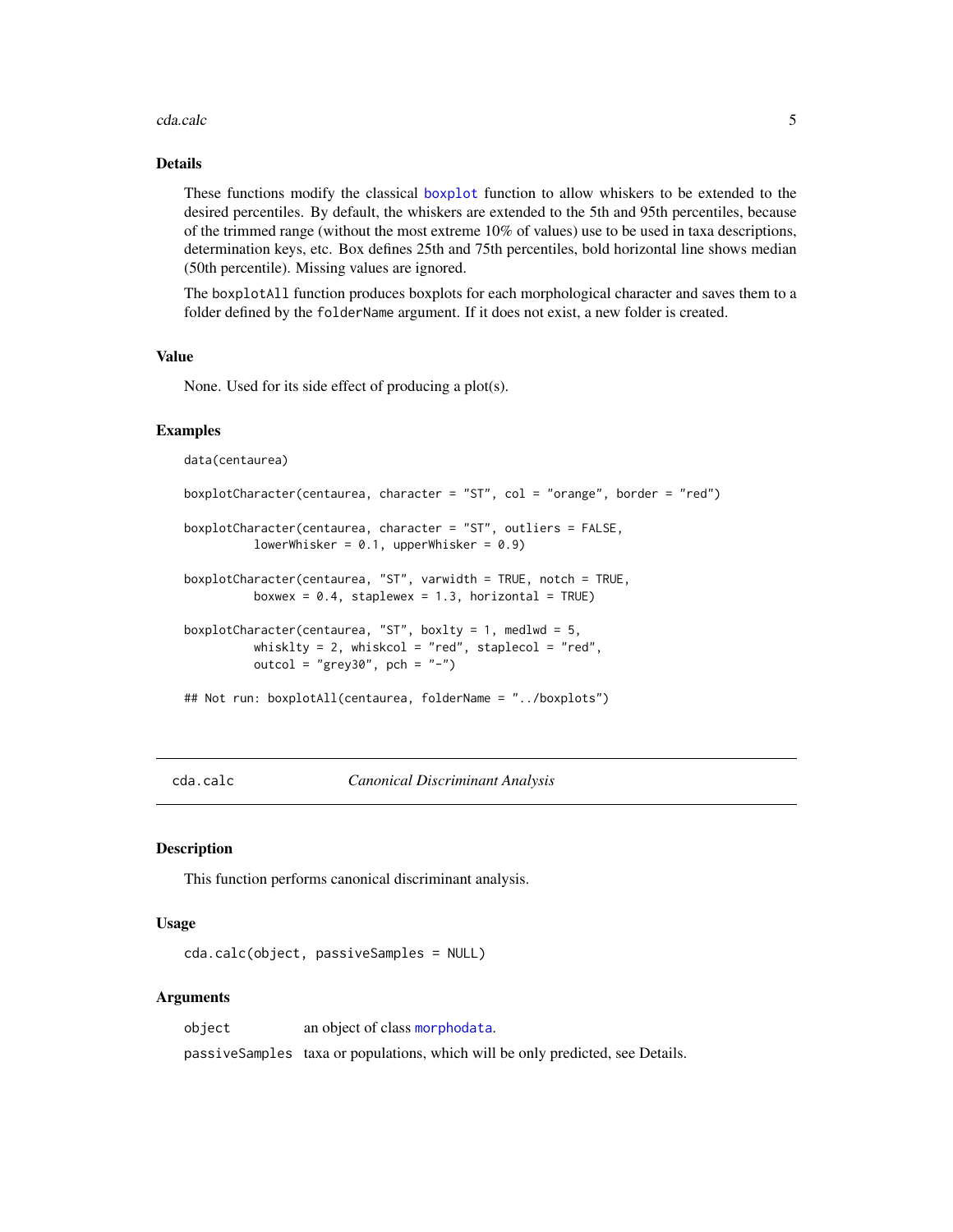# Details

The cda.calc function performs canonical discriminant analysis using the candisc method from the candisc package. Canonical discriminant analysis finds linear combination of the quantitative variables that maximize the difference in the mean discriminant score between groups. This function allows exclude subset of samples (passiveSamples) from computing the discriminant function, and only passively predict them in multidimensional space. This approach is advantageous for testing the positions of "atypical" populations (e.g., putative hybrids) or for assessing positions of selected individuals (e.g., type herbarium specimens).

#### Value

an object of class [cdadata](#page-6-1) with the following elements:

objects

|                                   | ID<br>Population<br>Taxon<br>scores | IDs of each row of scores object.<br>population membership of each row of scores object.<br>taxon membership of each row of scores object.<br>ordination scores of cases (objects, OTUs). |
|-----------------------------------|-------------------------------------|-------------------------------------------------------------------------------------------------------------------------------------------------------------------------------------------|
| eigenValues                       | individual axes.                    | eigenvalues, i.e., proportion of variation of the original dataset expressed by                                                                                                           |
| eigenvaluesAsPercent              |                                     |                                                                                                                                                                                           |
|                                   |                                     | eigenvalues as percent, percentage of their total sum.                                                                                                                                    |
| cumulativePercentageOfEigenvalues |                                     |                                                                                                                                                                                           |
|                                   |                                     | cumulative percentage of eigenvalues.                                                                                                                                                     |
| groupMeans                        |                                     | data. frame containing the means for the taxa.                                                                                                                                            |
| rank                              |                                     | number of non-zero eigenvalues.                                                                                                                                                           |
| coeffs.raw                        |                                     | matrix containing the raw canonical coefficients.                                                                                                                                         |
| coeffs.std                        |                                     | matrix containing the standardized canonical coefficients.                                                                                                                                |
| totalCanonicalStructure           |                                     |                                                                                                                                                                                           |
|                                   |                                     | matrix containing the total canonical structure coefficients, <i>i.e.</i> , total-sample cor-<br>relations between the original variables and the canonical variables.                    |
| canrsq                            |                                     | squared canonical correlations.                                                                                                                                                           |

#### Examples

data(centaurea) centaurea = naMeanSubst(centaurea) centaurea = removePopulation(centaurea, populationName = c("LIP", "PREL")) cdaRes = cda.calc(centaurea) summary(cdaRes) plotPoints(cdaRes, col = c("red", "green", "blue", "red"), pch = c(20, 17, 8, 21), pt.bg = "orange", legend = TRUE)

<span id="page-5-0"></span>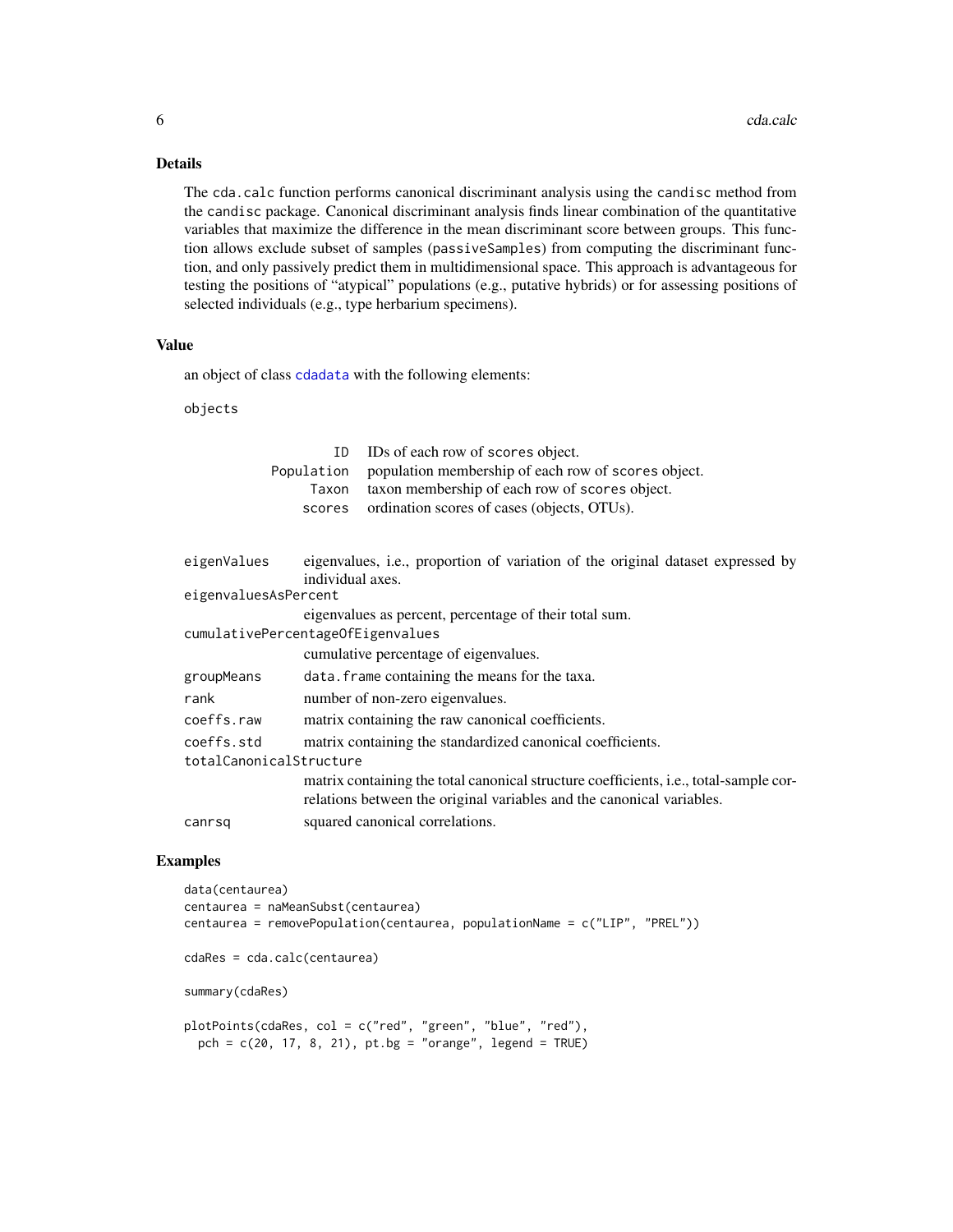<span id="page-6-1"></span><span id="page-6-0"></span>

The cdadata class is designed for storing results of canonical discriminant analysis.

#### Format

Class cdadata.

objects ID IDs of each row of scores object.

Population population membership of each row of scores object.

Taxon taxon membership of each row of scores object.

scores ordination scores of cases (objects, OTUs).

eigen Values eigenvalues, i.e., proportion of variation of the original dataset expressed by individual axes.

eigenvaluesAsPercent eigenvalues as percent, percentage of their total sum.

cumulativePercentageOfEigenvalues cumulative percentage of eigenvalues.

groupMeans data.frame containing the means for the taxa.

rank number of non-zero eigenvalues.

coeffs.raw matrix containing the raw canonical coefficients.

coeffs.std matrix containing the standardized canonical coefficients.

totalCanonicalStructure matrix containing the total canonical structure coefficients, i.e., totalsample correlations between the original variables and the canonical variables.

canrsq squared canonical correlations.

centaurea *25 Morphological Characters of Three Species of the* Centaurea phrygia *Complex*

#### Description

The sample data include part of data sets from previously published studies by Koutecky (2007) and Koutecky et al. (2012): 25 morphological characters (see the cited studies for details) of the vegetative (stems and leaves) and reproductive structures (capitula and achenes) of three diploid species of the *Centaurea phrygia* complex: *C. phrygia* L. s.str. (abbreviated "ph"), *C. pseudophrygia* C.A.Mey. ("ps") and *C. stenolepis* A.Kern. ("st"). Moreover, a fourth group includes the putative hybrid of the *C. pseudophrygia* and *C. stenolepis* ("hybr"). The data represent 8, 12, 7 and 6 populations for each group, respectively, and 20 individuals per population, with one exception in which only 12 individuals were available. All morphological characters are either quantitative (sizes, counts, or ratios) or binary (two characters states or presence/absence). In four characters of achenes (AL, AW, ALW, AP), there are missing data because fruits were not available in all individuals. In two populations of *C. stenolepis* (LIP, PREL) fruits were completely missing. In total, the data set includes 652 individuals (453 complete) from 33 populations (31 complete).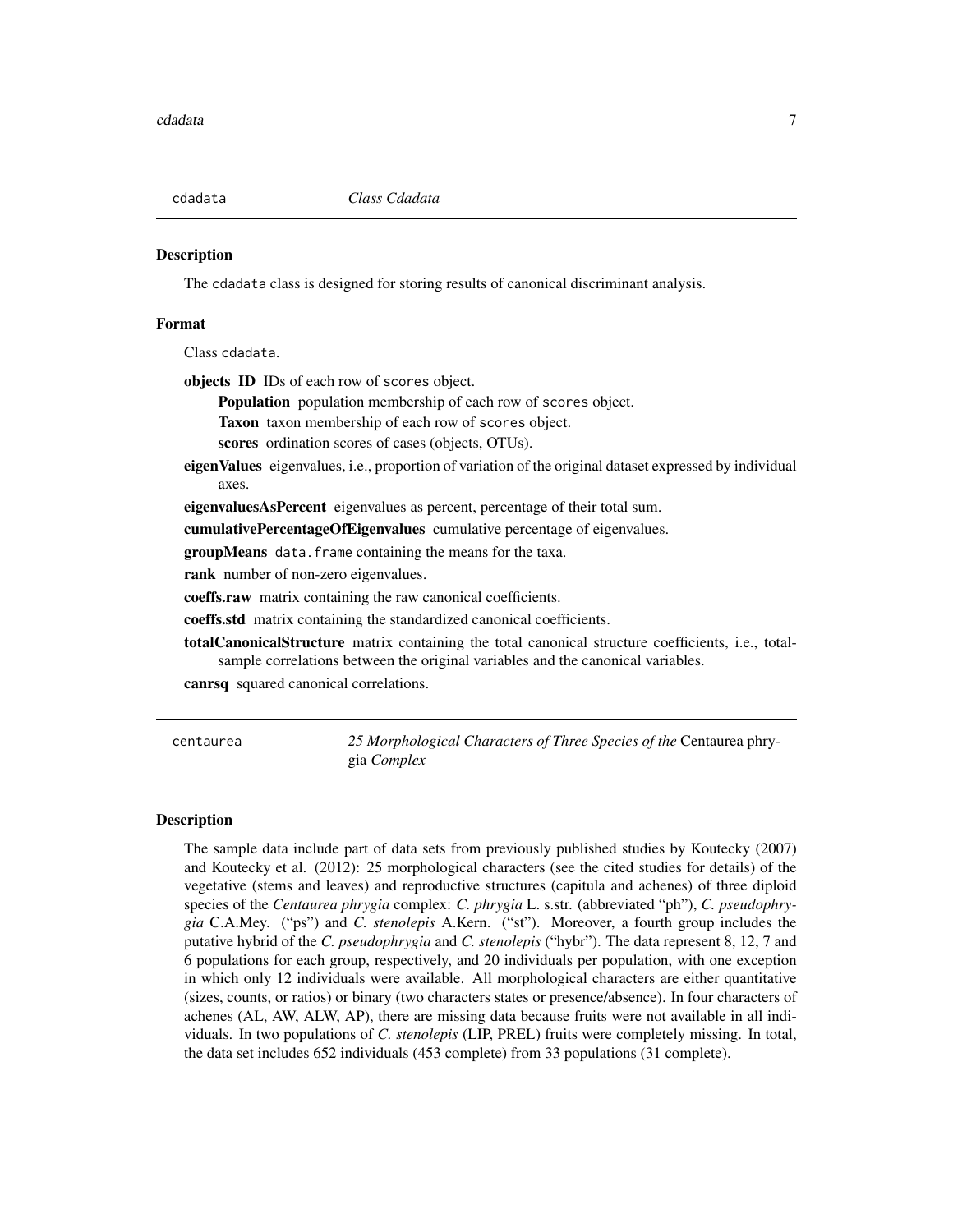#### <span id="page-7-0"></span>Usage

data(centaurea)

#### Format

an object of class [morphodata](#page-23-1) with the following elements:

|       | ID IDs of each row of data object.                                                  |
|-------|-------------------------------------------------------------------------------------|
|       | Population population membership of each row of data object.                        |
| Taxon | taxon membership of each row of data object.                                        |
| data  | data. frame of individuals (rows) and values of morphological characters (columns). |

# References

Koutecky P. (2007). Morphological and ploidy level variation of *Centaurea phrygia* agg.(Asteraceae) in the Czech Republic, Slovakia and Ukraine. *Folia Geobotanica* 42, 77-102. Koutecky P., Stepanek J., Badurova T. (2012). Differentiation between diploid and tetraploid *Centaurea phrygia*: mating barriers, morphology and geographic distribution. *Preslia* 84, 1-32.

<span id="page-7-1"></span>characters *List Morphological Characters*

# Description

Returns list morphological characters of object.

# Usage

```
characters(object)
```
## Arguments

object an object of class [morphodata](#page-23-1), [pcadata](#page-28-1) or [cdadata](#page-6-1).

## Value

A character vector containing names of morphological characters of object.

# Examples

data(centaurea)

characters(centaurea)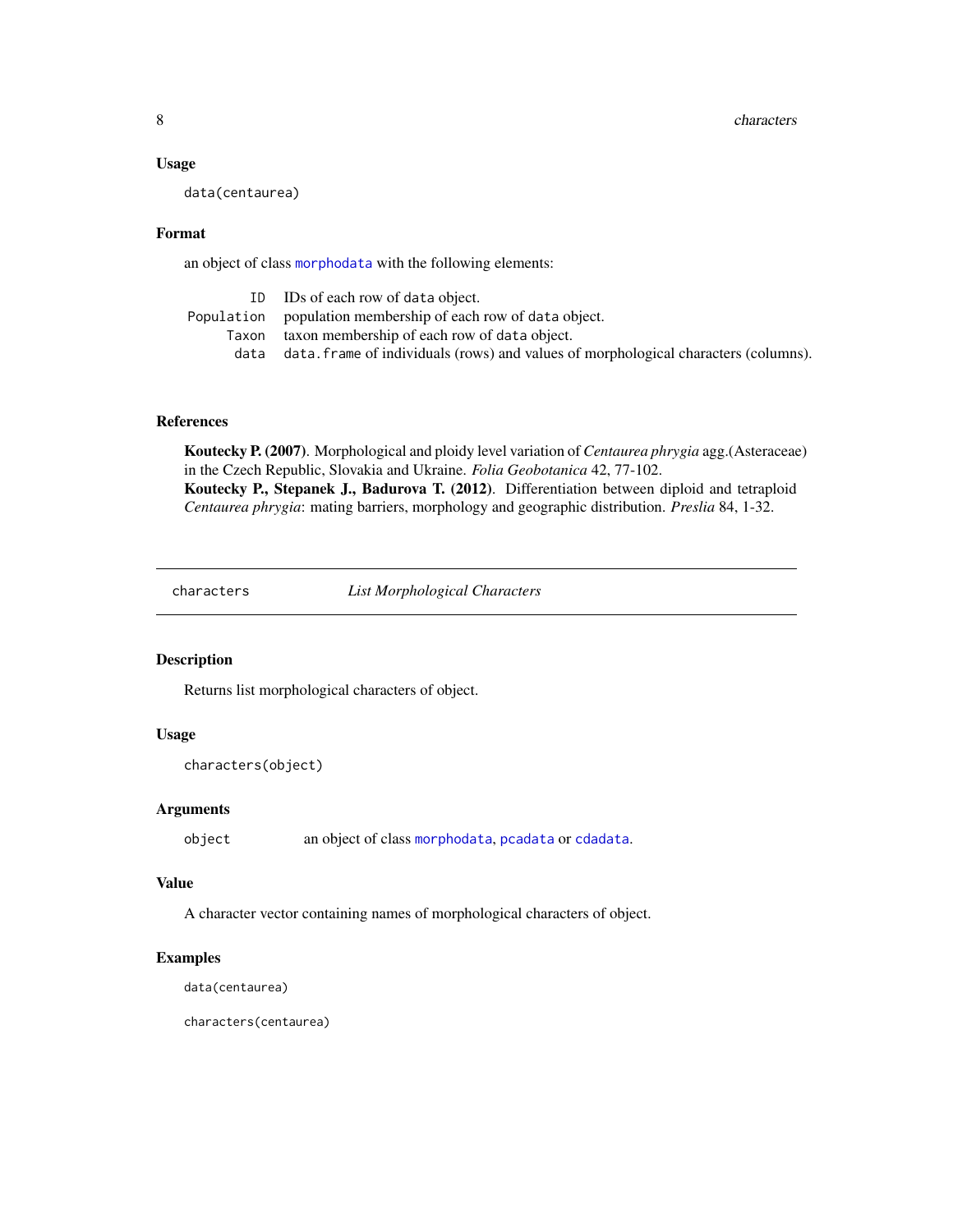<span id="page-8-2"></span><span id="page-8-1"></span><span id="page-8-0"></span>

These functions computes discriminant function for classifying observations. Linear discriminant function (classif.lda), quadratic discriminant function (classif.qda), or nonparametric k-nearest neighbours classification method (classif.knn) can be used.

#### Usage

```
classif.lda(object, crossval = "indiv")
classif.qda(object, crossval = "indiv")
classif.knn(object, k, crossval = "indiv")
```
## Arguments

| object   | an object of class morphodata.                                                                                                    |
|----------|-----------------------------------------------------------------------------------------------------------------------------------|
| crossval | crossvalidation mode, sets individual ("indiv"; default, one-leave-out method)<br>or whole populations ("pop") as leave-out unit. |
| k        | number of neighbours considered for the k-nearest neighbours method.                                                              |

#### Details

The classif. 1da and classif. qda performs classification using linear and quadratic discriminant functions with cross-validation using the lda and qda functions from the package MASS. The prior probabilities of group memberships are equal.

LDA and QDA analyses have some requirements: (1) no character can be a linear combination of any other character; (2) no pair of characters can be highly correlated; (3) no character can be invariant in any taxon; (4) for the number of taxa (g), characters (p) and total number of samples (n) should hold:  $0 < p < (n - g)$ , and (5) there must be at least two groups (taxa), and in each group there must be at least two objects. Violation of some of these assumptions may result in warnings or error messages (rank deficiency).

Nonparametric classification method k-nearest neighbours is performed using the knn and knn.cv functions from the package class.

The mode of crossvalidation is set by the parameter crossval. The default "indiv" uses the standard one-leave-out method. However, as some hierarchical structure is usually present in the data (individuals from a population are not completely independent observations, as they are morphologically closer to each other than to individuals from other populations), the value "pop" sets whole populations as leave-out units. The latter method does not allow classification if there is only one population for a taxon and is more sensitive to "atypical" populations, which usually leads to a somewhat lower classification success rate.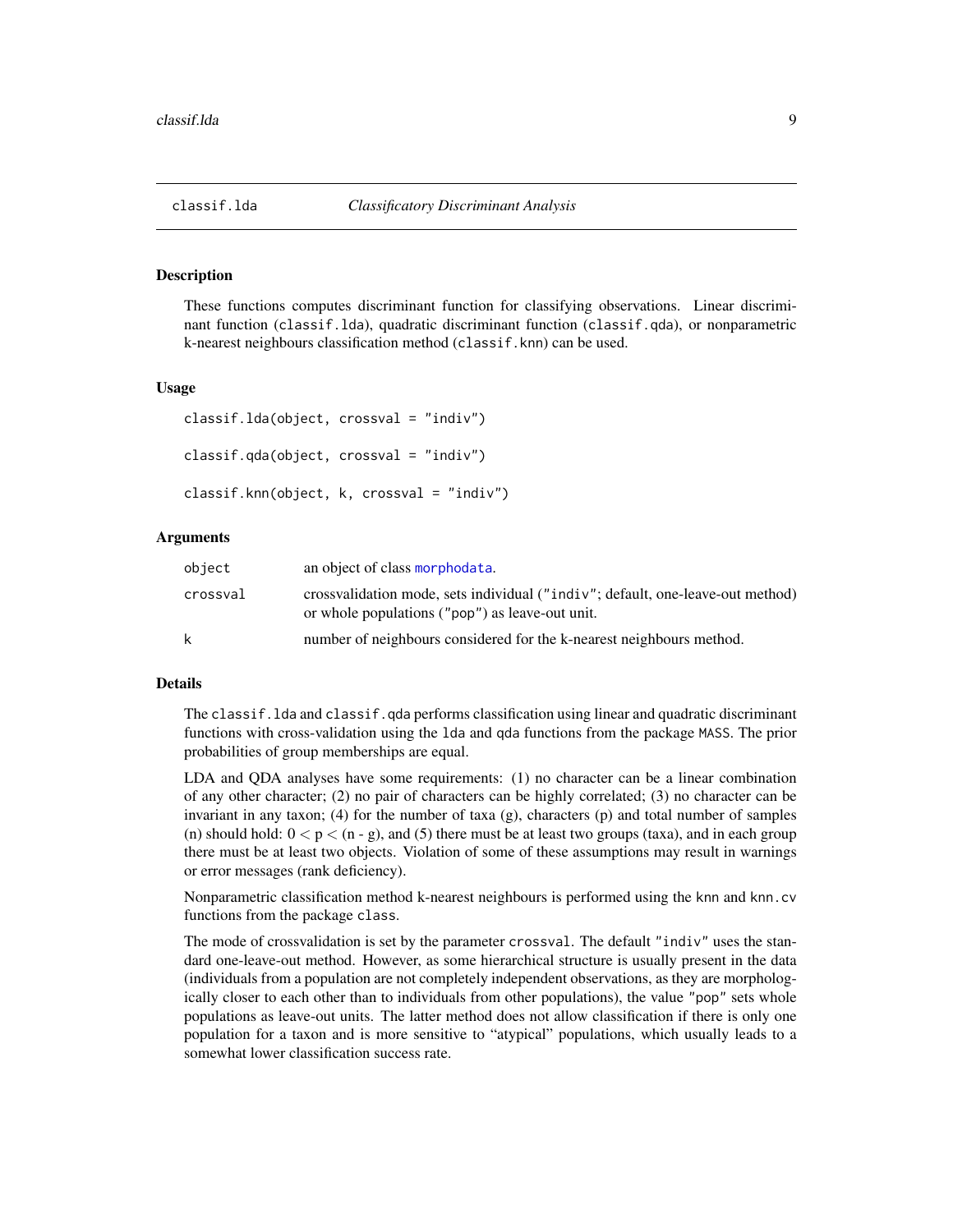#### Value

an object of class [classifdata](#page-11-1) with the following elements:

| ID         | IDs of each row.                                                                                                                                                                                 |
|------------|--------------------------------------------------------------------------------------------------------------------------------------------------------------------------------------------------|
| Population | population membership of each row.                                                                                                                                                               |
| Taxon      | taxon membership of each row.                                                                                                                                                                    |
| classif    | classification from discriminant analysis.                                                                                                                                                       |
| prob       | posterior probabilities of classification into each taxon (if calculated by classif. 1 da<br>or class if . qda), or proportion of the votes for the winning class (calculated by<br>classif.knn) |
| correct    | logical, correctness of classification.                                                                                                                                                          |

#### See Also

[classifSample.lda](#page-11-2), [classif.matrix](#page-10-1), [knn.select](#page-21-1)

## Examples

data(centaurea)

```
# remove NAs and linearly dependent characters (characters with unique contributions
# can be identified by stepwise discriminant analysis.)
centaurea = naMeanSubst(centaurea)
centaurea = removePopulation(centaurea, populationName = c("LIP", "PREL"))
centaurea = keepCharacter(centaurea, c("MLW", "ML", "IW", "LS", "IV", "MW", "MF",
                                   "AP", "IS", "LBA", "LW", "AL", "ILW", "LBS",
                                   "SFT", "CG", "IL", "LM", "ALW", "AW", "SF") )
# add a small constant to characters witch are invariant within taxa
centaurea$data[ centaurea$Taxon == "hybr", "LM" ][1] =
            centaurea$data[ centaurea$Taxon == "hybr", "LM" ][1] + 0.000001
centaurea$data[ centaurea$Taxon == "ph", "IV" ][1] =
            centaurea$data[ centaurea$Taxon == "ph", "IV" ][1] + 0.000001
centaurea$data[ centaurea$Taxon == "st", "LBS"][1] =
            centaurea$data[ centaurea$Taxon == "st", "LBS"][1] + 0.000001
```

```
# classification by linear discriminant function
classifRes.lda = classif.lda(centaurea, crossval = "indiv")
# classification by quadratic discriminant function
classifRes.qda = classif.qda(centaurea, crossval = "indiv")
# classification by nonparametric k-nearest neighbour method
# use knn.select to find the optimal K.
knn.select(centaurea, crossval = "pop")
classifRes.knn = classif.knn(centaurea, k = 12, crossval = "pop")
# exporting results
classif.matrix(classifRes.lda, level = "taxon")
```
<span id="page-9-0"></span>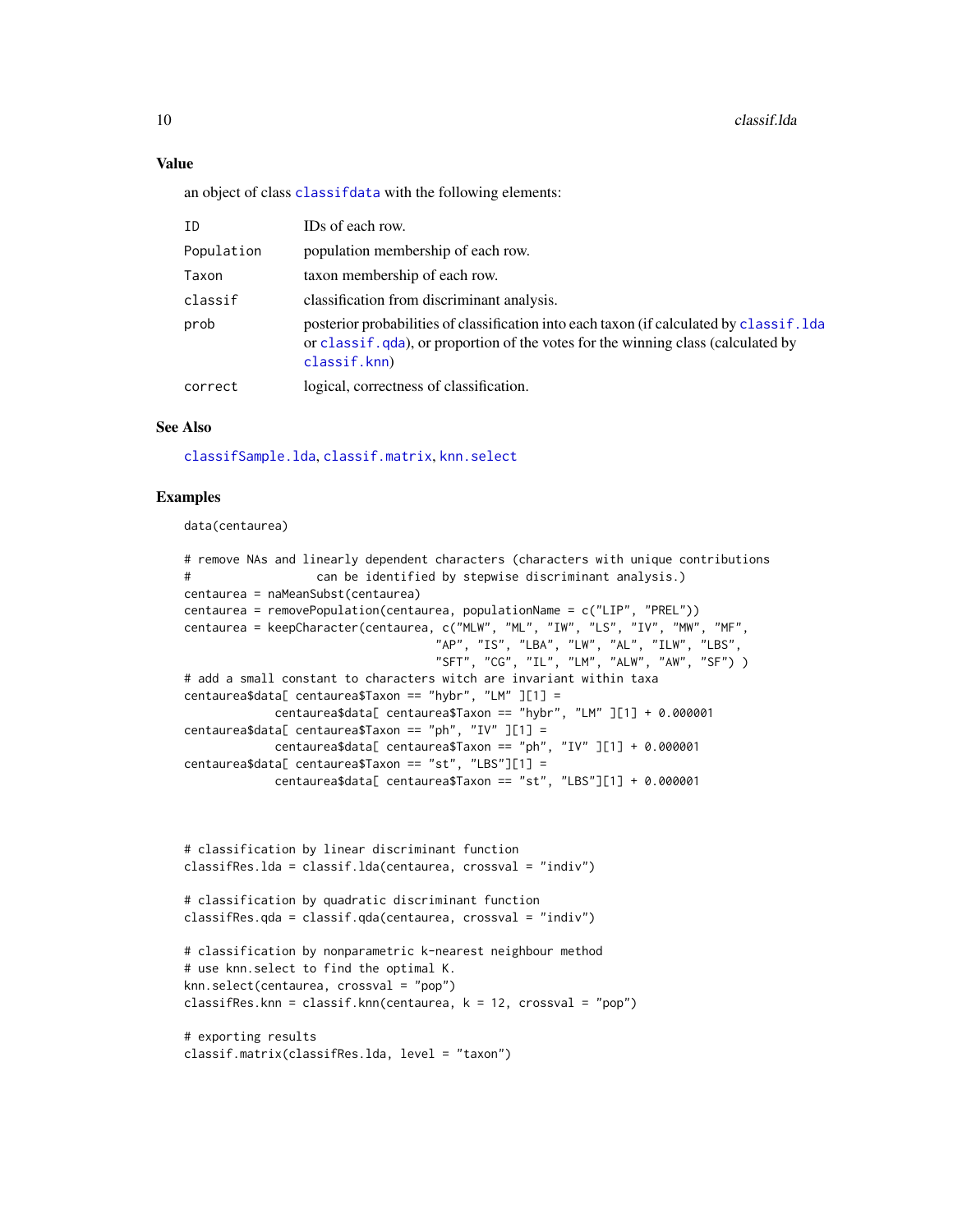#### <span id="page-10-0"></span>classif.matrix 11

```
classif.matrix(classifRes.qda, level = "taxon")
classif.matrix(classifRes.knn, level = "taxon")
```
# <span id="page-10-1"></span>classif.matrix *Format the Classifdata to Summary Table*

## Description

The classif.matrix method formats the results stored in classifdata class to a summary classification table of taxa, populations, or individuals.

### Usage

```
classif.matrix(result, level = "taxon")
```
#### Arguments

| result | an object of class classifidata.                                                                                  |
|--------|-------------------------------------------------------------------------------------------------------------------|
| level  | level of grouping of classification matrix, "taxon" (default), populations ("pop"),<br>or individuals $("indiv")$ |

## Value

A data.frame, summary classification table.

## Examples

data(centaurea)

```
centaurea = naMeanSubst(centaurea)
centaurea = removePopulation(centaurea, populationName = c("LIP", "PREL"))
# classification by linear discriminant function
classifRes.lda = classif.lda(centaurea, crossval = "indiv")
# exporting results
classif.matrix(classifRes.lda, level = "taxon")
classif.matrix(classifRes.lda, level = "pop")
```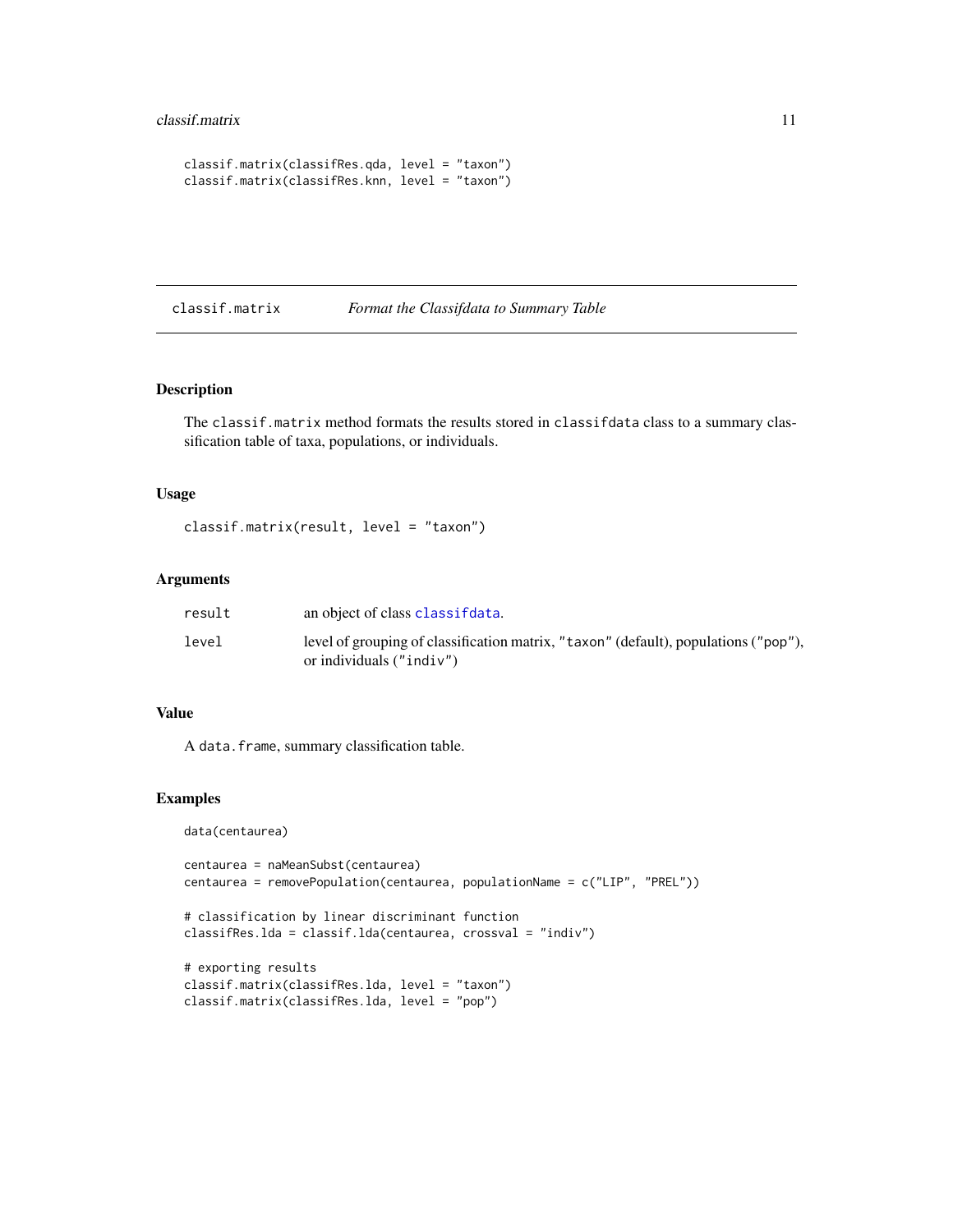<span id="page-11-1"></span><span id="page-11-0"></span>

The classifdata class is designed for storing results of classificatory discriminant analysis.

## Format

Class classifdata.

ID IDs of each row.

Population population membership of each row.

Taxon taxon membership of each row.

classif classification from discriminant analysis.

prob posterior probabilities of classification into each taxon (if calculated by [classif.lda](#page-8-1) or [classif.qda](#page-8-2)), or proportion of the votes for the winning class (calculated by [classif.knn](#page-8-2))

correct logical, correctness of classification.

<span id="page-11-2"></span>classifSample.lda *Classificatory Discriminant Analysis*

## <span id="page-11-3"></span>Description

These functions compute discriminant function based on an independent training set and classify observations in sample set. Linear discriminant function (classifSample.lda), quadratic discriminant function (classifSample.qda), or nonparametric k-nearest neighbour classification method (classifSample.knn) can be used.

#### Usage

```
classifSample.lda(sampleData, trainingData)
```

```
classifSample.qda(sampleData, trainingData)
```
classifSample.knn(sampleData, trainingData, k)

| sampleData   | observations which should be classified. An object of class morphodata.          |
|--------------|----------------------------------------------------------------------------------|
| trainingData | observations for computing discriminant function. An object of class morphodata. |
| k            | number of neighbours considered.                                                 |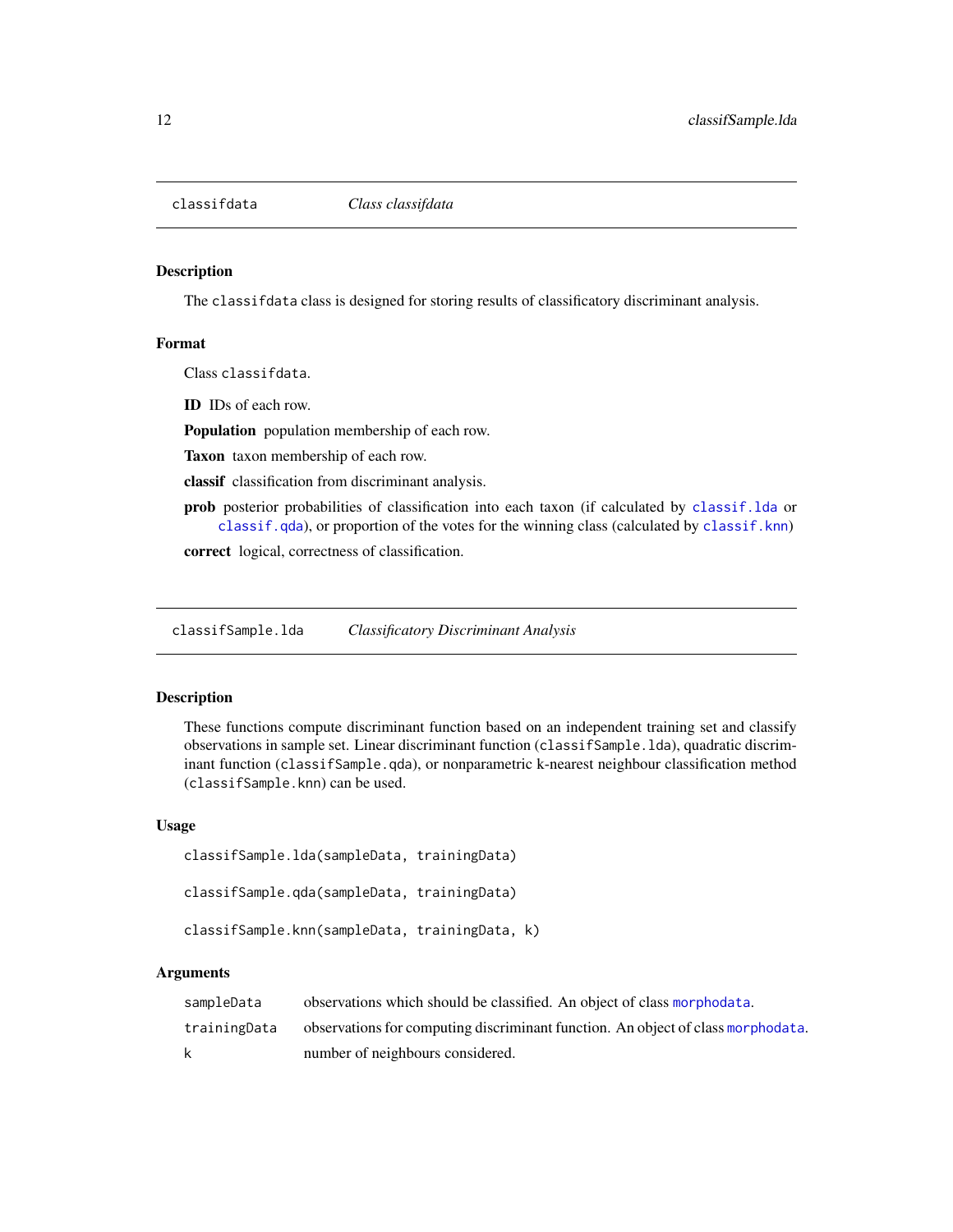#### <span id="page-12-0"></span>Details

The classifSample.lda and classifSample.qda performs classification using linear and quadratic discriminant function using the lda and qda functions from the package MASS. Nonparametric classification method classifSample.knn (k-nearest neighbours) is performed using the knn functions from the package class. The classifSample functions are designed to classify hybrid populations, type herbarium specimens, atypical samples, entirely new data, etc. Discriminant criterion is developed from the original (training) dataset and applied to the specific sample (set).

LDA and QDA analyses have some requirements: (1) no character can be a linear combination of any other character; (2) no pair of characters can be highly correlated; (3) no character can be invariant in any taxon (group); (4) for the number of taxa (g), characters (p) and total number of samples (n) should hold:  $0 < p < (n - g)$ , and (5) there must be at least two groups (taxa), and in each group there must be at least two objects. Violation of some of these assumptions may result in warnings or error messages (rank deficiency).

### Value

an object of class [classifdata](#page-11-1) with the following elements:

| TD         | IDs of each row.                                                                                                                                                                                  |
|------------|---------------------------------------------------------------------------------------------------------------------------------------------------------------------------------------------------|
| Population | population membership of each row.                                                                                                                                                                |
| Taxon      | taxon membership of each row.                                                                                                                                                                     |
| classif    | classification from discriminant analysis.                                                                                                                                                        |
| prob       | posterior probabilities of classification into each taxon (if calculated by classif. 1 day<br>or class if . qda), or proportion of the votes for the winning class (calculated by<br>classif.knn) |
| correct    | logical, correctness of classification.                                                                                                                                                           |

#### See Also

[classif.lda](#page-8-1), [classif.matrix](#page-10-1), [knn.select](#page-21-1)

## Examples

data(centaurea)

```
# remove NAs and linearly dependent characters (characters with unique contributions
# can be identified by stepwise discriminant analysis.)
centaurea = naMeanSubst(centaurea)
centaurea = removePopulation(centaurea, populationName = c("LIP", "PREL"))
centaurea = keepCharacter(centaurea, c("MLW", "ML", "IW", "LS", "IV", "MW", "MF",
                                   "AP", "IS", "LBA", "LW", "AL", "ILW", "LBS",
                                   "SFT", "CG", "IL", "LM", "ALW", "AW", "SF") )
# add a small constant to characters witch are invariant within taxa
centaurea$data[ centaurea$Taxon == "hybr", "LM" ][1] =
            centaurea$data[ centaurea$Taxon == "hybr", "LM" ][1] + 0.000001
centaurea$data[ centaurea$Taxon == "ph", "IV" ][1] =
            centaurea$data[ centaurea$Taxon == "ph", "IV" ][1] + 0.000001
centaurea$data[ centaurea$Taxon == "st", "LBS"][1] =
```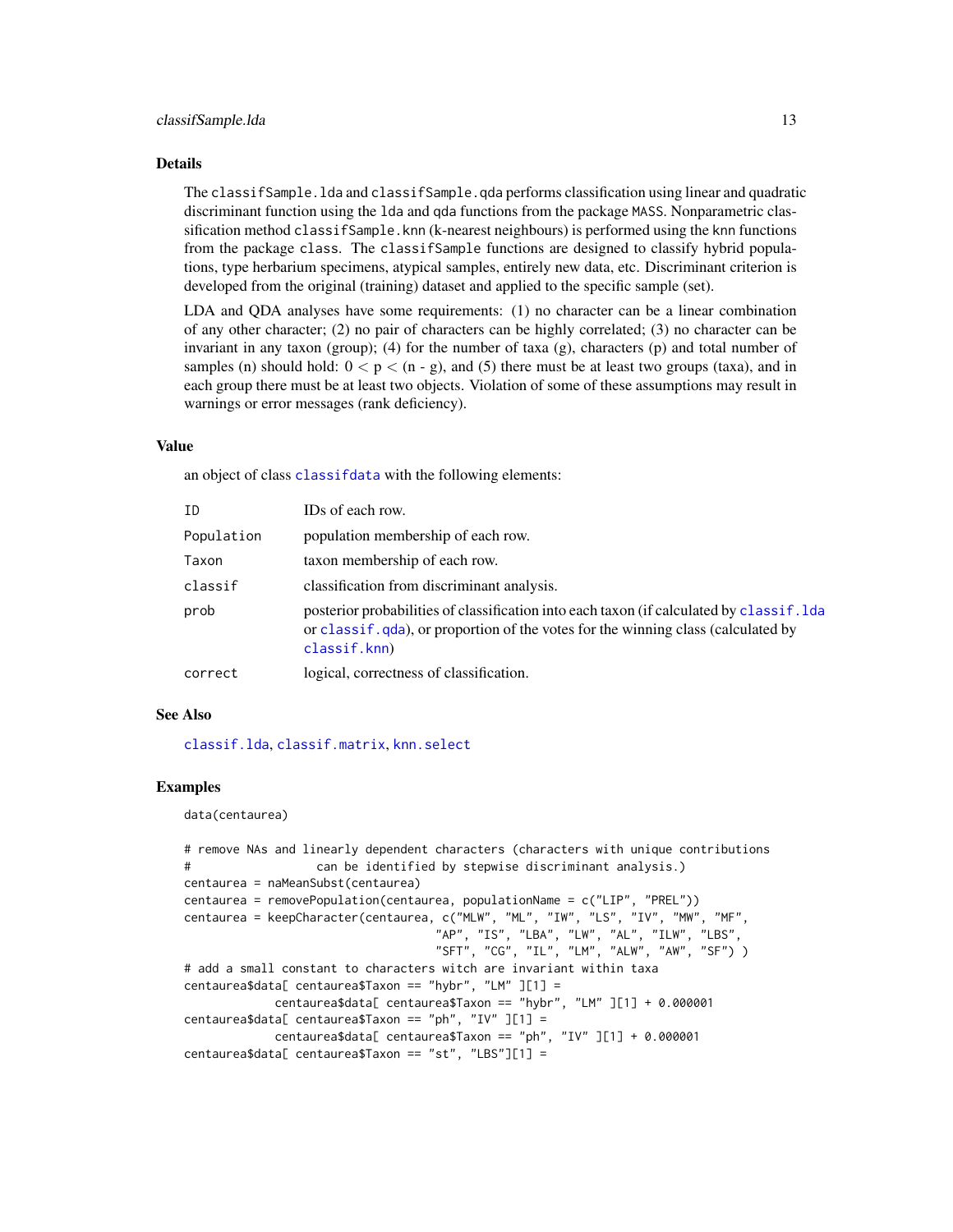```
centaurea$data[ centaurea$Taxon == "st", "LBS"][1] + 0.000001
trainingSet = removePopulation(centaurea, populationName = "LES")
LES = keepPopulation(centaurea, populationName = "LES")
# classification by linear discriminant function
classifSample.lda(LES, trainingSet)
# classification by quadratic discriminant function
classifSample.qda(LES, trainingSet)
# classification by nonparametric k-nearest neighbour method
# use knn.select to find the optimal K.
knn.select(trainingSet)
classifSample.knn(LES, trainingSet, k = 12)
```
## clust *Hierarchical Clustering*

# Description

Hierarchical cluster analysis of objects.

# Usage

```
clust(object, distMethod = "Euclidean", clustMethod = "UPGMA", binaryChs = NULL,
              nominalChs = NULL, ordinalChs = NULL)
```

| object      | an object of class morphodata.                                                                                                                                                                                                           |
|-------------|------------------------------------------------------------------------------------------------------------------------------------------------------------------------------------------------------------------------------------------|
| distMethod  | the distance measure to be used. This must be one of: "Euclidean" (default),<br>"Manhattan", "Minkowski", "Jaccard", "simpleMatching", or "Gower". See<br>details.                                                                       |
| clustMethod | the agglomeration method to be used: "average" $(=$ "UPGMA"; default), "complete",<br>"ward.D" (= "Ward"), "ward.D2", "single", "Mcquitty" (= "WPGMA"), "median"<br>$($ = "WPGMC") or "centroid" $($ = "UPGMC"). See holyst for details. |
|             | binaryChs, nominalChs, ordinalChs                                                                                                                                                                                                        |
|             | names of categorical ordinal, categorical nominal (multistate), and binary char-<br>acters. Needed for Gower's dissimilarity coefficient only, see details.                                                                              |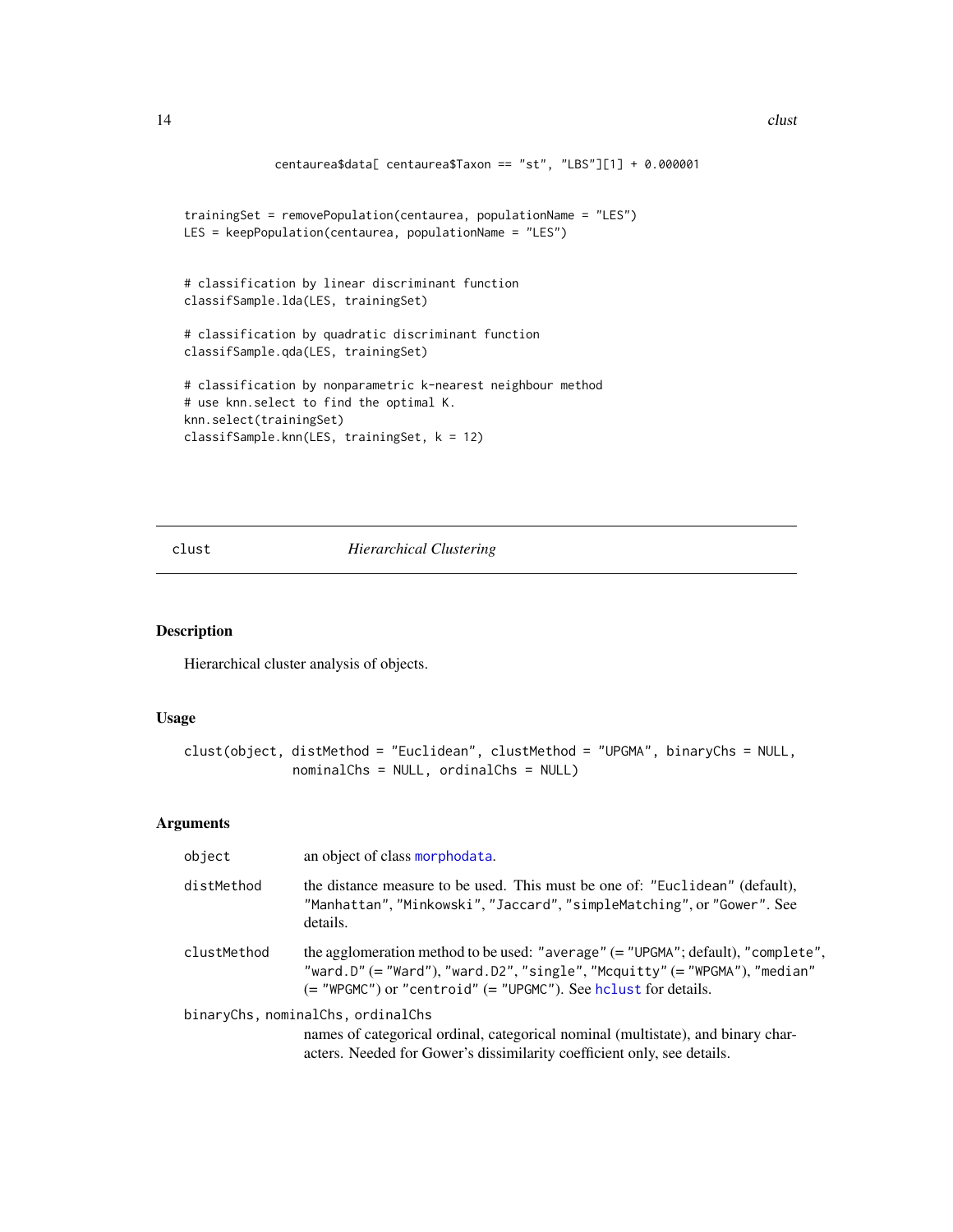clust the contract of the contract of the contract of the contract of the contract of the contract of the contract of the contract of the contract of the contract of the contract of the contract of the contract of the cont

#### Details

This function performs agglomerative hierarchical clustering. Typically, populations are used as OTUs (operational taxonomic units). Characters are standardised to a zero mean and a unit standard deviation.

Various measures of distance between the observations (rows) are applicable: (1) coefficients of distance for quantitative and binary characters: "Euclidean", "Manhattan", "Minkowski"; (2) similarity coefficients for binary characters: "Jaccard" and simple matching ("simpleMatching"); (3) coefficient for mixed data: "Gower". Note that the other than default methods for clustering and distance measurement are rarely used in morphometric analyses.

The Gower's dissimilarity coefficient can handle different types of variables. Characters have to be divided into four categories: (1) quantitative characters, (2) categorical ordinal characters, (3) categorical nominal (multistate) characters, and (4) binary characters. All characters are considered to be quantitative characters unless otherwise specified. Other types of characters have to be explicitly specified. To mark characters as ordinal, nominal, or binary, enumerate them by names using ordinalChs, nominalChs, and binaryChs arguments, respectively.

#### Value

An object of class 'hclust'. It encodes a stepwise dendrogram.

```
data(centaurea)
clustering.UPGMA = clust(centaurea)
plot(clustering.UPGMA, cex = 0.6, frame.plot = TRUE, hang = -1,main = "", sub = "", xlab = "", ylab = "distance")
# using Gower's method
data = list(
    ID = as.factor(c("id1","id2","id3","id4","id5","id6")),
   Population = as.factor(c("Pop1", "Pop1", "Pop2", "Pop2", "Pop3", "Pop3")),
    Taxon = as.factor(c("TaxA", "TaxA", "TaxA", "TaxB", "TaxB", "TaxB")),
   data = data.frame(stemBranching = c(1, 1, 1, 0, 0, 0), # binaryChs
    petalColour = c(1, 1, 2, 3, 3, 3), # nominalChs; 1=white, 2=red, 3=blue
   leaves = c(1,1,1,2,2,3), # nominalChs; 1=simple, 2=palmately compound, 3=pinnately compound
     taste = c(2, 2, 2, 3, 1, 1), # ordinal; 1=hot, 2=hotter, 3=hottest
     stemHeight = c(10, 11, 14, 22, 23, 21), # quantitative
     leafLength = c(8, 7.1, 9.4, 1.2, 2.3, 2.1) # quantitative
)
attr(data, "class") = "morphodata"
clustering.GOWER = clust(data, distMethod = "Gower", clustMethod = "UPGMA",
                              binaryChs = c("stemBranching"),
                               nominalChs = c("petalColour", "leaves"),
                              ordinalChs = c("taste"))
```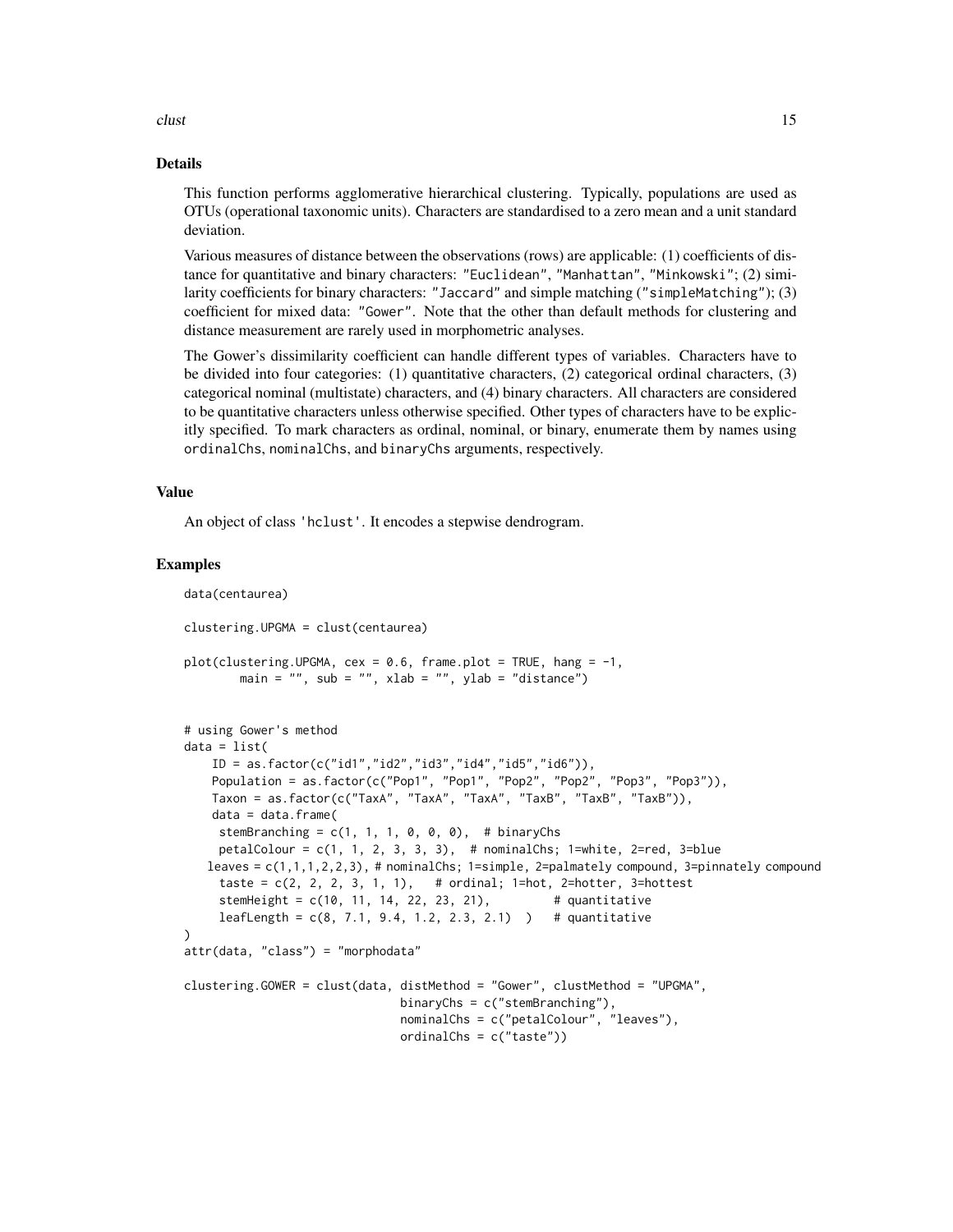<span id="page-15-0"></span>16 cormat and the cormat of the cormat cormat cormat cormat cormat cormat cormat cormat cormat cormat cormat cormat cormat cormat cormat correct of the corporation of the corporation of the corporation of the corporation o

```
plot(clustering.GOWER, cex = 0.6, frame.plot = TRUE, hang = -1,main = "", sub = "", xlab = "", ylab = "distance")
```
#### cormat *Correlations of Characters*

#### <span id="page-15-1"></span>Description

The cormat function calculates the matrix of the correlation coefficients of the characters.

#### Usage

```
cormat(object, method = "Pearson")
```

```
cormatSignifTest(object, method = "Pearson", alternative = "two.sided")
```
#### **Arguments**

| object      | an object of class morphodata.                                                                                                                       |
|-------------|------------------------------------------------------------------------------------------------------------------------------------------------------|
| method      | a character string indicating which correlation coefficient is to be used for the<br>test. One of "Pearson" (default), or "Ppearman" can be applied. |
| alternative | indicates the alternative hypothesis and must be one of "two.sided" (default),<br>"greater" (positive association) or "less" (negative association). |

#### Details

This function returns table with pairwise correlation coefficients for each pair of morphological characters. The result is formatted as a data. frame to allow export with the [exportRes](#page-17-1) function.

Significance tests are usually unnecessary for morphometric analysis. Anyway, if tests are needed, they can be computed using the [cormatSignifTest](#page-15-1) function.

#### Value

A data.frame, storing correlation coefficients for each pair of morphological characters.

```
data(centaurea)
correlations.p = cormat(centaurea, method = "Pearson")
correlations.s = cormat(centaurea, method = "Spearman")
## Not run: exportRes(correlations.p, file = "correlations.pearson.txt")
## Not run: exportRes(correlations.s, file = "correlations.spearman.txt")
correlations.p = cormatSignifTest(centaurea, method = "Pearson")
```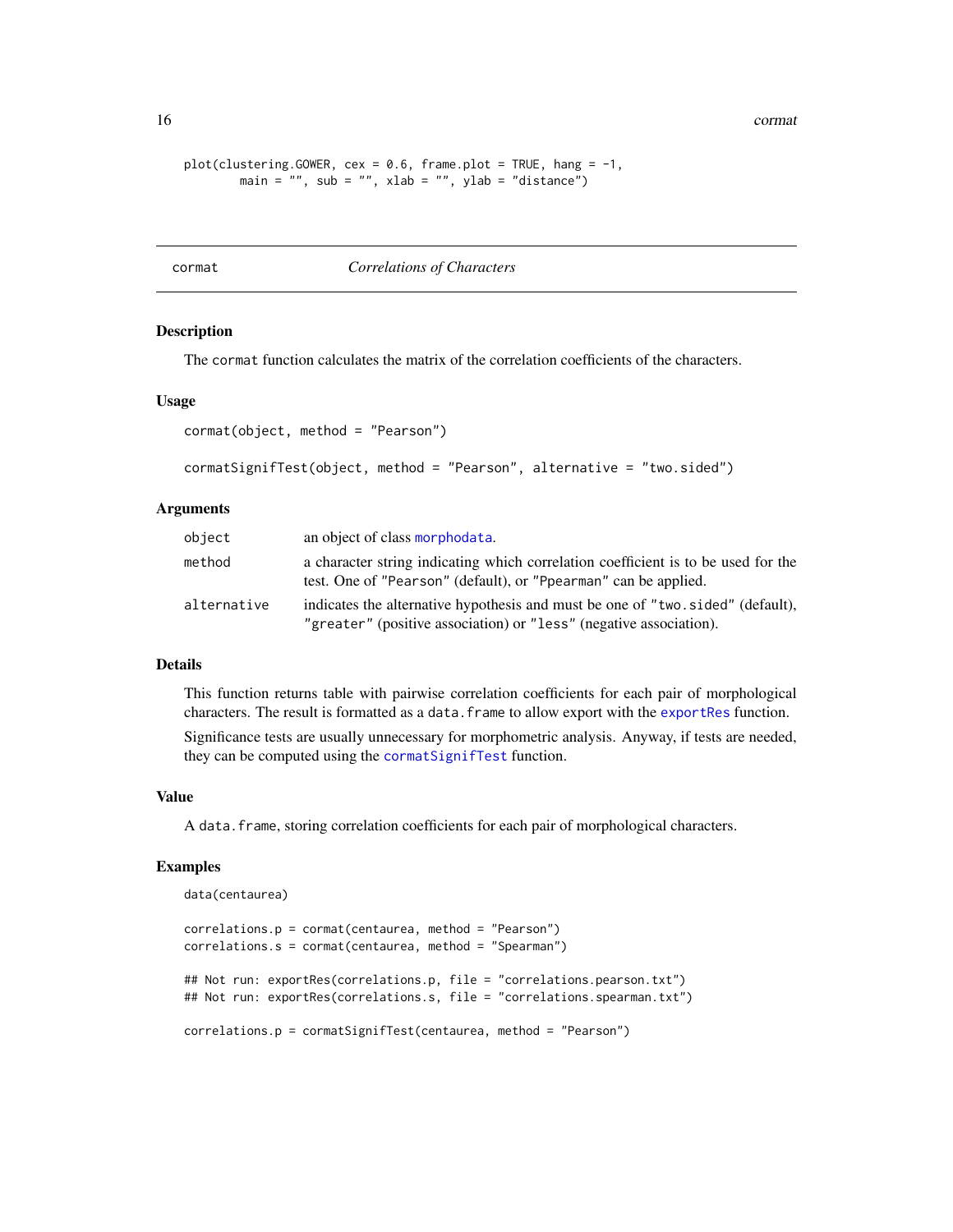<span id="page-16-0"></span>

These functions calculate the descriptive statistics of each character in the whole dataset, each taxon and each population.

#### Usage

```
descrTaxon(object, format = NULL, decimalPlaces = 3)
descrPopulation(object, format = NULL, decimalPlaces = 3)
descrAll(object, format = NULL, decimalPlaces = 3)
```
## Arguments

| object | an object of class morphodata.                                       |
|--------|----------------------------------------------------------------------|
| format | form to which will be formatted descriptive characters. See Details. |
|        | decimalPlaces the number of a digit to the right of a decimal point. |

#### Details

The following statistics are computed: number of observations, mean, standard deviation, and the percentiles: 0% (minimum), 5%, 25% (lower quartile), 50% (median), 75% (upper quartile), 95% and 100% (maximum).

The format argument brings a handy way how to receive only what is wanted and in format what is desired. Otherways, if format remains NULL, output table contains all calculated descriptors. The format argument is a single string, where keywords will be replaced by particular values.

Keywords: " $MEN'' = \text{mean}$ ; " $SSD'' = \text{standard deviation}$ ; " $MIN'' = \text{minimum}$ ; " $SSS'' = 5\text{th per}$ centile; "\$25%" = 25th percentile (lower quartile); "\$MEDIAN" = median (50th percentile); "\$75%" = 75th percentile (upper quartile); "\$95%" = 95th percentile; "\$MAX" = maximum.

## Value

A data.frame with calculated statistical descriptors.

```
data(centaurea, decimalPlaces = 3)
descrTaxon(centaurea)
descrTaxon(centaurea, format = "($MEAN ± $SD)")
descrPopulation(centaurea, format = "$MEAN ($MIN - $MAX)")
```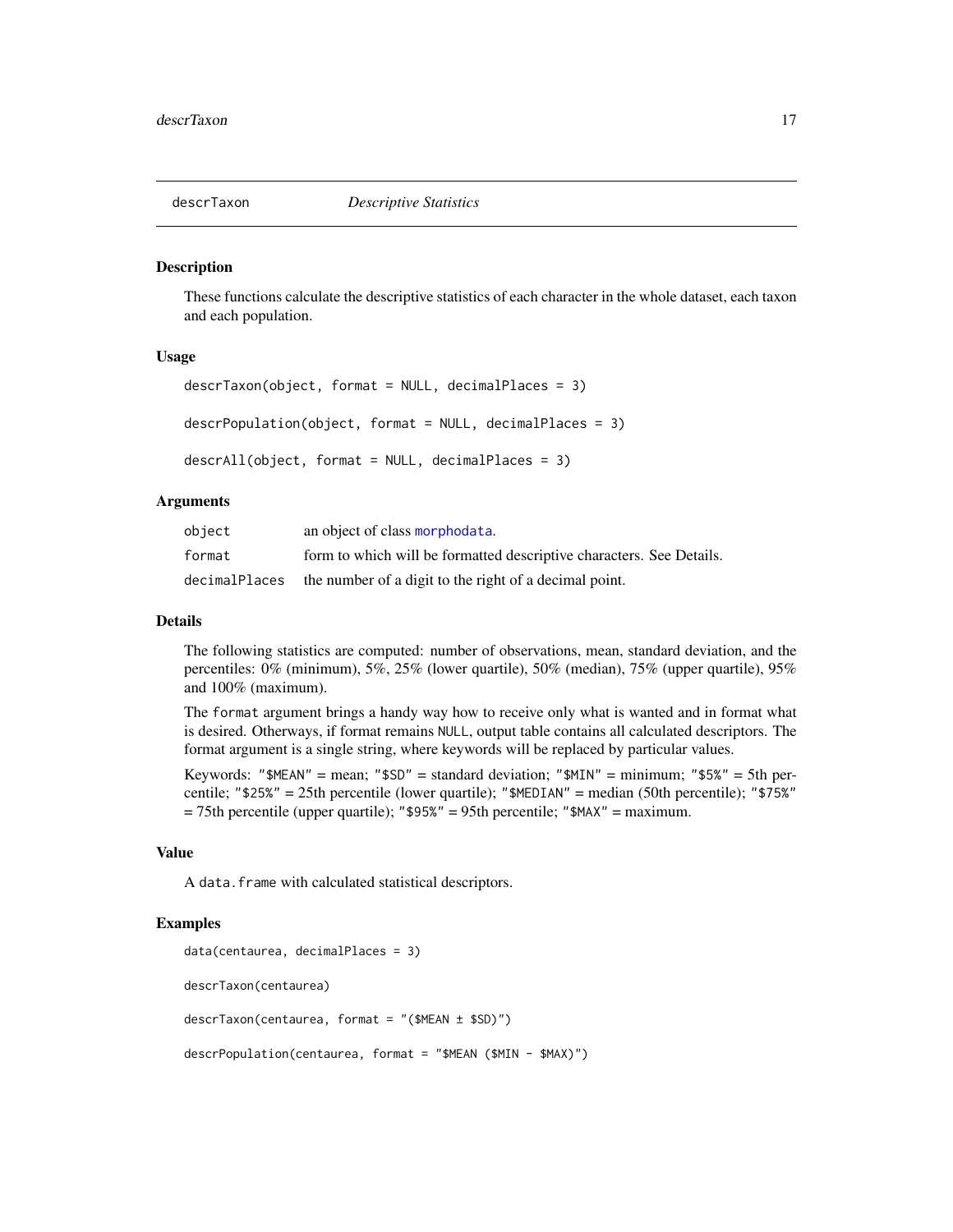# <span id="page-17-0"></span>18 exportRes

descrAll(centaurea, format = "\$MEAN ± \$SD (\$5% - \$95%)")

<span id="page-17-1"></span>exportRes *Export Data*

# Description

This function is designed for exporting results, stored in objects of MorphoTools2 package.

# Usage

```
exportRes(object, file = "", dec = ".", sep = "\t",
          row.names = FALSE, col.names = TRUE)
```
# Arguments

| object    | an object to be exported.                                                                                                              |
|-----------|----------------------------------------------------------------------------------------------------------------------------------------|
| file      | either a character string naming a file or a connection opened for writing (e.g.,<br>"clipboard"). "" indicates output to the console. |
| dec.      | the character used for decimal points.                                                                                                 |
| sep       | the column separator character.                                                                                                        |
| row.names | logical, if TRUE, row names of the object are to be written.                                                                           |
| col.names | logical, if TRUE, column names of the object are to be written.                                                                        |

# Value

None. Used for its side effect.

```
data(centaurea)
```

```
descr = descrTaxon(centaurea, format = "($MEAN ± $SD)")
## Not run: exportRes(descr, file = "centaurea_descrTax.txt")
```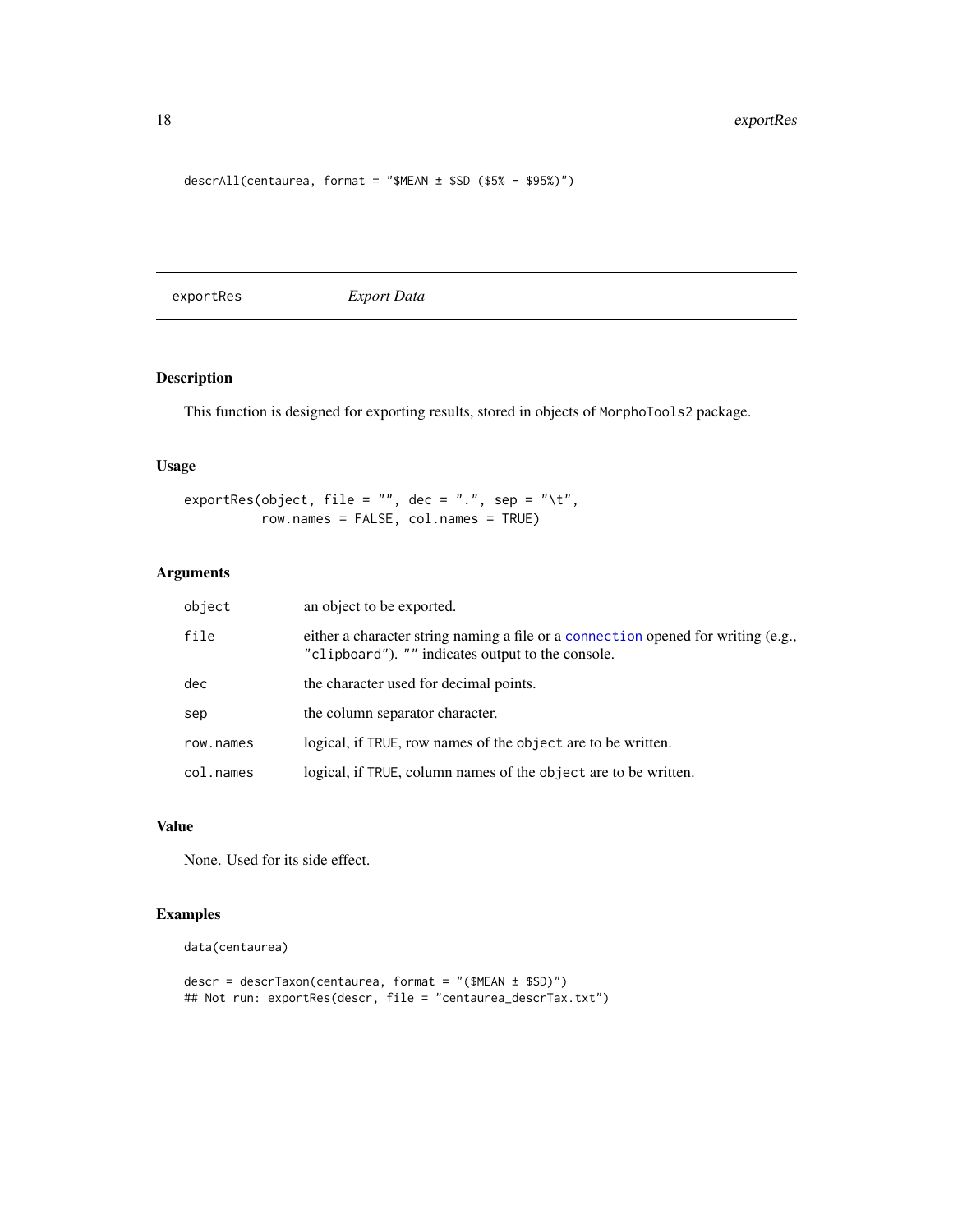<span id="page-18-0"></span>

Returns the first or last parts of a object.

## Usage

```
## S3 method for class 'classifdata'
head(x, n = 6, \ldots)## S3 method for class 'classifdata'
tail(x, n = 6, ...)## S3 method for class 'morphodata'
head(x, n = 6, ...)
## S3 method for class 'morphodata'
tail(x, n = 6, ...)
```
# Arguments

| X                    | an object of class morphodata or classifidata.   |
|----------------------|--------------------------------------------------|
| n                    | number of rows to print.                         |
| $\ddot{\phantom{0}}$ | arguments to be passed to or from other methods. |

# Details

Object passed as parameter is formated to data.frame. A head()  $(tail()$  returns the first (last) n rows when  $n \geq 0$  or all but the last (first) n rows when  $n < 0$ .

## Value

A data.frame, containing the first or last n individuals of the passed object.

# Examples

```
data(centaurea)
```
head(centaurea) tail(centaurea)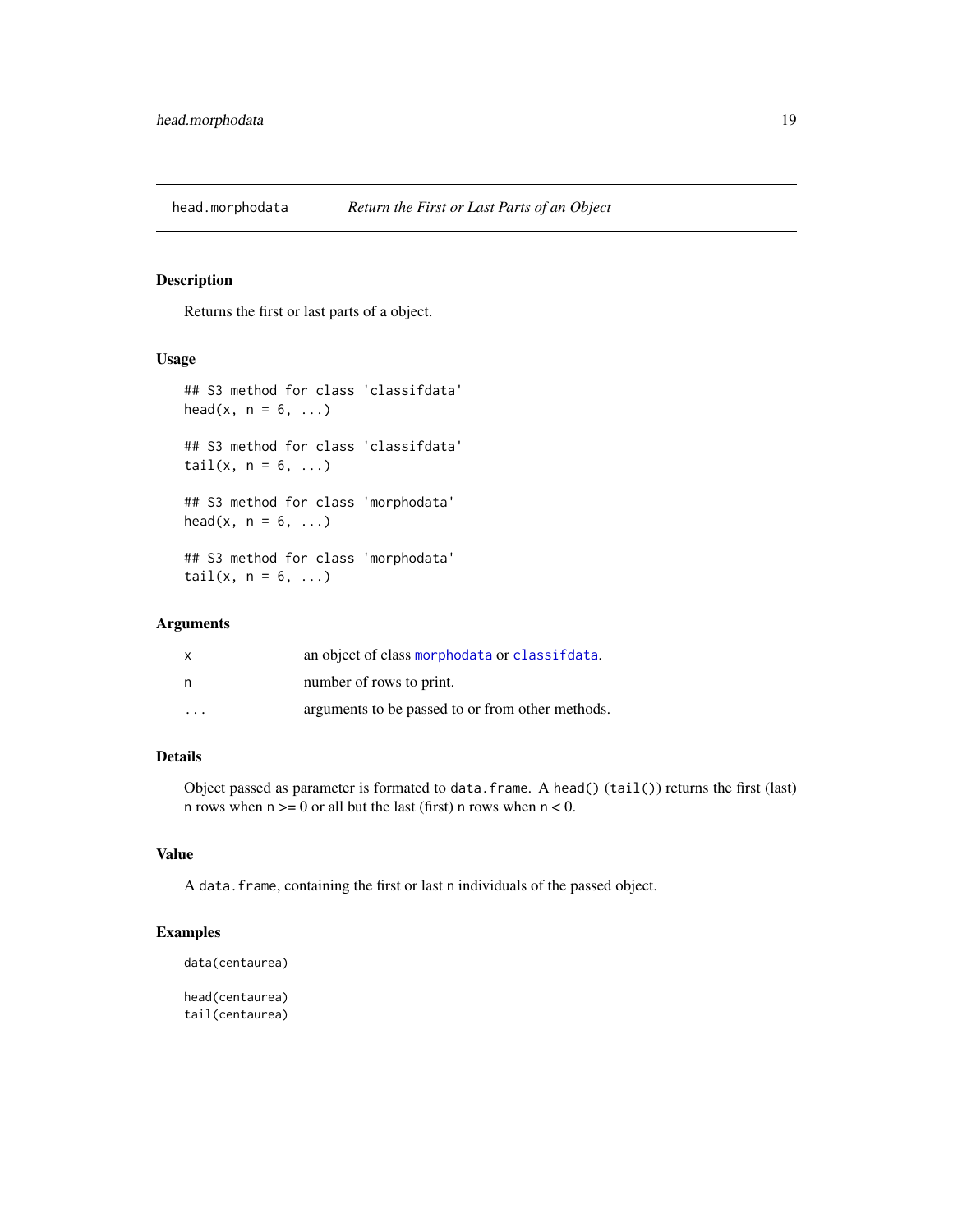<span id="page-19-0"></span>

Histograms are produced for the level of taxa/groups, to displays a within-group distribution of each taxon for a particular character, and its deviation from the normal distribution (red line).

#### Usage

```
histCharacter(object, character, taxon = levels(object$Taxon), histogram = TRUE,
     col = "lightgray", main = NULL, densityLine = TRUE, normDistLine = TRUE, ...)
```

```
histAll(object, folderName = "histograms", taxon = levels(object$Taxon),
histogram = TRUE, col = "lightgray", main = NULL, densityLine = TRUE,
normDistLine = TRUE, width = 480, height = 480, units = "px", \ldots)
```
## Arguments

| object       | an object of class morphodata.                                                                                      |
|--------------|---------------------------------------------------------------------------------------------------------------------|
| character    | a morphological character used to plot histogram.                                                                   |
| folderName   | folder to save produced histograms.                                                                                 |
| col          | colour to be used to fill the bars.                                                                                 |
| taxon        | taxa which should be plotted, default is to plot all of the taxa.                                                   |
| main         | a main title for the plot.                                                                                          |
| histogram    | logical, if TRUE, the histograms will be drawn.                                                                     |
| densityLine  | logical, if TRUE, the density line smoothing out the histogram will be drawn.                                       |
| normDistLine | logical, if TRUE, the normal distribution curve will be drawn.                                                      |
| width        | the width of the figure.                                                                                            |
| height       | the height of the figure.                                                                                           |
| units        | the units in which height and width are given. Can be "px" (pixels, the de-<br>fault), "in" (inches), "cm" or "mm". |
| $\ddots$     | further arguments to be passed to hist or graphical parameters par.                                                 |
|              |                                                                                                                     |

#### Value

None. Used for its side effect of producing a plot(s).

#### Examples

data(centaurea)

```
histCharacter(centaurea, character = "IW", breaks = seq(0.5, 2.5, 0.1))
## Not run: histAll(centaurea, folderName = "../histograms")
```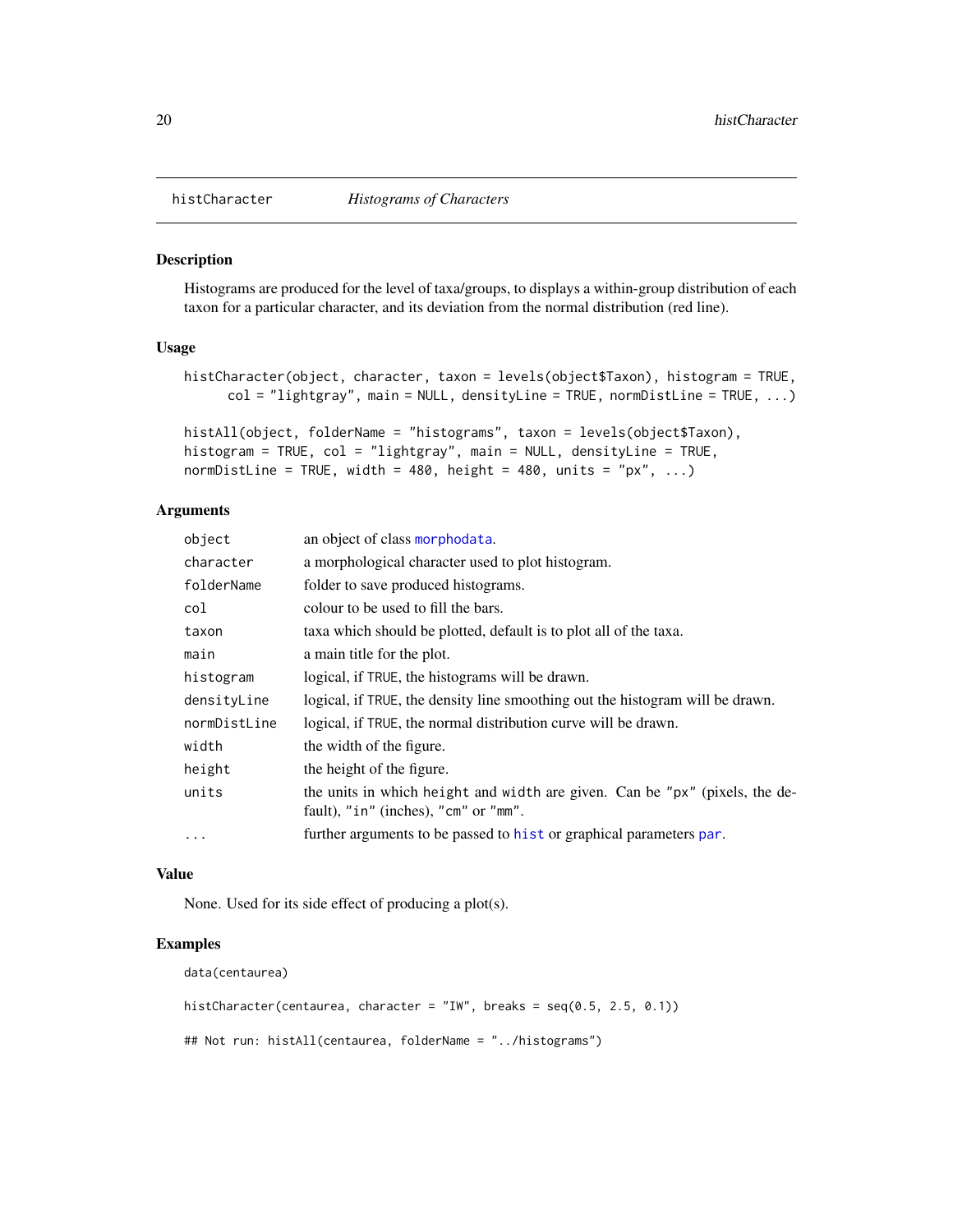<span id="page-20-0"></span>keepTaxon *Keep Items (Taxa, Populations, Samples, Morphological Characters) in an Morphodata Object (and Remove Others)*

# Description

These functions keep only selected taxa, populations, samples or morphological characters in morphodata object. The samples can be kept by names using sampleName argument, or by the threshold. Each sample holding less or equal portion of missing data than the desired threshold (missingPercentage) will be kept. Only one parameter can be specified in one run.

# Usage

keepTaxon(object, taxonName)

keepPopulation(object, populationName)

keepSample(object, sampleName = NULL, missingPercentage = NA)

keepCharacter(object, characterName)

#### Arguments

| object            | an object of class morphodata.                                                                                         |  |
|-------------------|------------------------------------------------------------------------------------------------------------------------|--|
| taxonName         | vector of taxa to be kept.                                                                                             |  |
|                   | populationName vector of populations to be kept.                                                                       |  |
| sampleName        | vector of samples to be kept.                                                                                          |  |
| missingPercentage |                                                                                                                        |  |
|                   | a numeric, samples holding less or equal portion of missing data than specified<br>by missing Percentage will be kept. |  |
| characterName     | vector of characters to be kept.                                                                                       |  |

## Value

an object of class [morphodata](#page-23-1) with the following elements:

| ΙD         | IDs of each row of data object.                                                                   |
|------------|---------------------------------------------------------------------------------------------------|
| Population | population membership of each row of data object.                                                 |
| Taxon      | taxon membership of each row of data object.                                                      |
| data       | data. frame of individuals (rows) and values of measured morphological char-<br>acters (columns). |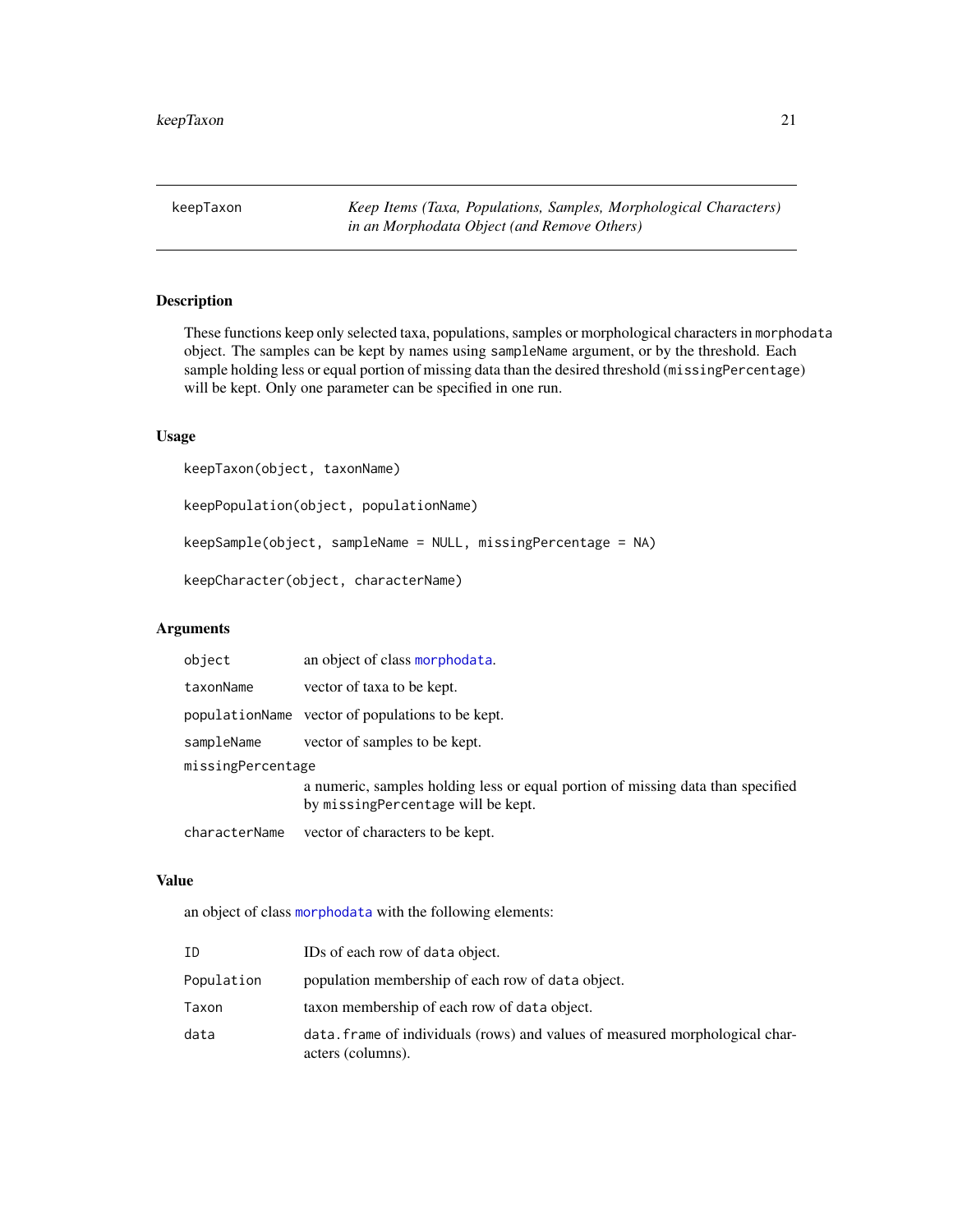## Examples

data(centaurea)

```
centaurea.hybr = keepTaxon(centaurea, "hybr")
centaurea.PhHybr = keepTaxon(centaurea, c("ph", "hybr"))
centaurea.PREL = keepPopulation(centaurea, "PREL")
centaurea.NA_0.1 = keepSample(centaurea, missingPercentage = 0.1)
centaurea.stem = keepCharacter(centaurea, c("SN", "SF", "ST"))
```
<span id="page-21-1"></span>knn.select *Search for the Optimal K-nearest Neighbours*

#### Description

This function search for the optimal number of neighbours for the given data set for k-nearest neighbour cross-validatory classification.

#### Usage

```
knn.select(object, crossval = "indiv")
```
# Arguments

| object   | an object of class morphodata.                                                 |
|----------|--------------------------------------------------------------------------------|
| crossval | crossvalidation mode, sets individual ("indiv"; default, one-leave-out method) |
|          | or whole populations ("pop") as leave-out unit.                                |

## Details

The knn.select function compute number of correctly classified individuals for k values ranging from 1 to 30 and highlight the value with the highest success rate. Ties (i.e., when there are the same numbers of votes for two or more groups) are broken at random, and thus several iterations may yield different results. Therefore, the functions compute 10 iterations, and the average success rates for each k are used; the minimum and maximum success rates for each k are also displayed as error bars. Note that several k values may have nearly the same success rates; if this is the case, the similarity of iterations may also be considered.

The mode of crossvalidation is set by the parameter crossval. The default "indiv" uses the standard one-leave-out method. However, as some hierarchical structure is usually present in the data (individuals from a population are not completely independent observations, as they are morphologically closer to each other than to individuals from other populations), the value "pop" sets whole populations as leave-out units. The latter method does not allow classification if there is only one population for a taxon and is more sensitive to "atypical" populations, which usually leads to a somewhat lower classification success rate.

<span id="page-21-0"></span>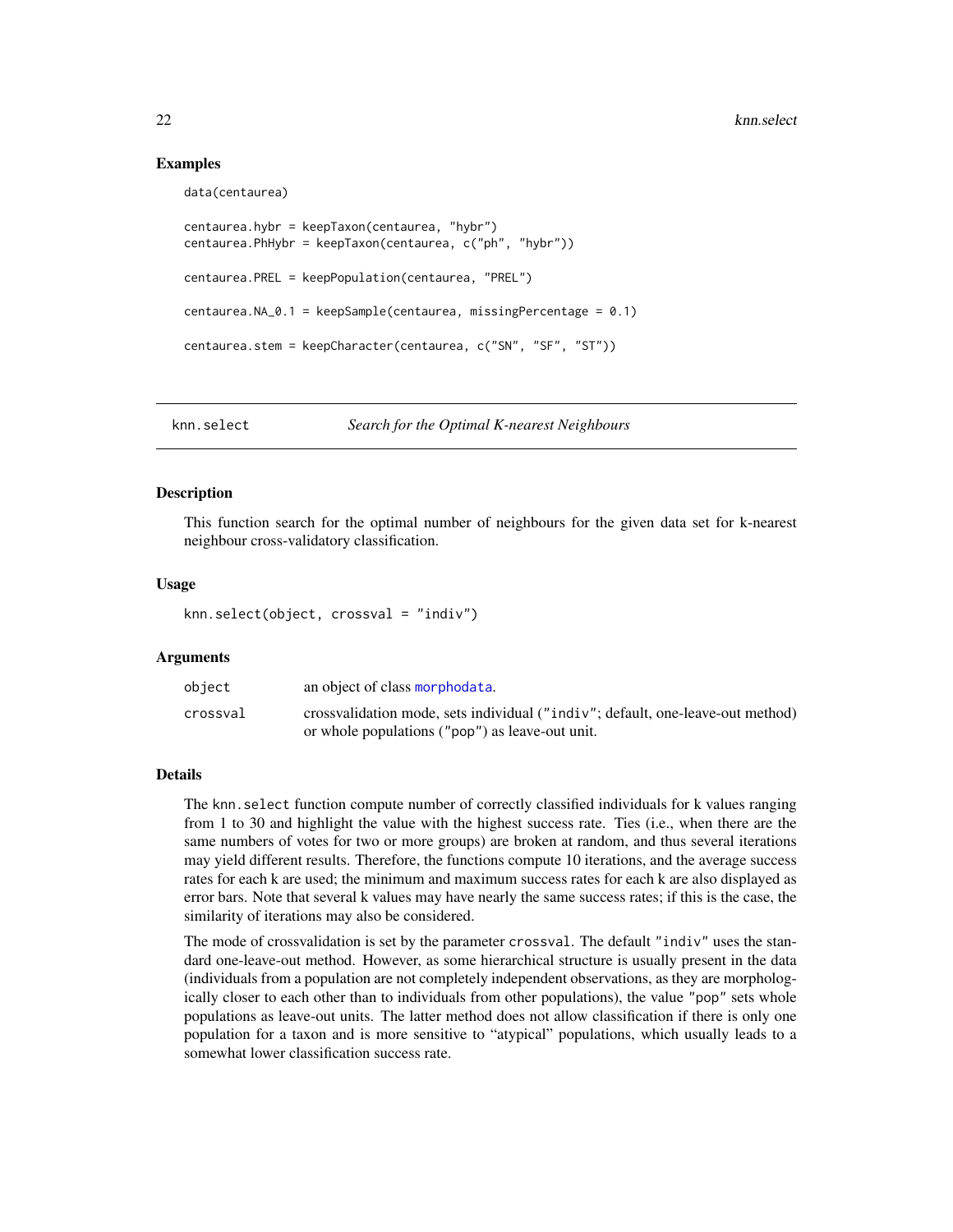## <span id="page-22-0"></span>Value

Optimal number of neighbours is written to the console, and plot displaying all Ks is produced.

## See Also

[classif.lda](#page-8-1), [classifSample.lda](#page-11-2), [classif.qda](#page-8-2), [classifSample.qda](#page-11-3), [classif.knn](#page-8-2), [classifSample.knn](#page-11-3)

# Examples

```
data(centaurea)
centaurea = naMeanSubst(centaurea)
centaurea = removePopulation(centaurea, populationName = c("LIP", "PREL"))
# classification by nonparametric k-nearest neighbour method
knn.select(centaurea, crossval = "indiv")
classifRes.knn = classif.knn(centaurea, k = 12, crossval = "indiv")
```
missingCharactersTable

*Summarize Missing Data*

# Description

Summarize percentage and number of missing values on the desired grouping level.

## Usage

```
missingCharactersTable(object, level)
```
# Arguments

| object | an object of class morphodata.                                                                       |
|--------|------------------------------------------------------------------------------------------------------|
| level  | level of grouping, one of the following: "taxon", populations ("pop"), or indi-<br>viduals ("indiv") |

# Value

A data.frame summarizing a number of missing values.

# Examples

data(centaurea)

missingCharactersTable(centaurea, level = "pop")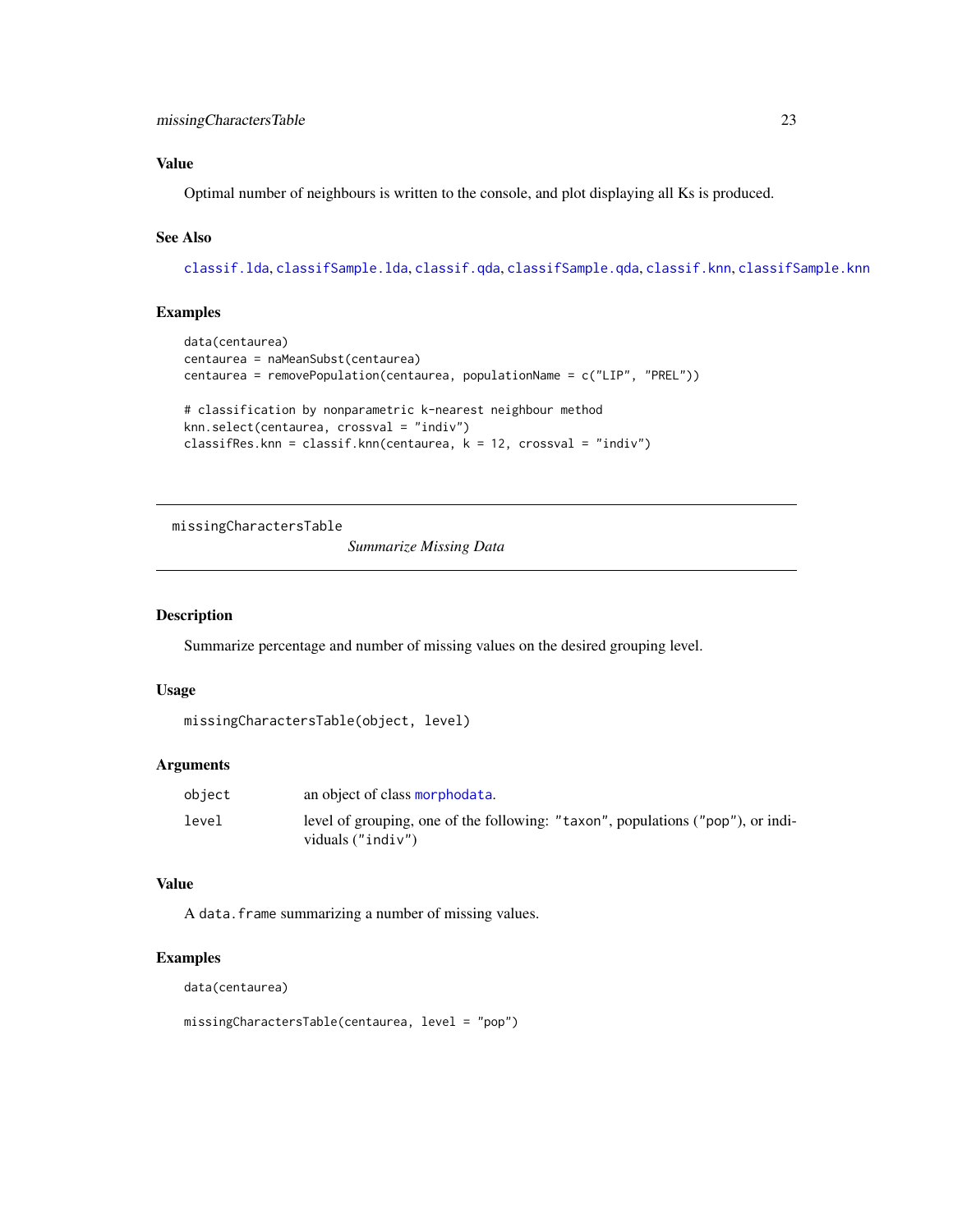<span id="page-23-0"></span>missingSamplesTable *Summarize Missing Data*

#### Description

Summarize number of missing values for each character on the desired grouping level.

## Usage

```
missingSamplesTable(object, level)
```
# Arguments

| object | an object of class morphodata.                                                                          |
|--------|---------------------------------------------------------------------------------------------------------|
| level  | level of grouping, one of the following: "taxon", populations ("pop"), or indi-<br>viduals $("indiv").$ |

#### Value

A data.frame summarizing a number of missing values.

## Examples

data(centaurea)

missingSamplesTable(centaurea, level = "pop")

<span id="page-23-1"></span>morphodata *Class morphodata*

## Description

The morphodata class is designed for storing morphological data of individuals, their IDs and it's appertaining to population and taxon.

## Format

Class morphodata.

ID IDs of each row of data object.

Population population membership of each row of data object.

Taxon taxon membership of each row of data object.

data data.frame of individuals (rows) and values of measured morphological characters (columns).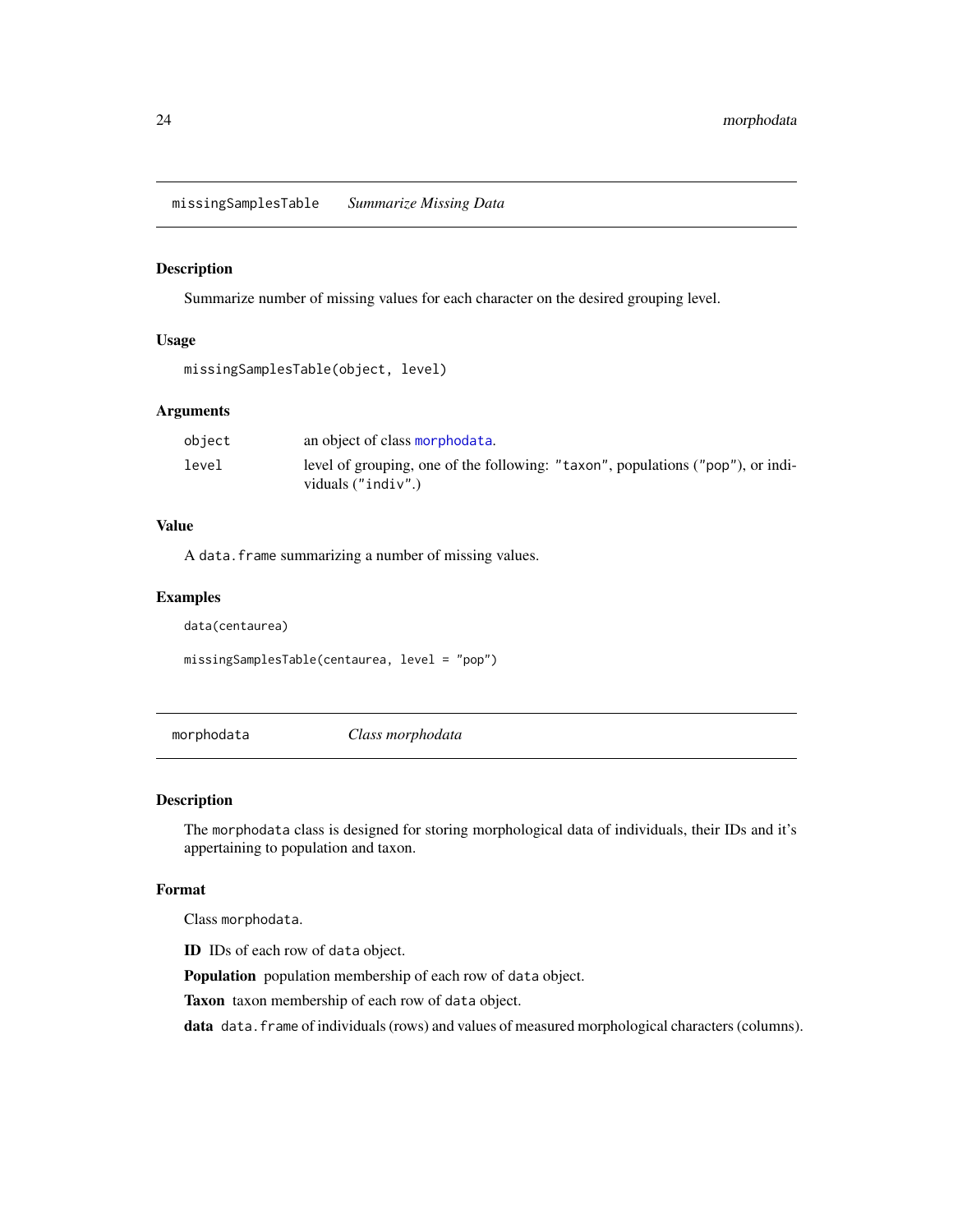<span id="page-24-0"></span>

This function substitutes missing data using the average value of the respective character in the respective population.

#### Usage

naMeanSubst(object)

#### **Arguments**

object an object of class [morphodata](#page-23-1).

## Details

Generally, most of the multivariate analyses require a full data matrix. The preferred approach is to reduce the data set to complete observations only (i.e., perform the casewise deletion of missing data) or to remove characters for which there are missing values. The use of mean substitution, which introduces values that are not present in the original data, is justified only if (1) there are relatively few missing values, (2) these missing values are scattered throughout many characters (each character includes only a few missing values) and (3) removing all individuals or all characters with missing data would unacceptably reduce the data set.

# Value

an object of class [morphodata](#page-23-1) with the following elements:

| ID         | IDs of each row of data object.                                                                   |
|------------|---------------------------------------------------------------------------------------------------|
| Population | population membership of each row of data object.                                                 |
| Taxon      | taxon membership of each row of data object.                                                      |
| data       | data. frame of individuals (rows) and values of measured morphological char-<br>acters (columns). |

## Examples

data(centaurea)

centaurea = naMeanSubst(centaurea)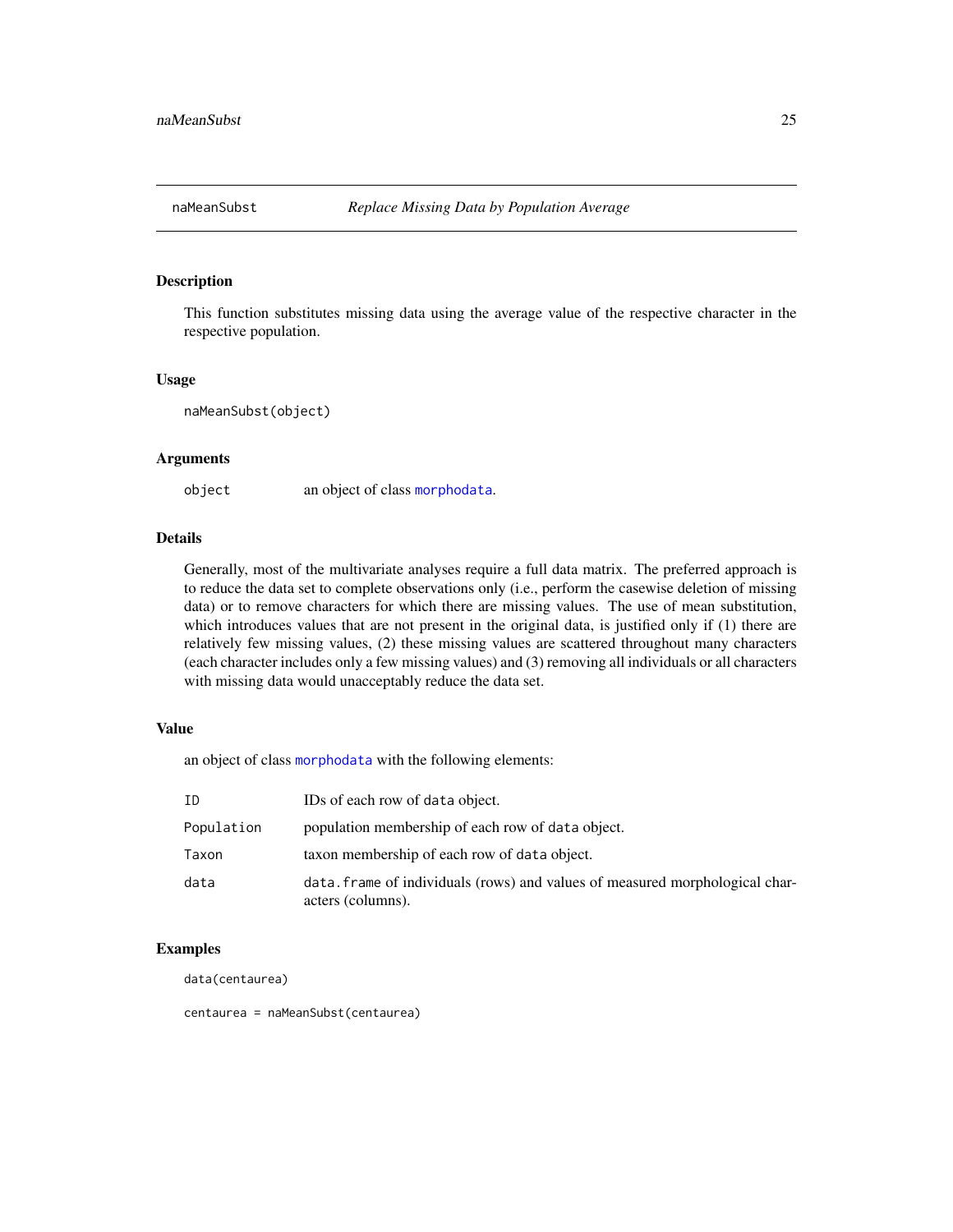<span id="page-25-1"></span><span id="page-25-0"></span>

This function performs Non-metric multidimensional scaling.

## Usage

```
nmds.calc(object, distMethod = "Euclidean", k = 3, binaryChs = NULL,
                   nominalChs = NULL, ordinalChs = NULL)
```
# **Arguments**

| object     | an object of class morphodata.                                                                                                                              |
|------------|-------------------------------------------------------------------------------------------------------------------------------------------------------------|
| distMethod | the distance measure to be used. This must be one of: "Euclidean", "Manhattan",<br>"Minkowski", "Jaccard", "simpleMatching", or "Gower". See details.       |
| k          | number of dimensions.<br>binaryChs, nominalChs, ordinalChs                                                                                                  |
|            | names of categorical ordinal, categorical nominal (multistate), and binary char-<br>acters. Needed for Gower's dissimilarity coefficient only, see details. |

#### Details

The nmds.calc function performs non-metric multidimensional scaling using the [monoMDS](#page-0-0) function from package [vegan](#page-0-0). The main threat of NMDS is, that this method doesn't preserve distances among objects in the original character space and approximates only the order of the dissimilarities among objects, based on any coefficient of similarity or distance.

Further, multiple runs of the NMDS analysis are needed to ensure that the stable ordination has been reached, as anyone run may get "trapped" in local optima which are not representative of true similarities.

The stress value reflects how well the ordination summarizes the observed relationship among the samples. A rule of thumb, 0.1-0.2 is considered fairly good, but there is no general rule since the stress is greatly influenced by the number of points. Since stress decreases as dimensionality increases, the optimal solution is when the decrease in stress is small after decreasing the number of dimensions.

Various measures of distance between the observations (rows) are applicable: (1) coefficients of distance for quantitative and binary characters: "Euclidean", "Manhattan", "Minkowski"; (2) similarity coefficients for binary characters: "Jaccard" and simple matching ("simpleMatching"); (3) coefficient for mixed data: ("Gower").

The Gower's dissimilarity coefficient can handle different types of variables. Characters have to be divided into four categories: (1) quantitative characters, (2) categorical ordinal characters, (3) categorical nominal (multistate) characters, and (4) binary characters. All characters are considered to be quantitative characters unless otherwise specified. Other types of characters have to be explicitly specified. To mark characters as ordinal, nominal, or binary, enumerate them by names using ordinalChs, nominalChs, and binaryChs arguments, respectively.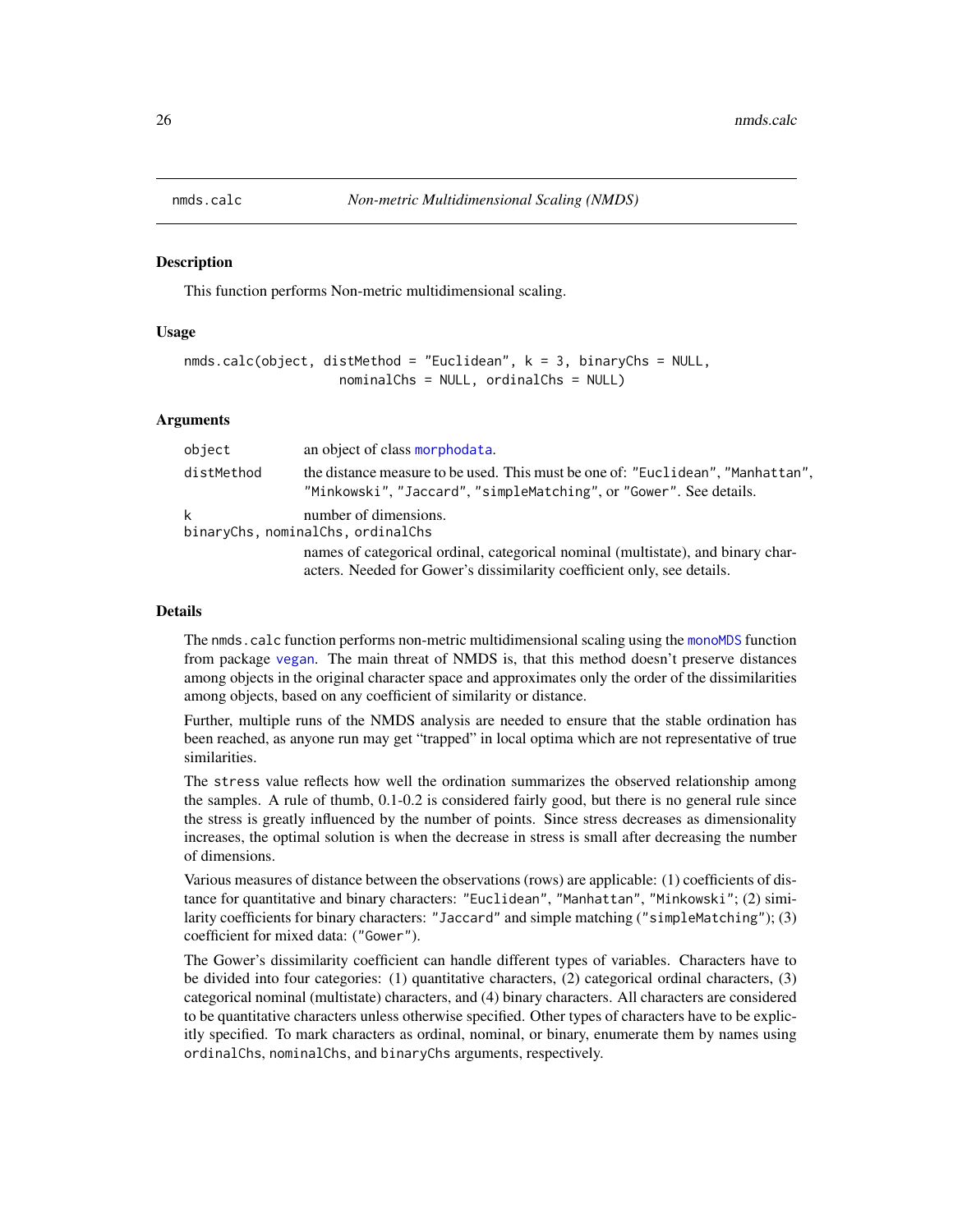#### <span id="page-26-0"></span>nmds.calc 27

## Value

an object of class [nmdsdata](#page-27-1) with the following elements:

objects

| ID.   | IDs of each row of scores object.                              |
|-------|----------------------------------------------------------------|
|       | Population population membership of each row of scores object. |
| Taxon | taxon membership of each row of scores object.                 |
|       | scores ordination scores of cases (objects, OTUs).             |
|       |                                                                |

| stress     | stress value, e.i., goodness of fit.           |
|------------|------------------------------------------------|
| groupMeans | data. Frame containing the means for the taxa. |
| distMethod | used distance measure.                         |
| rank       | number of possitive eigenvalues.               |

# Examples

data(centaurea)

```
nmdsRes = nmds.calc(centaurea, distMethod = "Euclidean", k = 3)
summary(nmdsRes)
plotPoints(nmdsRes, axes = c(1,2), col = c("red", "green", "blue", "black"),pch = c(20, 17, 8, 21), pt.bg = "orange", legend = TRUE, legend.pos = "bottomright")
# using Gower's method
data = list(ID = as.factor(c("id1","id2","id3","id4","id5","id6")),
   Population = as.factor(c("Pop1", "Pop1", "Pop2", "Pop2", "Pop3", "Pop3")),
   Taxon = as.factor(c("TaxA", "TaxA", "TaxA", "TaxB", "TaxB", "TaxB")),
   data = data.frame(stemBranching = c(1, 1, 1, 0, 0, 0), # binaryChs
    petalColour = c(1, 1, 2, 3, 3, 3), # nominalChs; 1=white, 2=red, 3=blue
   leaves = c(1,1,1,2,2,3), # nominalChs; 1=simple, 2=palmately compound, 3=pinnately compound
    taste = c(2, 2, 2, 3, 1, 1), # ordinal; 1=hot, 2=hotter, 3=hottest
     stemHeight = c(10, 11, 14, 22, 23, 21), # quantitative
     leafLength = c(8, 7.1, 9.4, 1.2, 2.3, 2.1) # quantitative
\lambdaattr(data, "class") = "morphodata"
nmdsGower = nmds.calc(data, distMethod = "Gower", k = 2, binaryChs = c("stemBranching"),
                     nominalChs = c("petalColour", "leaves"), ordinalChs = c("taste"))
plotPoints(nmdsGower, axes = c(1,2), col = c("red", "green"),pch = c(20,17), pt.bg = "orange", legend = TRUE, legend.pos = "bottomright")
```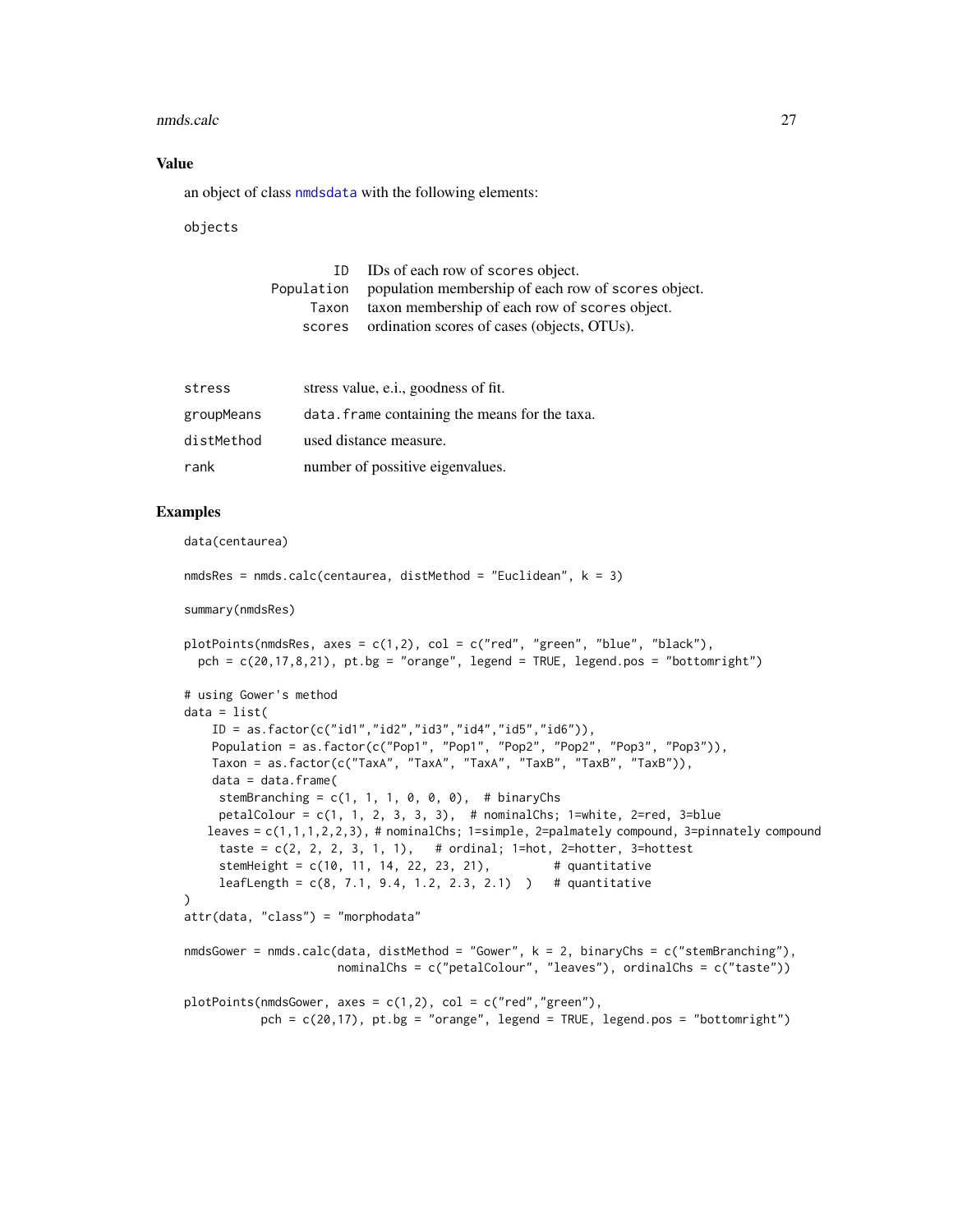<span id="page-27-1"></span><span id="page-27-0"></span>

The nmdsdata class is designed for storing results of non-metric multidimensional scaling (NMDS).

## Format

Class nmdsdata.

objects ID IDs of each row of scores object. Population population membership of each row of scores object. Taxon taxon membership of each row of scores object. scores ordination scores of cases (objects, OTUs). stress stress value, e.i., goodness of fit. groupMeans data.frame containing the means for the taxa.

distMethod used distance measure.

rank number of possitive eigenvalues.

<span id="page-27-2"></span>pca.calc *Principal Component Analysis*

# **Description**

This function performs principal component analysis.

#### Usage

pca.calc(object)

## Arguments

object an object of class [morphodata](#page-23-1).

## Details

The pca.calc function performs an R type principal component analysis using the R base [princomp](#page-0-0) function. Principal component analysis is a variable reduction procedure. It reduces original variables into a smaller number of principal components (artificial variables) that will account for most of the variance in the observed variables.

# Value

an object of class [pcadata](#page-28-1) with the following elements:

objects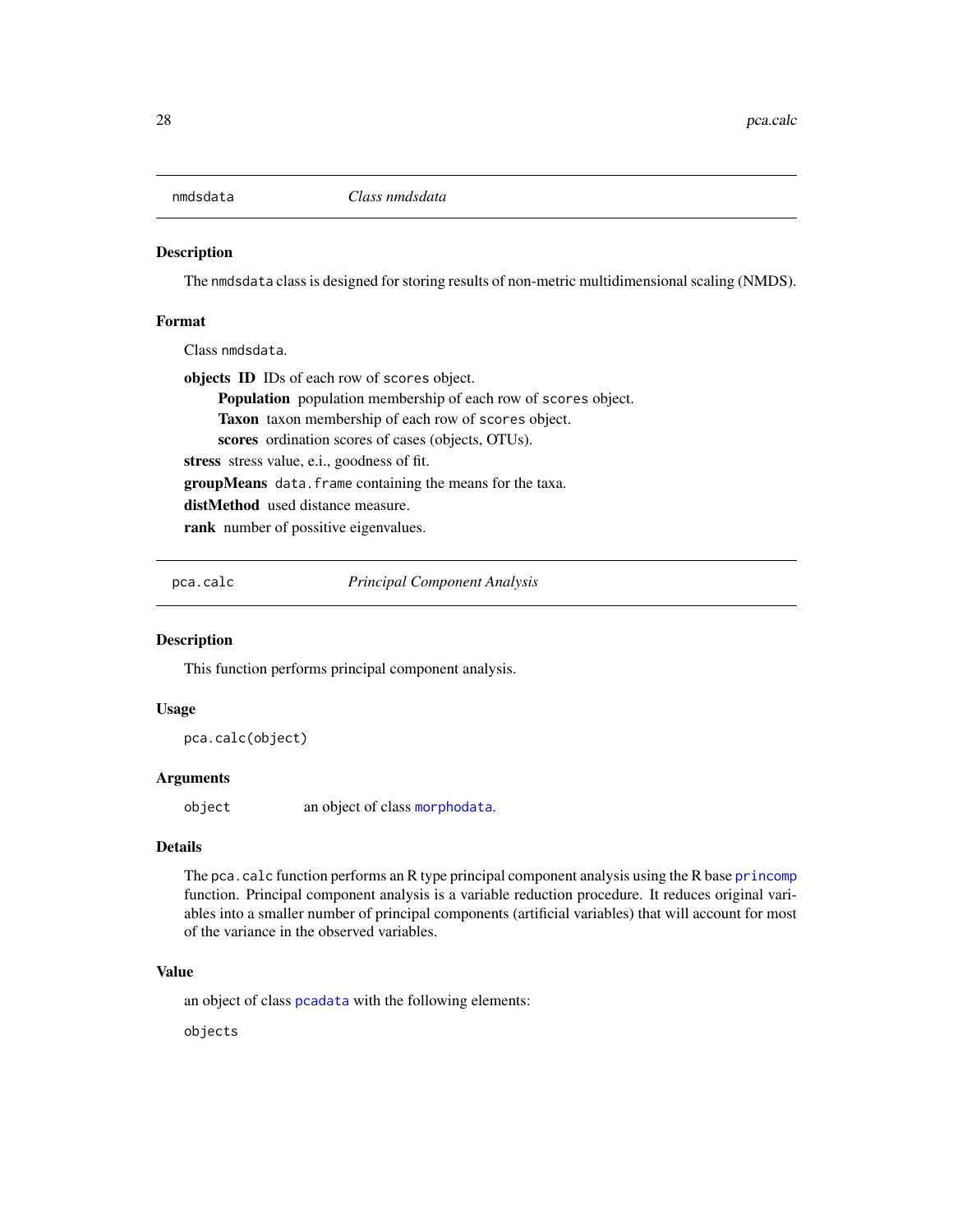#### <span id="page-28-0"></span>pcadata 29

|                                   | ΙD         | IDs of each row of scores object.                                                                                                   |
|-----------------------------------|------------|-------------------------------------------------------------------------------------------------------------------------------------|
|                                   | Population | population membership of each row of scores object.                                                                                 |
|                                   | Taxon      | taxon membership of each row of scores object.                                                                                      |
|                                   | scores     | ordination scores of cases (objects, OTUs).                                                                                         |
|                                   |            |                                                                                                                                     |
| eigenVectors                      |            | matrix of eigenvectors (i.e., a matrix of characters loadings).                                                                     |
| eigenValues                       |            | eigenvalues of principal components, <i>i.e.</i> , proportion of variation of the original<br>dataset expressed by individual axes. |
| eigenvaluesAsPercent              |            |                                                                                                                                     |
|                                   |            | eigenvalues as percent, percentage of their total sum.                                                                              |
| cumulativePercentageOfEigenvalues |            |                                                                                                                                     |
|                                   |            | cumulative percentage of eigenvalues.                                                                                               |
| groupMeans                        |            | data. frame containing the means for the taxa.                                                                                      |
| rank                              |            | number of principal components.                                                                                                     |
| center, scale                     |            | the centring and scaling of the input data.                                                                                         |

## Examples

```
data(centaurea)
centaurea = naMeanSubst(centaurea)
centaurea = removePopulation(centaurea, populationName = c("LIP", "PREL"))
pcaRes = pca.calc(centaurea)
summary(pcaRes)
plotPoints(pcaRes, axes = c(1,2), col = c("red", "green", "blue", "black"),
  pch = c(20,17,8,21), pt.bg = "orange", legend = TRUE, legend.pos = "bottomright")
```
<span id="page-28-1"></span>pcadata *Class pcadata*

## Description

The pcadata class is designed for storing results of principal component analysis (PCA).

#### Format

Class pcadata.

objects ID IDs of each row of scores object.

Population population membership of each row of scores object.

Taxon taxon membership of each row of scores object.

scores ordination scores of cases (objects, OTUs).

eigenVectors matrix of eigenvectors (i.e., a matrix of characters loadings).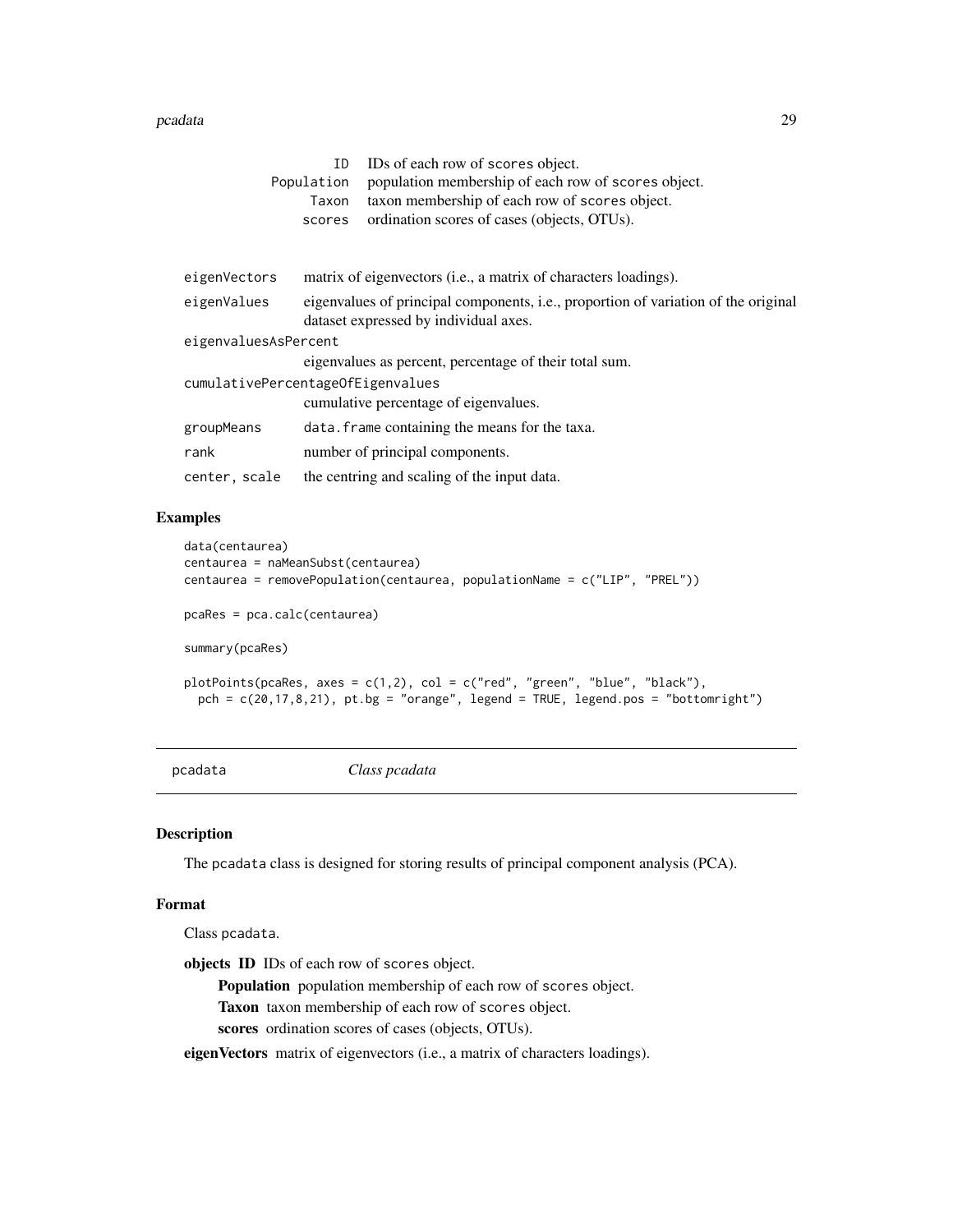<span id="page-29-0"></span>eigenValues eigenvalues of principal components, i.e., proportion of variation of the original dataset expressed by individual axes.

eigenvaluesAsPercent eigenvalues as percent, percentage of their total sum.

cumulativePercentageOfEigenvalues cumulative percentage of eigenvalues.

groupMeans data.frame containing the means for the taxa.

rank number of principal components.

center, scale the centring and scaling of the input data.

<span id="page-29-1"></span>pcoa.calc *Principal Coordinates Analysis (PCoA)*

#### **Description**

This function performs principal coordinates analysis.

## Usage

```
pcoa.calc(object, distMethod = "Euclidean", binaryChs = NULL,
               nominalChs = NULL, ordinalChs = NULL)
```
#### Arguments

| object     | an object of class morphodata.                                                                                                                              |
|------------|-------------------------------------------------------------------------------------------------------------------------------------------------------------|
| distMethod | the distance measure to be used. This must be one of: "Euclidean", "Manhattan",<br>"Minkowski", "Jaccard", "simpleMatching", or "Gower". See details.       |
|            | binaryChs, nominalChs, ordinalChs                                                                                                                           |
|            | names of categorical ordinal, categorical nominal (multistate), and binary char-<br>acters. Needed for Gower's dissimilarity coefficient only, see details. |

#### Details

The pcoa.calc function performs principal coordinates analysis using the [cmdscale](#page-0-0) function from package [stats](#page-0-0). Principal coordinates analysis estimates coordinates for a set of objects in a space. Distances among objects is approximationy of the dissimilarities, based on any similarity or distance coefficient.

Various measures of distance between the observations (rows) are applicable: (1) coefficients of distance for quantitative and binary characters: "Euclidean", "Manhattan", "Minkowski"; (2) similarity coefficients for binary characters: "Jaccard" and simple matching ("simpleMatching"); (3) coefficient for mixed data: ("Gower").

The Gower's dissimilarity coefficient can handle different types of variables. Characters have to be divided into four categories: (1) quantitative characters, (2) categorical ordinal characters, (3) categorical nominal (multistate) characters, and (4) binary characters. All characters are considered to be quantitative characters unless otherwise specified. Other types of characters have to be explicitly specified. To mark characters as ordinal, nominal, or binary, enumerate them by names using ordinalChs, nominalChs, and binaryChs arguments, respectively.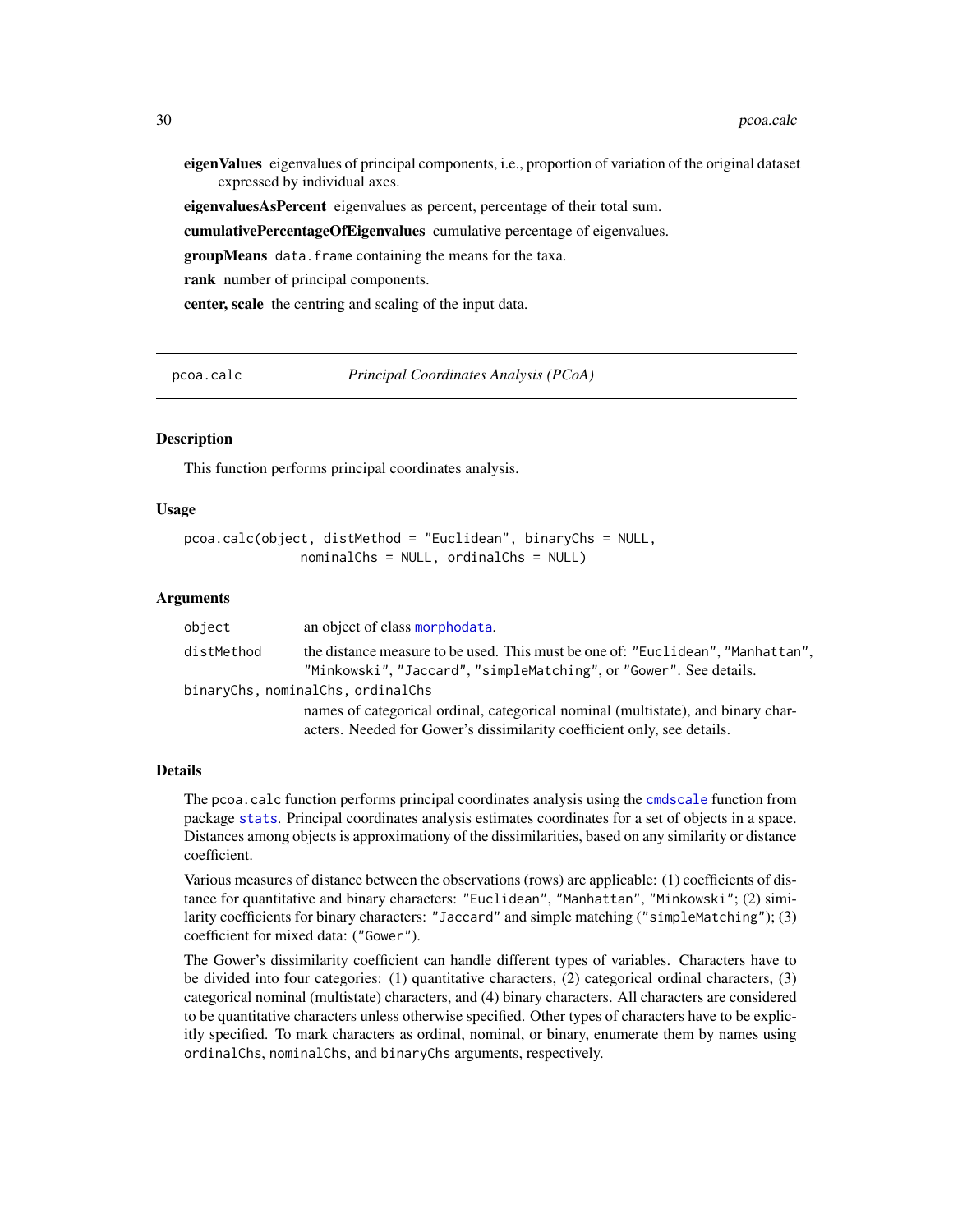#### <span id="page-30-0"></span>pcoa.calc 31

## Value

an object of class [pcoadata](#page-31-1) with the following elements:

objects

| TD.   | IDs of each row of scores object.                              |
|-------|----------------------------------------------------------------|
|       | Population population membership of each row of scores object. |
| Taxon | taxon membership of each row of scores object.                 |
|       | scores ordination scores of cases (objects, OTUs).             |

```
eigenValues eigenvalues of principal coordinates.
eigenvaluesAsPercent
                eigenvalues as percent, percentage of their total sum.
cumulativePercentageOfEigenvalues
                cumulative percentage of eigenvalues.
groupMeans data.frame containing the means for the taxa.
distMethod used distance measure.
rank number of possitive eigenvalues.
```

```
data(centaurea)
```

```
pcoRes = pcoa.calc(centaurea, distMethod = "Manhattan")
```

```
summary(pcoRes)
```

```
plotPoints(pcoRes, axes = c(1,2), col = c("red", "green", "blue", "black"),pch = c(20, 17, 8, 21), pt.bg = "orange", legend = TRUE, legend.pos = "bottomright")
# using Gower's method
data = list(
   ID = as.factor(c("id1", "id2", "id3", "id4", "id5", "id6")),
   Population = as.factor(c("Pop1", "Pop1", "Pop2", "Pop2", "Pop3", "Pop3")),
   Taxon = as.factor(c("TaxA", "TaxA", "TaxA", "TaxB", "TaxB", "TaxB")),
   data = data.frame(stemBranching = c(1, 1, 1, 0, 0, 0), # binaryChs
    petalColour = c(1, 1, 2, 3, 3, 3), # nominalChs; 1=white, 2=red, 3=blue
   leaves = c(1,1,1,2,2,3), # nominalChs; 1=simple, 2=palmately compound, 3=pinnately compound
     taste = c(2, 2, 2, 3, 1, 1), # ordinal; 1=hot, 2=hotter, 3=hottest
     stemHeight = c(10, 11, 14, 22, 23, 21), # quantitative
     leafLength = c(8, 7.1, 9.4, 1.2, 2.3, 2.1) # quantitative
)
attr(data, "class") = "morphodata"
pcoaGower = pcoa.calc(data, distMethod = "Gower", binaryChs = c("stemBranching"),
```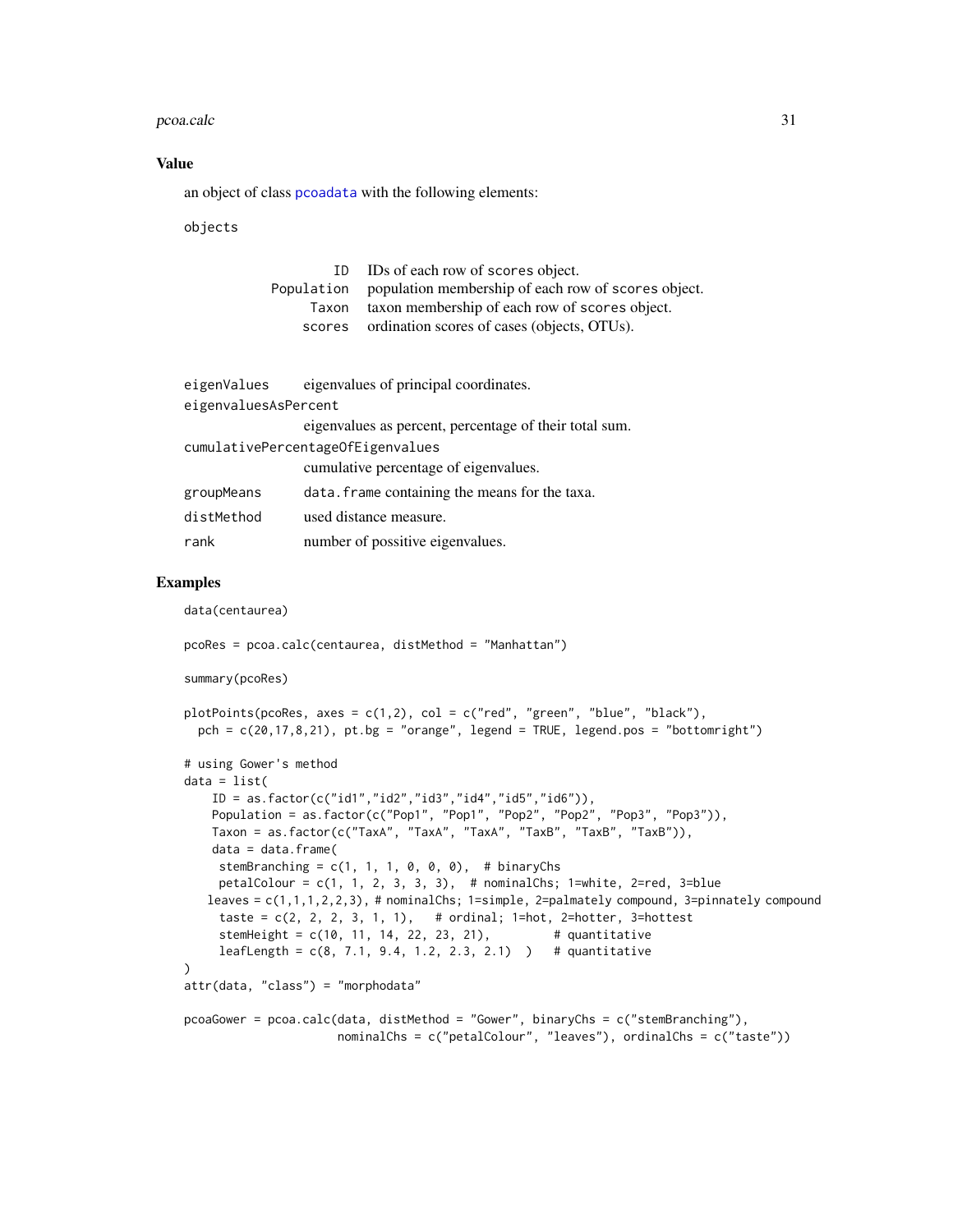```
plotPoints(pcoaGower, axes = c(1,2), col = c("red", "green"),pch = c(20,17), pt.bg = "orange", legend = TRUE, legend.pos = "bottomright")
```
<span id="page-31-1"></span>pcoadata *Class pcoadata*

## **Description**

The pcoadata class is designed for storing results of principal coordinates analysis (PCoA).

#### Format

Class pcoadata.

objects ID IDs of each row of scores object.

Population population membership of each row of scores object.

Taxon taxon membership of each row of scores object.

scores ordination scores of cases (objects, OTUs).

eigenValues eigenvalues of principal coordinates.

eigenvaluesAsPercent eigenvalues as percent, percentage of their total sum.

cumulativePercentageOfEigenvalues cumulative percentage of eigenvalues.

groupMeans data.frame containing the means for the taxa.

distMethod used distance measure.

rank number of possitive eigenvalues.

plot3Dpoints *The Default Scatterplot 3D Function*

# **Description**

A generic function for plotting ordination scores stored in [pcadata](#page-28-1), [pcoadata](#page-31-1), [nmdsdata](#page-27-1), and [cdadata](#page-6-1) objects.

# Usage

```
plot3Dpoints(result, axes = c(1,2,3), xlab = NULL, ylab = NULL, zlab = NULL,
 pch = 16, col = "black", pt.bg = "white", phi = 10, theta = 2,
 ticktype = "detailed", bty = "u", type = "p", labels = FALSE,
legend = FALSE, legend.pos = "topright", ncol = 1, ...)
```
<span id="page-31-0"></span>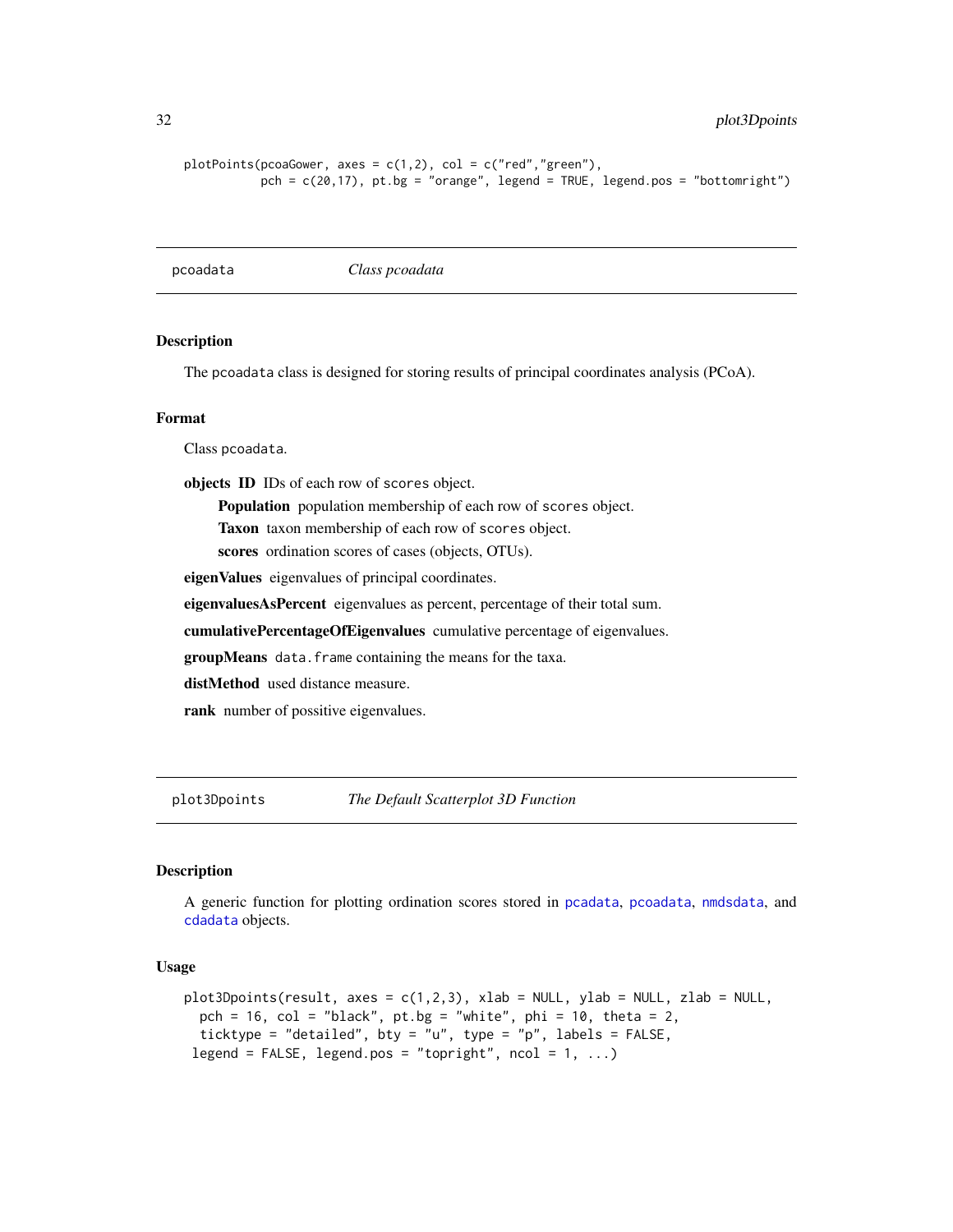# <span id="page-32-0"></span>plot3Dpoints 33

# Arguments

| result           | an object of class pcadata, pcoadata, nmdsdata, or cdadata.                                                                                                                                      |
|------------------|--------------------------------------------------------------------------------------------------------------------------------------------------------------------------------------------------|
| axes             | x, y, z axes of plot.                                                                                                                                                                            |
| xlab, ylab, zlab |                                                                                                                                                                                                  |
|                  | a title of the respective axes.                                                                                                                                                                  |
| pch              | a vector of plotting characters or symbols, see points.                                                                                                                                          |
| col              | the colours for points. Multiple colours can be specified so that each taxon can<br>be given its own colour. If there are fewer colours than taxa, they are recycled<br>in the standard fashion. |
| pt.bg            | the background colours for points. Multiple colours can be specified, as above.                                                                                                                  |
| theta, phi       | the angles defining the viewing direction. Theta gives the azimuthal direction<br>and phi the colatitude, see persp.                                                                             |
| ticktype         | character: "simple" draws just an arrow parallel to the axis to indicate direction<br>of increase; "detailed" draws normal ticks as per 2D plots.                                                |
| bty              | the type of the box. One of "g", "b2", "b1", "f", "u" can be specified.                                                                                                                          |
| type             | the type of plot points, "p" for points, or "h" for vertical spikes.                                                                                                                             |
| labels           | logical, if TRUE, point's labels are displayed.                                                                                                                                                  |
| legend           | logical, if TRUE, legend is displayed. Only restricted number of legend param-<br>eters are supported. For more precise legend plotting, use plotAddLegend di-<br>rectly.                        |
| legend.pos       | a single keyword from the list "bottomright", "bottom", "bottomleft", "left",<br>"topleft", "top", "topright", "right", and "center", to be used to position<br>the legend.                      |
| ncol             | the number of columns in which to set the legend items.                                                                                                                                          |
| .                | further arguments to be passed to plot 3D, persp, par.                                                                                                                                           |
|                  |                                                                                                                                                                                                  |

# Value

None. Used for its side effect of producing a plot.

```
data(centaurea)
centaurea = naMeanSubst(centaurea)
centaurea = removePopulation(centaurea, populationName = c("LIP", "PREL"))
pcaRes = pca.calc(centaurea)
plot3Dpoints(pcaRes, col = c("red", "green", "blue", "black"), pch = c(20,17,8,21),
                 pt.bg = "orange")
```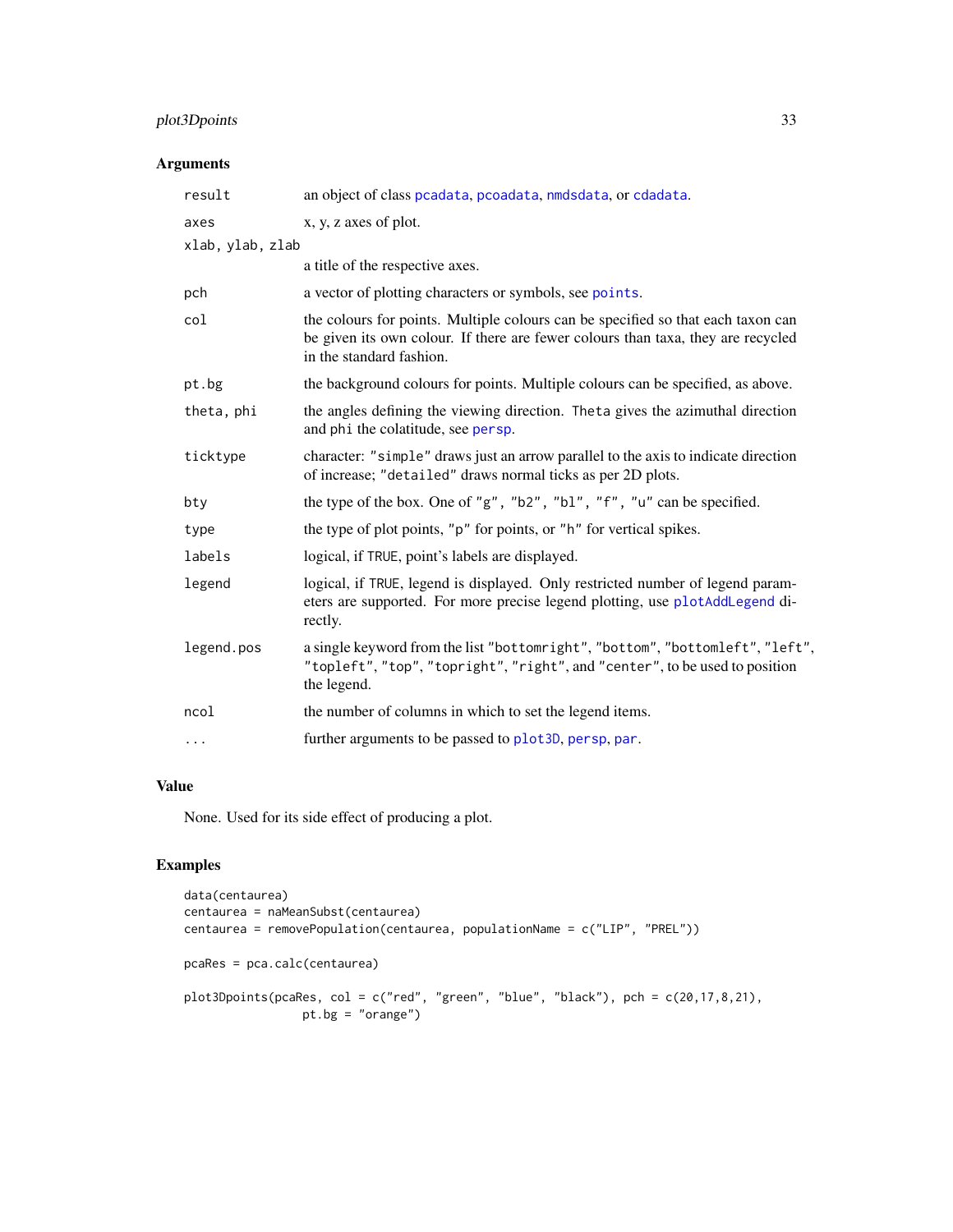<span id="page-33-0"></span>plotAddEllipses *Add Prediction Ellipses to a Plot*

# Description

This function draws prediction ellipses around taxa.

# Usage

```
plotAddEllipses(result, axes = c(1,2), probability = 0.95, col = "black",
                  type = "1", lty = 1, lwd = 1, ...)
```
## Arguments

| result      | result of pca.calc, pcoa.calc, nmds.calc, or cda.calc, has to by plotted at<br>first.                                                                                                                                                                                                       |
|-------------|---------------------------------------------------------------------------------------------------------------------------------------------------------------------------------------------------------------------------------------------------------------------------------------------|
| axes        | x, y axes of plot.                                                                                                                                                                                                                                                                          |
| probability | probability, that a new independent observation from the same population will<br>fall in that ellipse.                                                                                                                                                                                      |
| col         | the colours for labels.                                                                                                                                                                                                                                                                     |
| type        | character indicating the type of plotting, for details, see plot: "p" for points,<br>"1" for lines, "b" for both points and lines, "c" for empty points joined by<br>lines, "o" for overplotted points and lines, "s" and "S" for stair steps and "h"<br>for histogram-like vertical lines. |
| $1$ ty      | the line type. Line types can either be specified as one of following types:<br>0=blank, 1=solid (default), 2=dashed, 3=dotted, 4=dotdash, 5=longdash, 6=twodash.                                                                                                                           |
| lwd         | the line width.                                                                                                                                                                                                                                                                             |
| $\ddots$ .  | further arguments to be passed to lines or other graphical parameters in par.                                                                                                                                                                                                               |
|             |                                                                                                                                                                                                                                                                                             |

## Details

Prediction ellipses with given probability define the regions where will fall any new independent observation from the respective taxa. The prediction ellipses are quantified using covariance matrices of taxa scores and chi-squared distribution with two degrees of freedom (Friendly et al. 2013).

## Value

None. Used for its side effect of adding elements to a plot.

#### References

Friendly M., Monette G., Fox J. (2013). Elliptical insights: understanding statistical methods through elliptical geometry. *Statistical Science* 28, 1-39.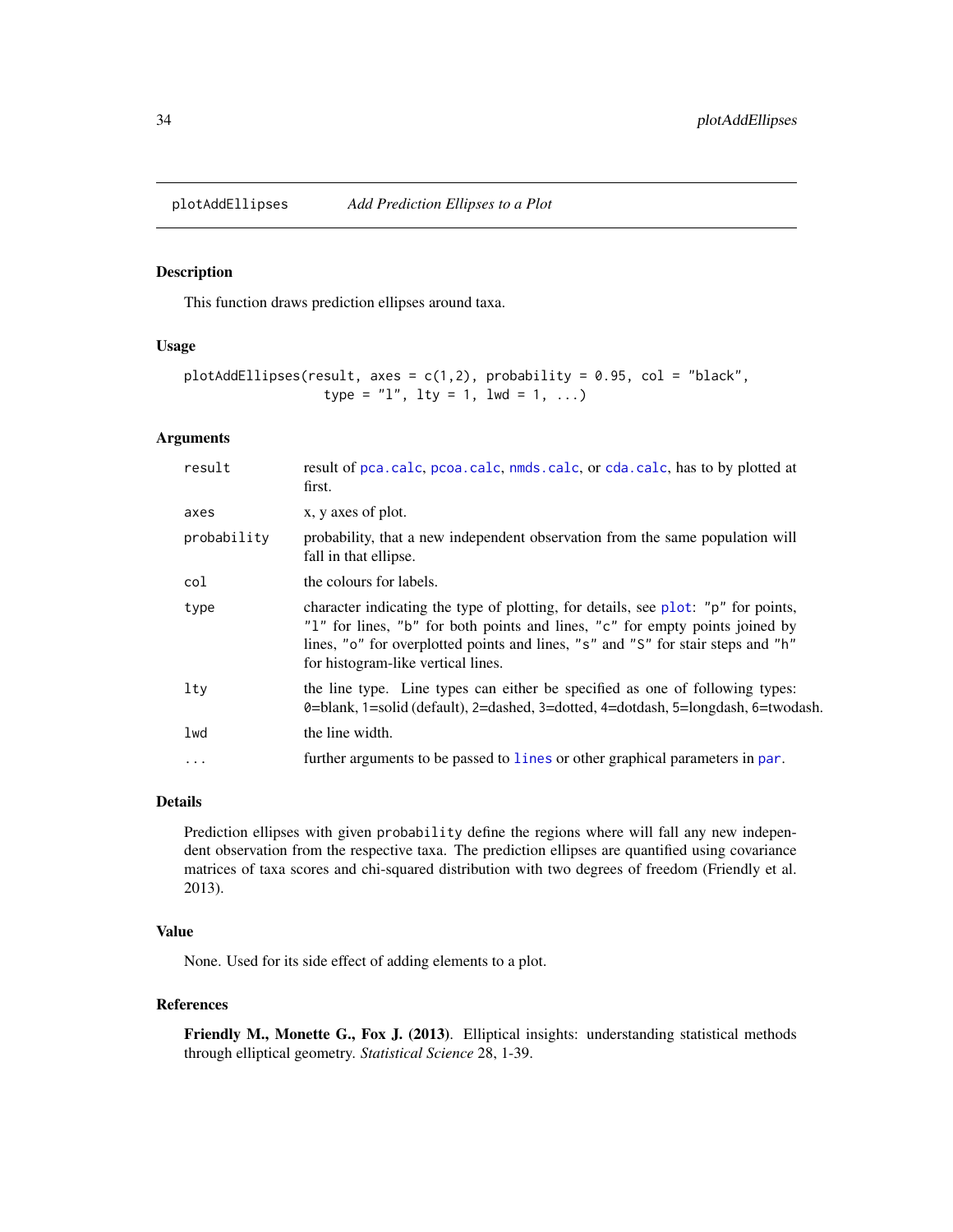# <span id="page-34-0"></span>plotAddLabels.characters 35

## Examples

```
data(centaurea)
centaurea = naMeanSubst(centaurea)
centaurea = removePopulation(centaurea, populationName = c("LIP", "PREL"))
pcaRes = pca.calc(centaurea)
plotPoints(pcaRes, col = c(rgb(255, 0, 0, max = 255, alpha = 150), # red
                           rgb(0, 255, 0, max = 255, alpha = 150), # green
                           rgb(0, 0, 255, max = 255, alpha = 150), # blue
                           rgb(0, 0, 0, max = 255, alpha = 150), # black
            legend = FALSE, xlim = c(-5, 7.5), ylim = c(-5, 5.5))
plotAddLegend(pcaRes, col = c("red", "green", "blue", "black"), ncol = 2)
plotAddEllipses(pcaRes, col = c("red", "green", "blue", "black"), lwd = 3)
```
<span id="page-34-1"></span>plotAddLabels.characters

*Add Labels to a Plot*

#### Description

This is a generic function for drawing labels to the character arrows of [pcadata](#page-28-1) and [cdadata](#page-6-1) objects.

# Usage

```
plotAddLabels.characters(result, labels = characters(result), include = TRUE,
     axes = c(1,2), pos = NULL, offset = 0.5, cex = 0.7, col = NULL, ...)
```

| result     | an object of class peadata or cdadata.                                                                                                                          |
|------------|-----------------------------------------------------------------------------------------------------------------------------------------------------------------|
| labels     | a vector of label names, which should be included / excluded from plotting, see<br>include.                                                                     |
| include    | logical, specify if labels in labels argument should be plotted or excluded from<br>plotting.                                                                   |
| axes       | x, y axes of plot.                                                                                                                                              |
| pos        | a position specifier for the text. Values of $1, 2, 3$ and $4$ , respectively indicate<br>positions below, to the left of, above and to the right of the point. |
| offset     | when pos is specified, this value controls the distance (offset) of the text label<br>from the point in fractions of a character width.                         |
| cex        | character expansion factor for text.                                                                                                                            |
| col        | the colours for labels.                                                                                                                                         |
| $\ddots$ . | further arguments to be passed to text or other graphical parameters in par.                                                                                    |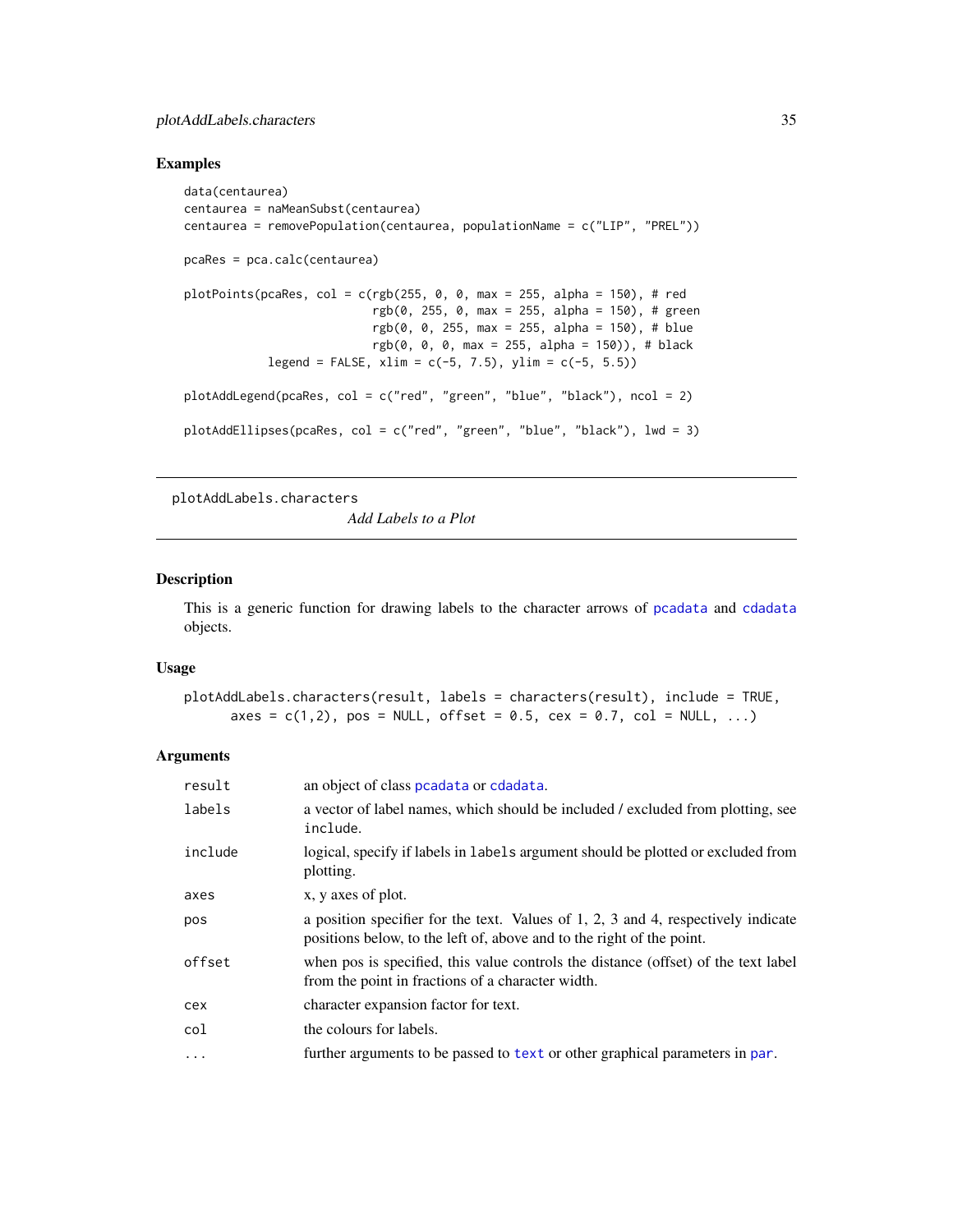# Value

None. Used for its side effect of adding elements to a plot.

## Examples

```
data(centaurea)
centaurea = naMeanSubst(centaurea)
centaurea = removePopulation(centaurea, populationName = c("LIP", "PREL"))
pcaRes = pca.calc(centaurea)
plotCharacters(pcaRes, labels = FALSE)
plotAddLabels.characters(pcaRes, labels = c("MW", "IW", "SFT", "SF", "LW"), pos = 2, cex = 1)
plotAddLabels.characters(pcaRes, labels = c("LLW", "ILW", "LBA"), pos = 4, cex = 1)
plotAddLabels.characters(pcaRes, labels = c("ML", "IV", "MLW"), pos = 1, cex = 1)
```
<span id="page-35-1"></span>plotAddLabels.points *Add Labels to a Plot*

### Description

This is a generic function for drawing labels to the data points of [pcadata](#page-28-1), [pcoadata](#page-31-1), [nmdsdata](#page-27-1), and [cdadata](#page-6-1) objects.

## Usage

```
plotAddLabels.points(result, labels = result$objects$ID, include = TRUE,
     axes = c(1,2), pos = NULL, offset = 0.5, cex = 1, col = NULL, ...)
```

| result  | result of pca.calc, pcoa.calc, nmds.calc, or cda.calc, has to by plotted at<br>first.                                                                           |
|---------|-----------------------------------------------------------------------------------------------------------------------------------------------------------------|
| labels  | a vector of label names, which should be included / excluded from plotting, see<br>include.                                                                     |
| include | logical, specify if labels in labels argument should be plotted or excluded from<br>plotting.                                                                   |
| axes    | x, y axes of plot.                                                                                                                                              |
| pos     | a position specifier for the text. Values of $1, 2, 3$ and $4$ , respectively indicate<br>positions below, to the left of, above and to the right of the point. |
| offset  | when pos is specified, this value controls the distance (offset) of the text label<br>from the point in fractions of a character width.                         |
| cex     | character expansion factor for text.                                                                                                                            |
| col     | the colours for labels.                                                                                                                                         |
| .       | further arguments to be passed to text or other graphical parameters in par.                                                                                    |

<span id="page-35-0"></span>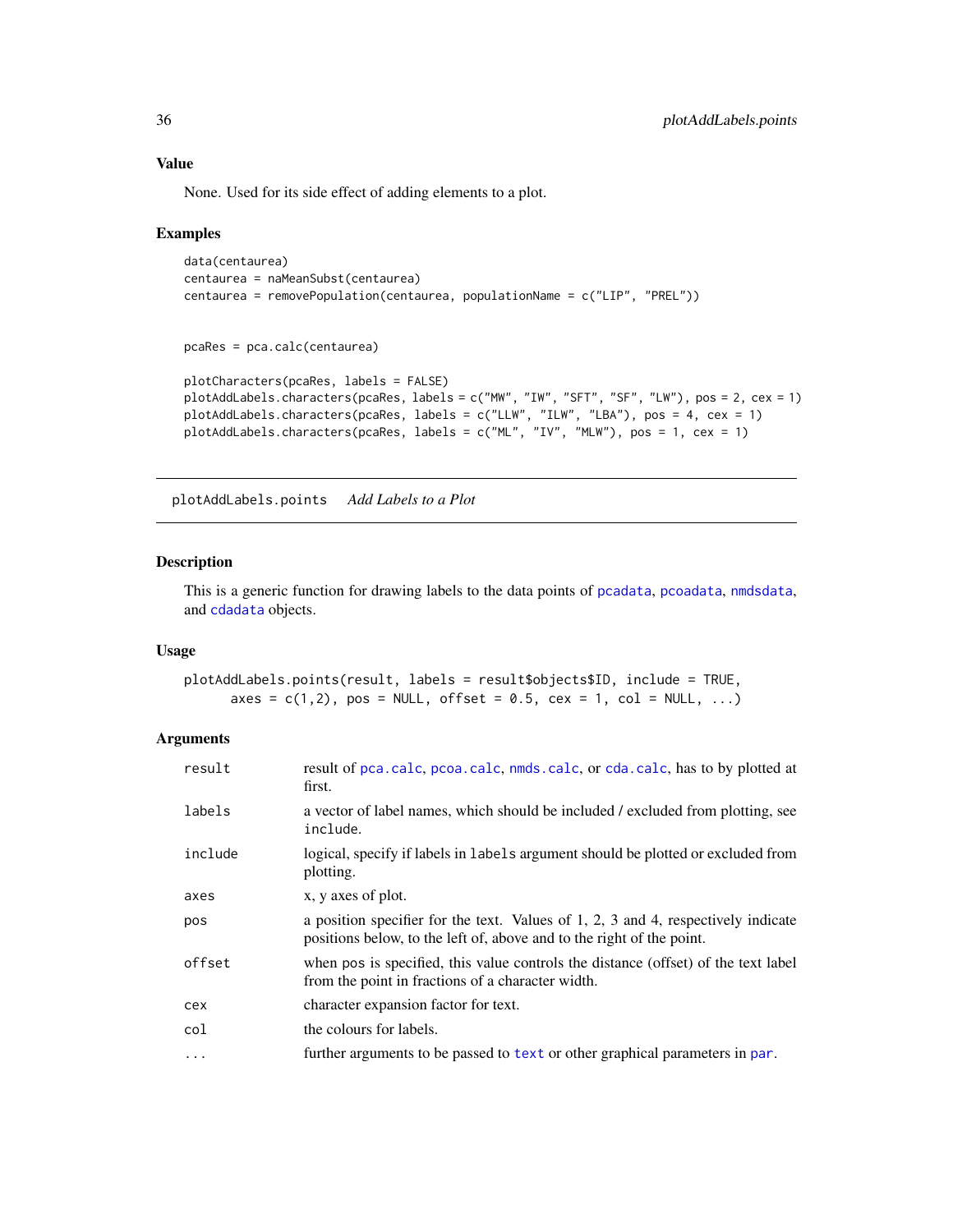# <span id="page-36-0"></span>plotAddLegend 37

# Value

None. Used for its side effect of adding elements to a plot.

### Examples

```
data(centaurea)
centaurea = naMeanSubst(centaurea)
centaurea = removePopulation(centaurea, populationName = c("LIP", "PREL"))
pops = populOTU(centaurea)
pcaRes = pca.calc(pops)
plotPoints(pcaRes, col = c("red", "green", "blue", "red"),
            pch = c(20, 17, 8, 21), pt.bg = "orange", legend = FALSE)plotAddLabels.points(pcaRes, labels = c("LES", "BUK", "VOL", "OLE1"), include = TRUE)
plotPoints(pcaRes, col = c("red", "green", "blue", "red"),
            pch = c(20, 17, 8, 21), pt.bg = "orange", legend = FALSE)plotAddLabels.points(pcaRes, labels = c("LES", "BUK", "VOL", "OLE1"), include = FALSE)
```
<span id="page-36-1"></span>plotAddLegend *Add Legend to a Plot*

# Description

This function can be used to add legend to plot.

## Usage

```
plotAddLegend(result, x = "topright", y = NULL, pch = 16, col = "black",
   pt.bg = "white", pt. cex = cex, pt. lwd = 1, x.intersp = 1,
   y.intersp = 1, box.type = "o", box.lty = "solid", box.lwd = 1,
   box.col = "black", box.bg = "white", cex = 1, ncol = 1, horiz = FALSE, ...)
```

| result | result of pca.calc, pcoa.calc, nmds.calc, or cda.calc, has to by plotted at<br>first.                                                                                                                  |
|--------|--------------------------------------------------------------------------------------------------------------------------------------------------------------------------------------------------------|
| x, y   | the x and y coordinates or a single keyword from the list "bottomright",<br>"bottom", "bottomleft", "left", "topleft", "top", "topright", "right",<br>and "center", to be used to position the legend. |
| pch    | the plotting symbols of points appearing in the legend.                                                                                                                                                |
| col    | the colours of points appearing in the legend.                                                                                                                                                         |
| pt.bg  | the background colour for the points, corresponding to its argument bg.                                                                                                                                |
| pt.cex | character expansion factor for the points.                                                                                                                                                             |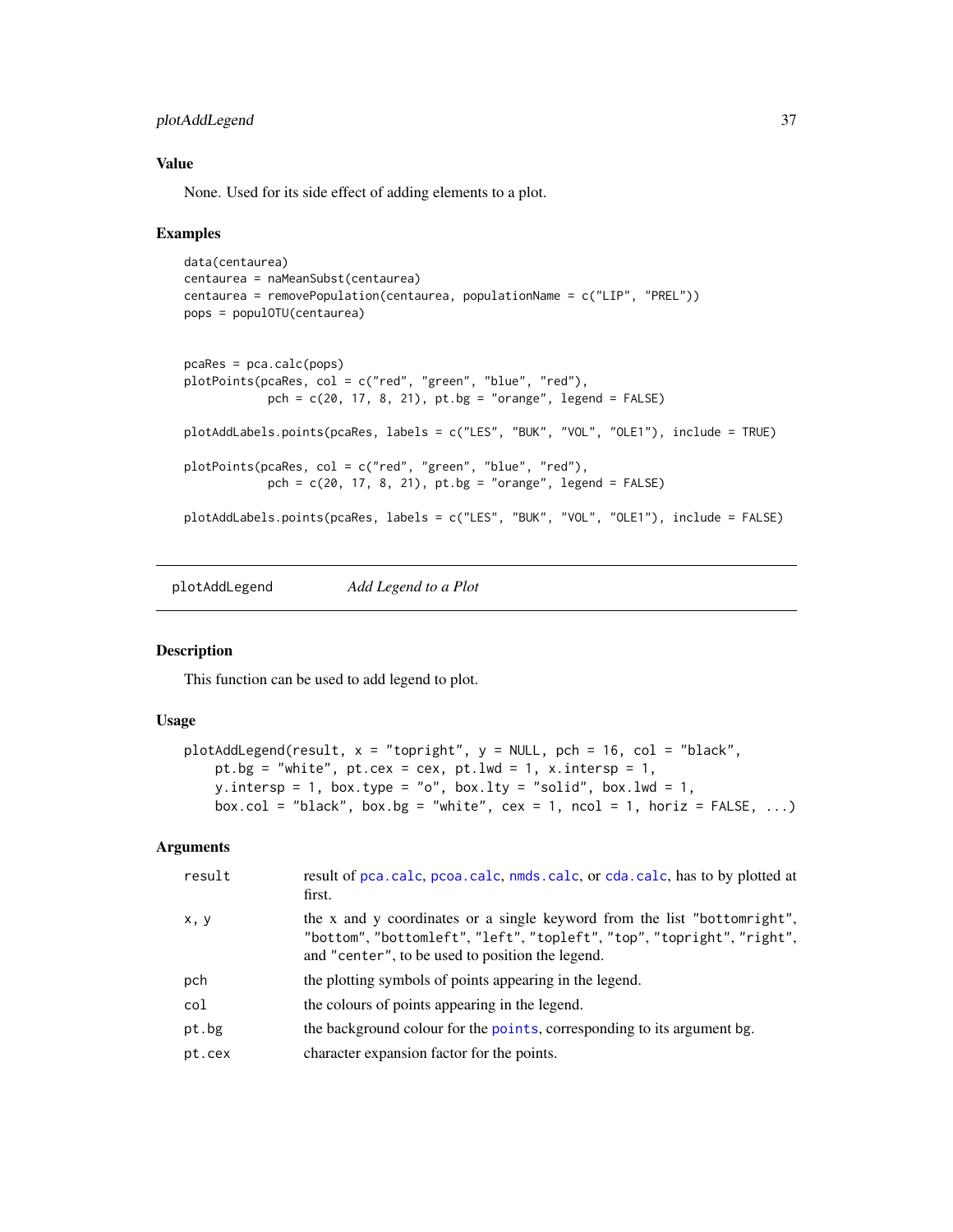<span id="page-37-0"></span>

| pt.lwd               | the line width for the points.                                                                                                       |
|----------------------|--------------------------------------------------------------------------------------------------------------------------------------|
| x.intersp, y.intersp |                                                                                                                                      |
|                      | character interspacing factor for horizontal $(x)$ and vertical $(y)$ line distances.                                                |
| box.type             | the type of box to be drawn around the legend. The applicable values are "o"<br>(the default) and "n".                               |
|                      | box.lty, box.lwd, box.col, box.bg<br>the line type, width colour and background colour for the legend box (if box. type<br>$= "o").$ |
| cex                  | character expansion factor for text.                                                                                                 |
| ncol                 | the number of columns in which to set the legend item.                                                                               |
| horiz                | logical; if TRUE, set the legend horizontally rather than vertically (specifying<br>horiz overrides the ncol specification).         |
| $\cdots$             | further arguments to be passed to legend or other graphical parameters in par.                                                       |

#### Value

None. Used for its side effect of adding elements to a plot.

## Examples

```
data(centaurea)
centaurea = naMeanSubst(centaurea)
centaurea = removePopulation(centaurea, populationName = c("LIP", "PREL"))
pcaRes = pca.calc(centaurea)
plotPoints(pcaRes, col = c("red", "green", "blue", "red"),
            pch = c(20, 17, 8, 21), pt.bg = "orange", legend = FALSE)
plotAddLegend(pcaRes, x = "bottomright", col = c("red", "green", "blue", "red"),
               pch = c(20, 17, 8, 21), pt.bg = "orange", ncol = 2)
```
plotAddSpiders *Add Spiders to a Plot*

# Description

This function connects taxa's points with its centroids, thus forms a "spider" diagram.

#### Usage

```
plotAddSpiders(result, axes = c(1,2), col = "black", lty = 1, lwd = 1, ...)
```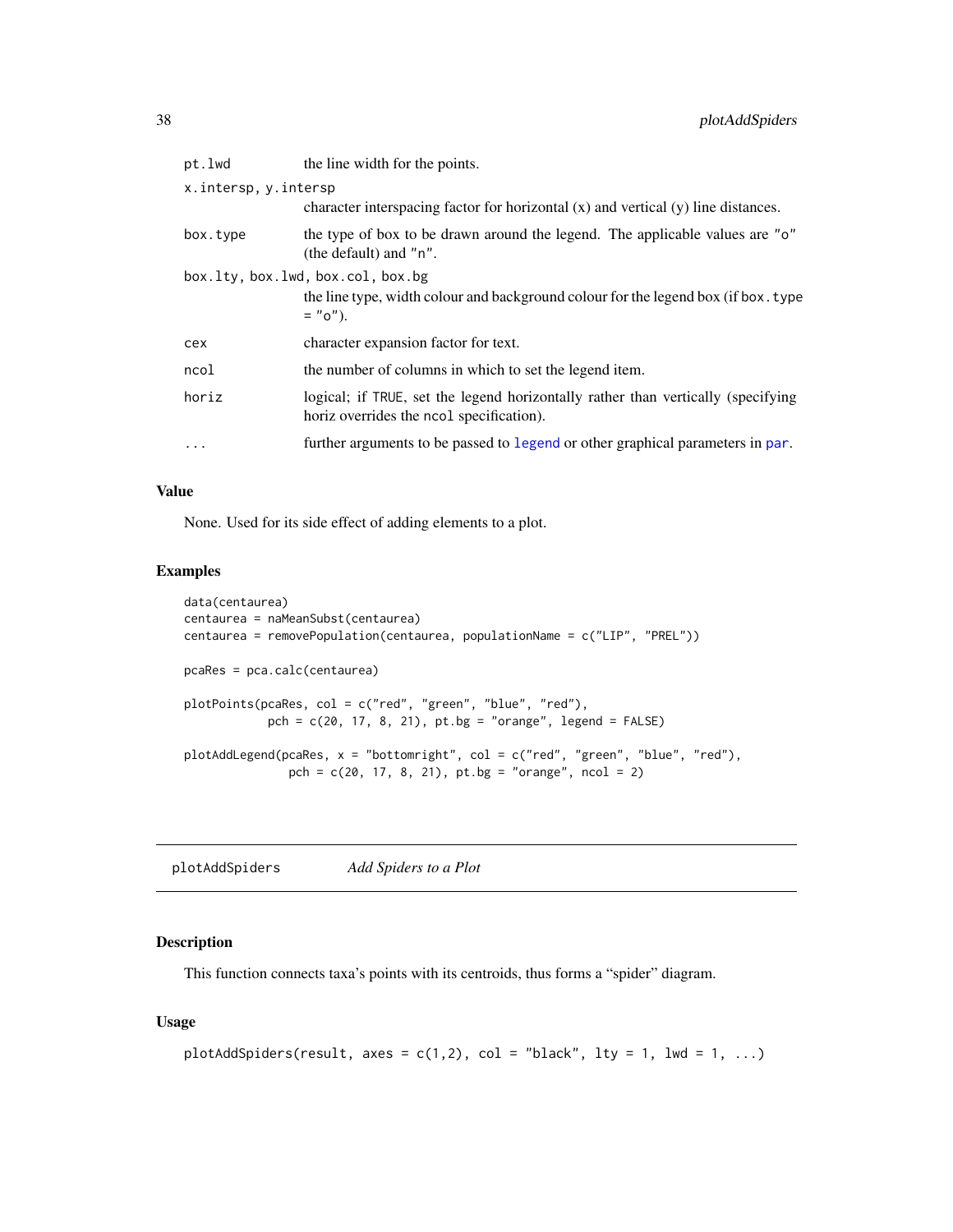# <span id="page-38-0"></span>plotCharacters 39

#### **Arguments**

| result   | result of pca.calc, pcoa.calc, nmds.calc, or cda.calc, has to by plotted at<br>first.                                                                             |
|----------|-------------------------------------------------------------------------------------------------------------------------------------------------------------------|
| axes     | x, y axes of plot.                                                                                                                                                |
| col      | the colours for labels.                                                                                                                                           |
| ltv      | the line type. Line types can either be specified as one of following types:<br>0=blank, 1=solid (default), 2=dashed, 3=dotted, 4=dotdash, 5=longdash, 6=twodash. |
| 1wd      | the line width.                                                                                                                                                   |
| $\cdots$ | further arguments to be passed to lines or other graphical parameters in par.                                                                                     |

## Value

None. Used for its side effect of adding elements to a plot.

#### Examples

```
data(centaurea)
centaurea = naMeanSubst(centaurea)
centaurea = removePopulation(centaurea, populationName = c("LIP", "PREL"))
pcaRes = pca.calc(centaurea)
plotPoints(pcaRes, col = c(rgb(255, 0, 0, max = 255, alpha = 150), # red
                          rgb(0, 255, 0, max = 255, alpha = 150), # greenrgb(0, 0, 255, max = 255, alpha = 150), # blue
                          rgb(0, 0, 0, max = 255, alpha = 150), # black
           legend = FALSE, xlim = c(-5, 7.5), ylim = c(-5, 5.5)plotAddLegend(pcaRes, col = c("red", "green", "blue", "black"), ncol = 2)
plotAddSpiders(pcaRes, col = c("red", "green", "blue", "black"))
plotPoints(pcaRes, col = c("red", "green", "blue","black"), legend = TRUE, cex = 0.4)
plotAddSpiders(pcaRes, col = c(rgb(255, 0, 0, max = 255, alpha = 150), # red
                               rgb(0, 255, 0, max = 255, alpha = 150), # greenrgb(0, 0, 255, max = 255, alpha = 150), # blue
                               rgb(0, 0, 0, max = 255, alpha = 150)) # black
```
plotCharacters *Draws Character's Contribution as Arrows*

### Description

The character's contribution to ordination axes are visualised as arrows.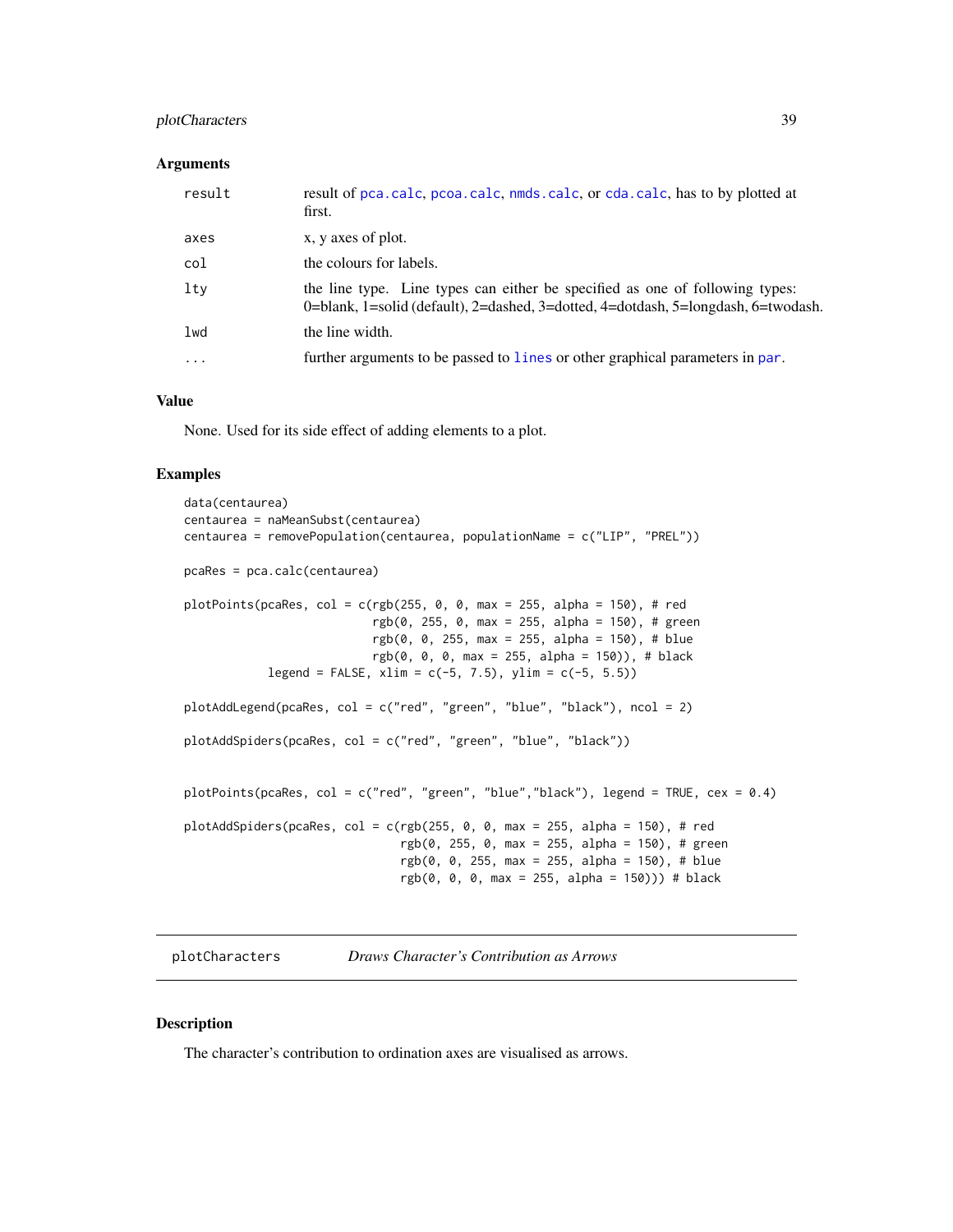```
plotCharcters(result, axes = c(1, 2), xlab = NULL, ylab = NULL,main = NULL, xlim = NULL, ylim = NULL, col = "red", length = 0.1,
   angle = 15, labels = TRUE, cex = 0.7, ...)
```
#### Arguments

| result     | an object of class peadata or cdadata.                                                                                                                                     |
|------------|----------------------------------------------------------------------------------------------------------------------------------------------------------------------------|
| axes       | x, y axes of plot.                                                                                                                                                         |
| xlab, ylab | a title of the respective axes.                                                                                                                                            |
| xlim, ylim | numeric vectors of length 2, giving the x and y coordinates ranges.                                                                                                        |
| main       | a main title for the plot.                                                                                                                                                 |
| col        | the colour for arrows.                                                                                                                                                     |
| length     | length of the edges of the arrow head (in inches).                                                                                                                         |
| angle      | angle from the shaft of the arrow to the edge of the arrow head.                                                                                                           |
| labels     | logical, if TRUE, labels are displayed. Only restricted number of parameters are<br>supported. For more precise labels plotting, use plotAddLabels.characters<br>directly. |
| cex        | character expansion factor for labels.                                                                                                                                     |
| $\cdots$   | further arguments to be passed to arrows or other graphical parameters in par.                                                                                             |

# Details

The distribution of samples in ordination space is driven by morphological characters. Each character has its own contribution to ordination axes. These contributions are visualised as arrows. The direction and length of the arrows characterize the impact of the morphological characters on the separation of objects along a given axis. This information is stored in eigenvectors or total canonical structure coefficients for principal component analysis of canonical discriminant analysis, respectively.

The plotCharacters method is not applicable to results of the principal coordinates analysis ([pcoa.calc](#page-29-1)) and non-metric multidimensional scaling ([nmds.calc](#page-25-1)) analyses, as the influence of original characters on new axes can not be directly derived, and variation explained by individual axes is unknown.

#### Value

None. Used for its side effect of producing a plot.

```
data(centaurea)
centaurea = naMeanSubst(centaurea)
centaurea = removePopulation(centaurea, populationName = c("LIP", "PREL"))
pcaRes = pca.calc(centaurea)
plotCharacters(pcaRes)
```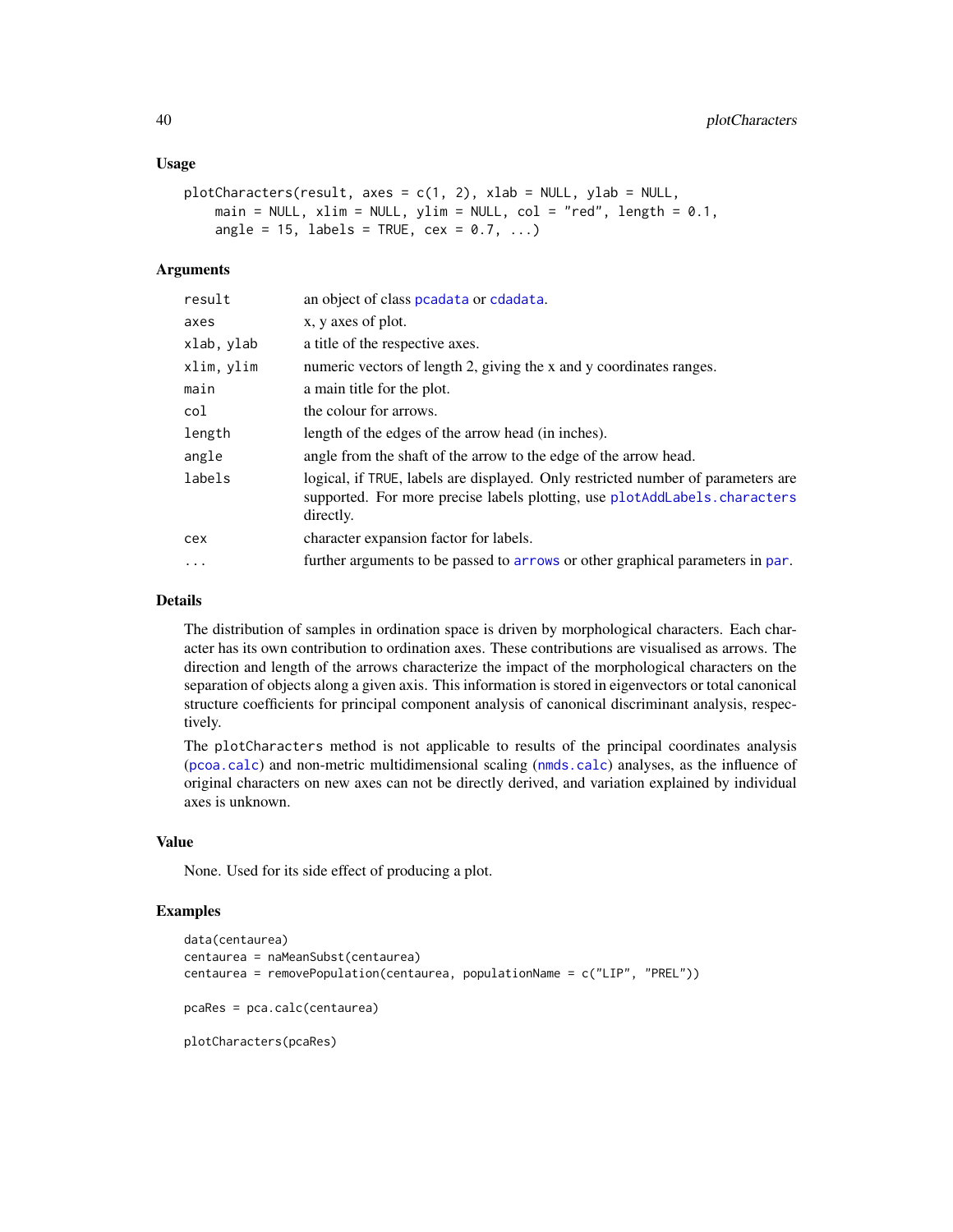<span id="page-40-0"></span>

A generic function for plotting ordination scores stored in [pcadata](#page-28-1), [pcoadata](#page-31-1), [nmdsdata](#page-27-1), and [cdadata](#page-6-1) objects.

#### Usage

```
plotPoints(result, axes = c(1,2), xlab = NULL, ylab = NULL,pch = 16, col = "black", pt.bg = "white", breaks = 1,
     ylim = NULL, xlim = NULL, labels = FALSE, legend = FALSE,
     legend.pos = "topright", ncol = 1, ...)
```
# Arguments

| result     | an object of class pcadata, pcoadata, nmdsdata, or cdadata.                                                                                                                                      |
|------------|--------------------------------------------------------------------------------------------------------------------------------------------------------------------------------------------------|
| axes       | x, y axes of plot.                                                                                                                                                                               |
| xlab, ylab | a title of the respective axes.                                                                                                                                                                  |
| pch        | a vector of plotting characters or symbols: see points.                                                                                                                                          |
| col        | the colours for points. Multiple colours can be specified so that each taxon can<br>be given its own colour. If there are fewer colours than taxa, they are recycled<br>in the standard fashion. |
| pt.bg      | the background colours for points. Multiple colours can be specified, as above.                                                                                                                  |
| breaks     | a numeric, giving the width of one histogram bar.                                                                                                                                                |
| xlim, ylim | the range of x and y axes.                                                                                                                                                                       |
| labels     | logical, if TRUE, labels are displayed. Only restricted number of parameters<br>are supported. For more precise labels plotting, use plotAddLabels.points<br>directly.                           |
| legend     | logical, if TRUE, legend is displayed. Only restricted number of legend param-<br>eters are supported. For more precise legend plotting, use plotAddLegend di-<br>rectly.                        |
| legend.pos | a single keyword from the list "bottomright", "bottom", "bottomleft", "left",<br>"topleft", "top", "topright", "right", and "center", to be used to position<br>the legend.                      |
| ncol       | the number of columns in which to set the legend items.                                                                                                                                          |
| .          | further arguments to be passed to plot. default or other graphical parameters<br>in par.                                                                                                         |

## Details

This generic method holds separate implementations of plotting points for [pcadata](#page-28-1), [pcoadata](#page-31-1), [nmdsdata](#page-27-1), and [cdadata](#page-6-1) objects. If only one axis exists, sample scores are displayed as a histogram.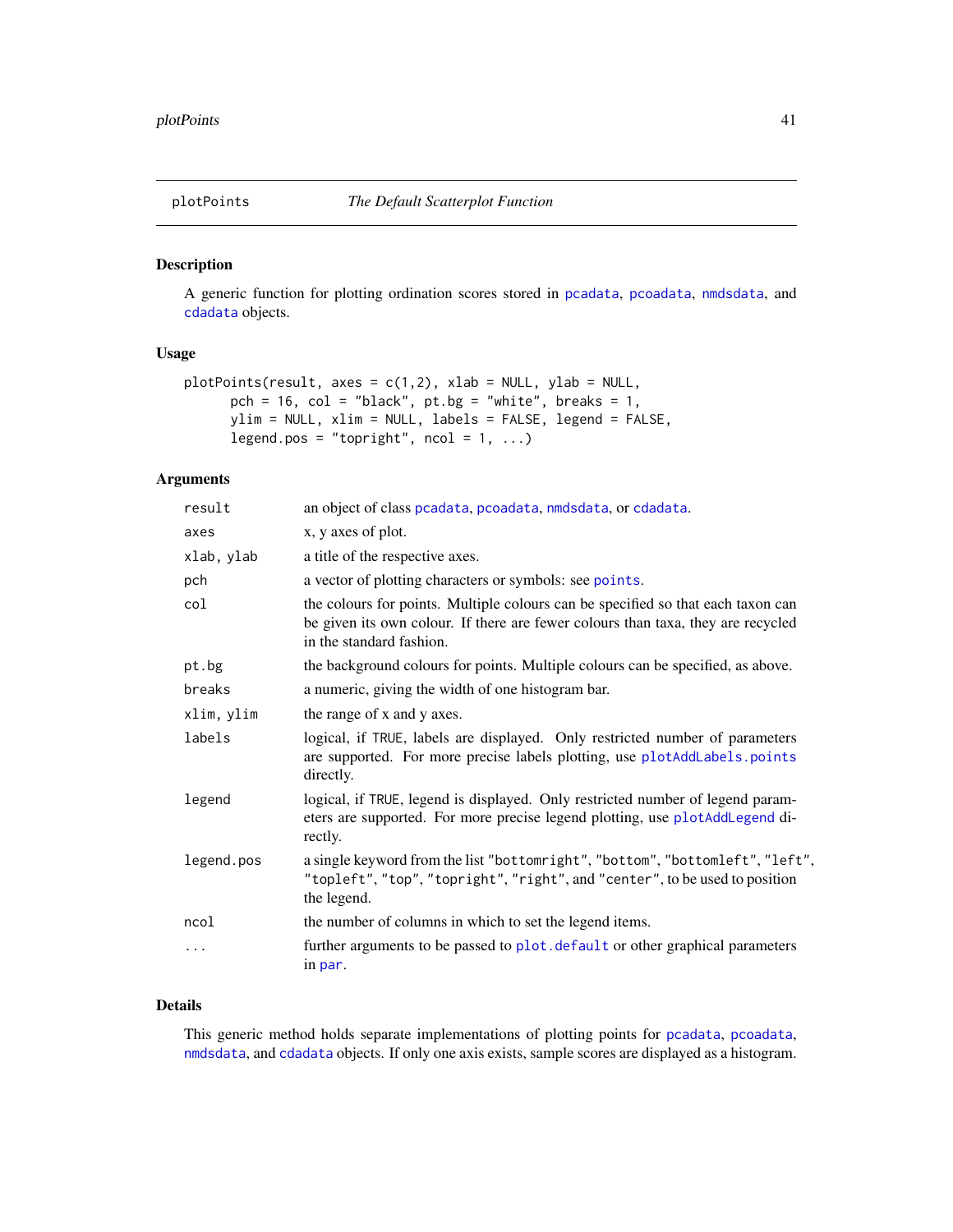None. Used for its side effect of producing a plot.

## Examples

```
data(centaurea)
centaurea = naMeanSubst(centaurea)
centaurea = removePopulation(centaurea, populationName = c("LIP", "PREL"))
pcaRes = pca.calc(centaurea)
plotPoints(pcaRes, axes = c(1,2), col = c("red", "green", "blue", "red"),pch = c(20, 17, 8, 21), pt.bg = "orange", legend = TRUE, legend.pos = "bottomright")
plotPoints(pcaRes, main = "My PCA plot", frame.plot = FALSE, cex = 0.8)
cdaRes = cda.calc(centaurea)
plotPoints(cdaRes, col = c("red", "green", "blue", "red"),
  pch = c(20, 17, 8, 21), pt.bg = "orange", legend = TRUE)
```

| popul0TU |
|----------|
|----------|

**Population Means** 

#### Description

This function calculates the average value for each character in each population, with the pairwise deletion of missing data.

#### Usage

```
populOTU(object)
```
#### Arguments

object an object of class [morphodata](#page-23-1).

# Details

This function returns morphodata object, where each population is used as the operational taxonomic unit (OTUs), thus is represented by single "individual" (row) with average values for each character. Note that when using populations as OTUs, they are handled with the same weight in all analyses (disregarding population size, within-population variation, etc.)

<span id="page-41-0"></span>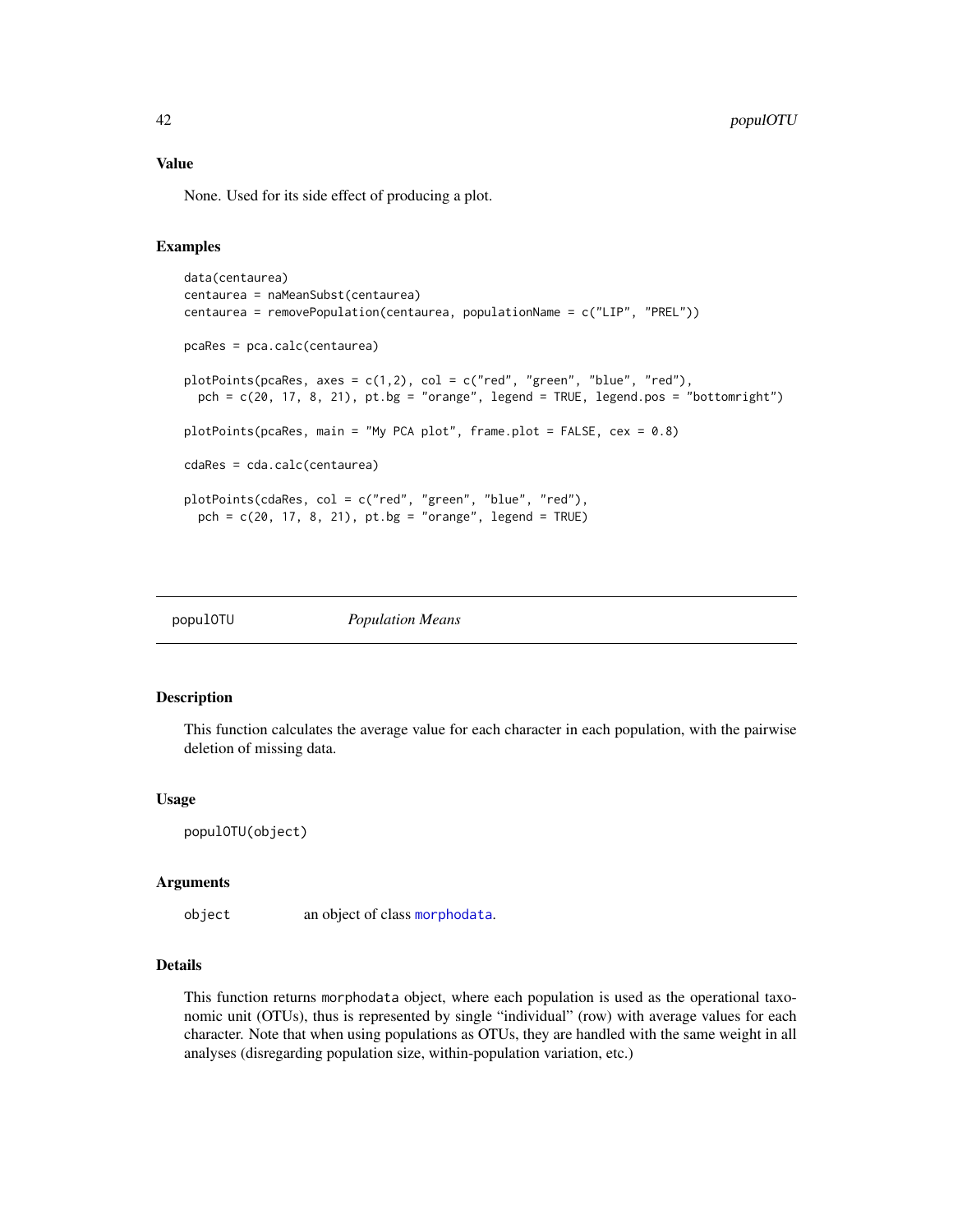# <span id="page-42-0"></span>qqnormCharacter 43

# Value

an object of class [morphodata](#page-23-1) with the following elements:

| ID         | IDs of each row of data object.                                                                   |
|------------|---------------------------------------------------------------------------------------------------|
| Population | population membership of each row of data object.                                                 |
| Taxon      | taxon membership of each row of data object.                                                      |
| data       | data, frame of individuals (rows) and values of measured morphological char-<br>acters (columns). |

# Examples

data(centaurea)

pops = populOTU(centaurea)

qqnormCharacter *Quantile-Quantile Plots*

#### Description

Q-Q plots are produced for the level of taxa/groups, to displays a deviation of morphological characters of each taxon from the normal distribution (line).

## Usage

```
qqnormCharacter(object, character, taxon = levels(object$Taxon), main = NULL, ...)
```
qqnormAll(object, folderName = "qqnormPlots", taxon = levels(object\$Taxon), main = NULL, width = 480, height = 480, units = "px", ...)

| object     | an object of class morphodata.                                                                                      |
|------------|---------------------------------------------------------------------------------------------------------------------|
| character  | a morphological character used to plot Q-Q plot.                                                                    |
| folderName | folder to save produced Q-Q plots.                                                                                  |
| taxon      | taxa which should be plotted, default is to plot all of the taxa.                                                   |
| main       | main title for the plot.                                                                                            |
| width      | the width of the figure.                                                                                            |
| height     | the height of the figure.                                                                                           |
| units      | the units in which height and width are given. Can be "px" (pixels, the de-<br>fault), "in" (inches), "cm" or "mm". |
| $\cdots$   | further arguments to be passed to ganorm or graphical parameters par.                                               |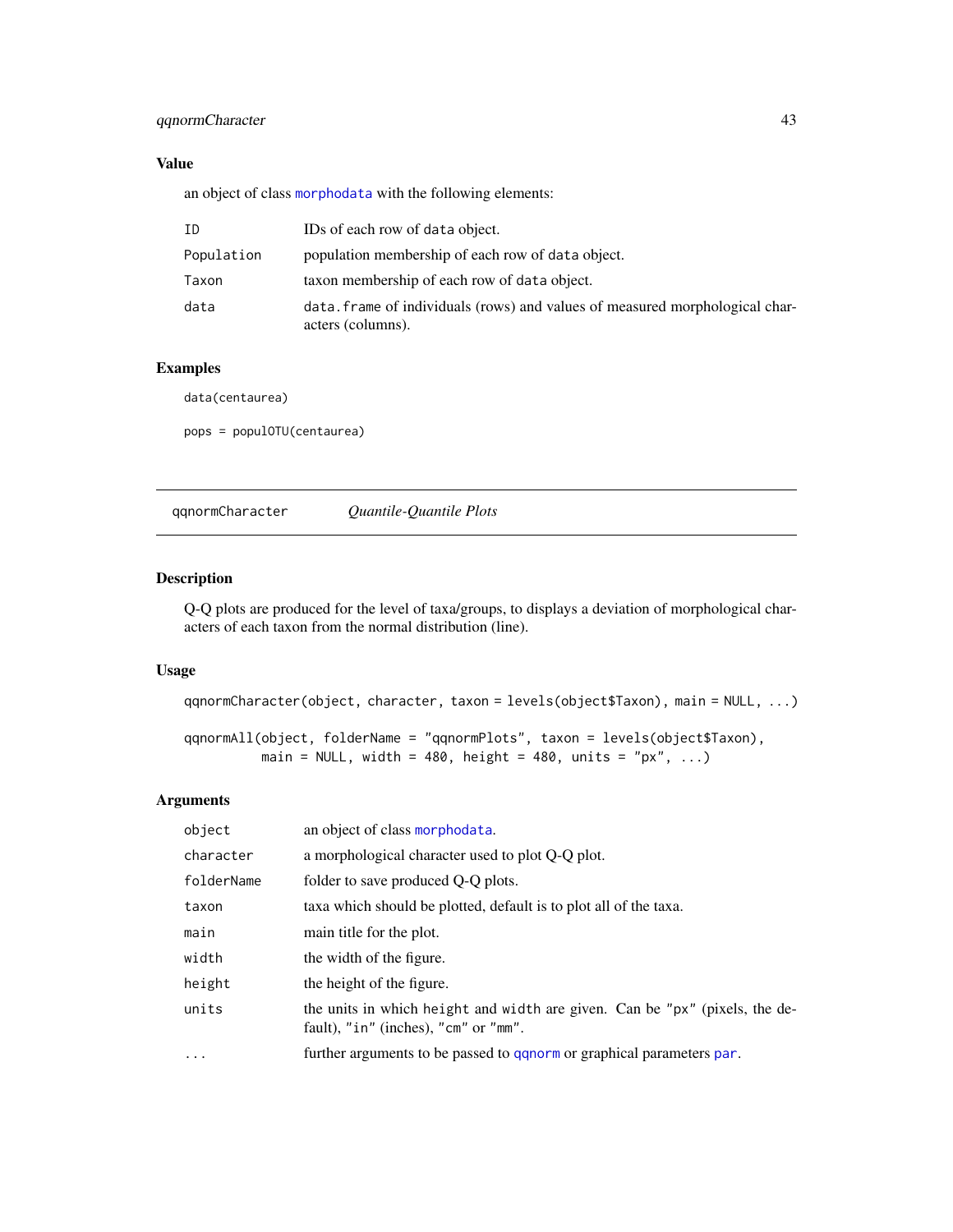# <span id="page-43-0"></span>Value

None. Used for its side effect of producing a plot(s).

## Examples

```
data(centaurea)
```

```
qqnormCharacter(centaurea, character = "SF")
```
## Not run: qqnormAll(centaurea, folderName = "../qqnormPlots")

read.morphodata *Data Input and Description*

# Description

This function imports data and produces a [morphodata](#page-23-1) object from it.

# Usage

```
read.morphodata(file, dec = ".", sep = "\t", ...)
```
## S3 method for class 'morphodata'

samples(object)

populations(object)

taxa(object)

# Arguments

| file   | the file which the data are to be read from or a connection for reading (e.g.,<br>"clipboard"). |
|--------|-------------------------------------------------------------------------------------------------|
| dec    | the character used for decimal points.                                                          |
| sep    | the column separator character.                                                                 |
| object | an object of class morphodata.                                                                  |
| .      | further arguments to be passed to read, table function.                                         |

# Details

The function expects the following data structure:

(1) the first row contains variable names;

(2) the following rows contains individuals, single individual per row;

(3) the first three columns include unique identifiers for individuals, populations and taxa/groups,

respectively. Columns have to be named as "ID", "Population" and "Taxon";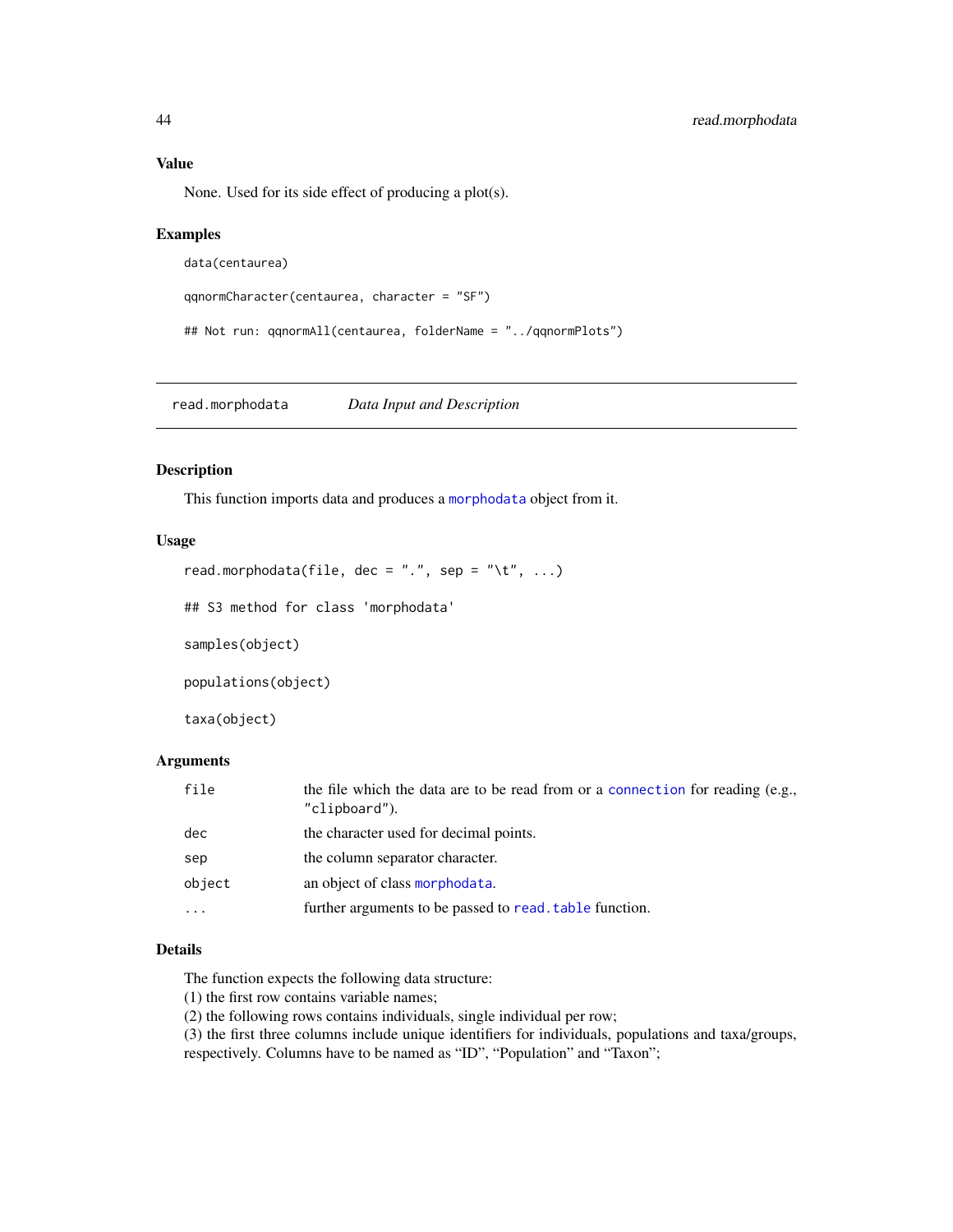#### <span id="page-44-0"></span>removeTaxon 45

(4) starting from the fourth column, any number of quantitative or binary morphological characters may be recorded. Any variable names can be used (avoiding spaces and special characters);

If there are missing values in the data, they must be represented as empty cells or by the text NA, not zero, space or any other character. Example dataset in txt and xlsx formats are stored in the "extdata" directory of the MorphoTools2 package installation directory. To find the path to the package location run system.file("extdata", package = "MorphoTools2").

## Value

an object of class [morphodata](#page-23-1) with the following elements:

| ΙD         | IDs of each row of data object.                                                                   |
|------------|---------------------------------------------------------------------------------------------------|
| Population | population membership of each row of data object.                                                 |
| Taxon      | taxon membership of each row of data object.                                                      |
| data       | data. frame of individuals (rows) and values of measured morphological char-<br>acters (columns). |

## See Also

[characters](#page-7-1)

#### Examples

```
data = read.morphodata(file = system.file("extdata", "centaurea.txt",
   package = "MorphoTools2"), dec = ".", sep = "\t")
## Not run: data = read.morphodata(file = "morphodata.txt", dec = ".", sep = "\t")
## Not run: data = read.morphodata("clipboard")
summary(data)
samples(data)
populations(data)
taxa(data)
```

| removeTaxon |                   |  | Remove Items (Taxa, Populations, Morphological Characters) from |  |
|-------------|-------------------|--|-----------------------------------------------------------------|--|
|             | Morphodata Object |  |                                                                 |  |

# **Description**

These functions remove particular taxa, populations, samples or morphological characters from morphodata object. The samples can be deleted by names using sampleName argument, or each sample above the desired threshold missingPercentage will be deleted. Only one parameter can be specified in one run.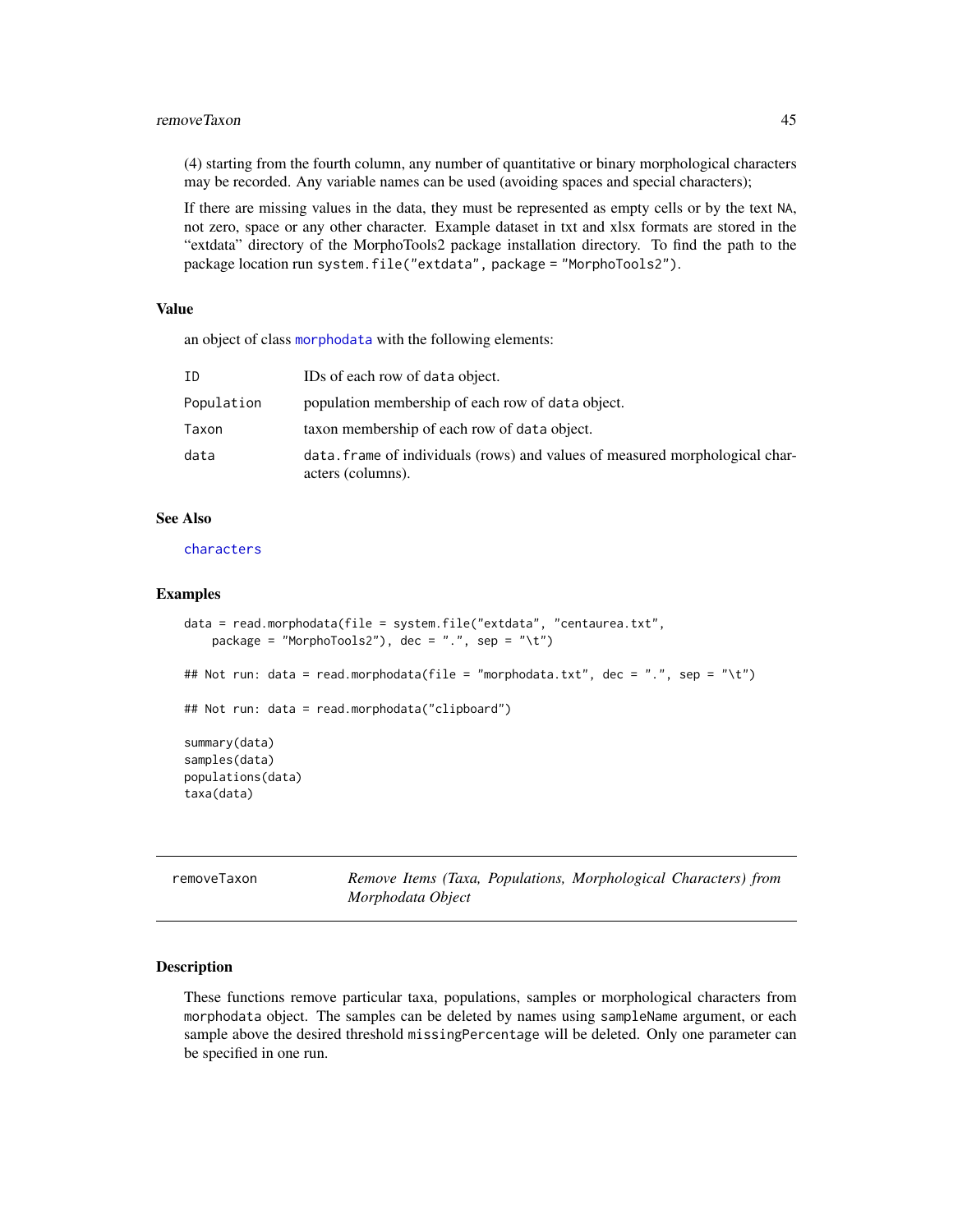## 46 removeTaxon

# Usage

```
removeTaxon(object, taxonName)
removePopulation(object, populationName)
removeSample(object, sampleName = NULL, missingPercentage = NA)
removeCharacter(object, characterName)
```
# Arguments

| object            | object of class morphodata.                                                                          |
|-------------------|------------------------------------------------------------------------------------------------------|
| taxonName         | vector of taxa to be removed.                                                                        |
|                   | populationName vector of populations to be removed.                                                  |
| sampleName        | vector of samples to be removed.                                                                     |
| missingPercentage |                                                                                                      |
|                   | a numeric, samples holding more missing data than specified by missingPercentage<br>will be removed. |
| characterName     | vector of characters to be removed.                                                                  |

## Value

an object of class [morphodata](#page-23-1) with the following elements:

| ΙD         | IDs of each row of data object.                                                                   |
|------------|---------------------------------------------------------------------------------------------------|
| Population | population membership of each row of data object.                                                 |
| Taxon      | taxon membership of each row of data object.                                                      |
| data       | data. frame of individuals (rows) and values of measured morphological char-<br>acters (columns). |

```
data(centaurea)
```

```
centaurea.3tax = removeTaxon(centaurea, "hybr")
centaurea.PsSt = removeTaxon(centaurea, c("ph", "hybr"))
centaurea.short = removePopulation(centaurea, c("LIP", "PREL"))
centaurea.NA_0.1 = removeSample(centaurea, missingPercentage = 0.1)
centaurea.short = removeCharacter(centaurea, "LL")
```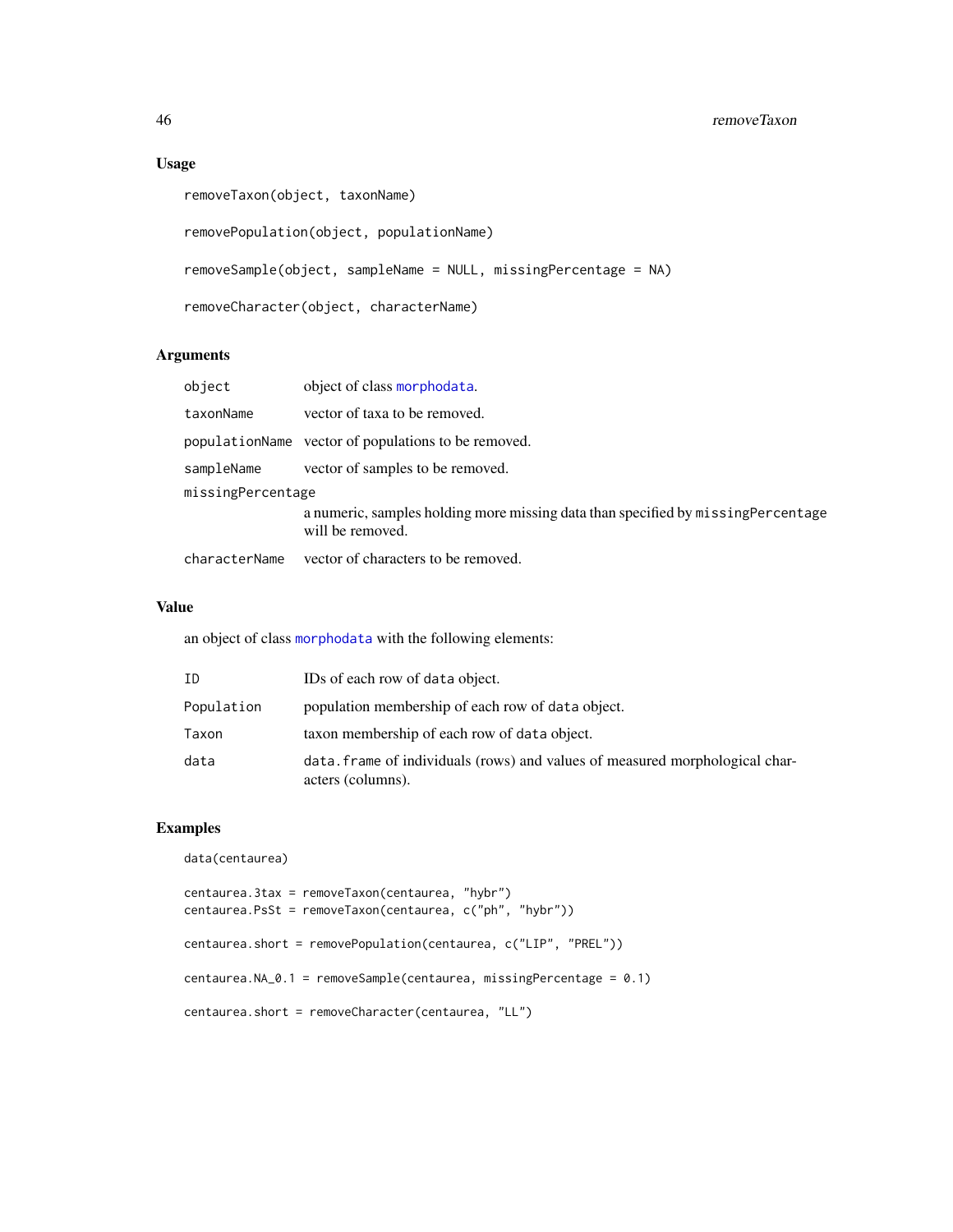<span id="page-46-0"></span>Calculates the Shapiro-Wilk normality test of characters for taxa.

# Usage

```
shapiroWilkTest(object, p.value = 0.05)
```
# Arguments

| object  | an object of class morphodata.                                                                                                                                                                          |
|---------|---------------------------------------------------------------------------------------------------------------------------------------------------------------------------------------------------------|
| p.value | a number or NA are acceptable. In the case of number, the output will be format-<br>ted as "normally distributed" or "NOT normally distributed". In the case<br>of NA, exact p-values will be returned. |

## Value

A data.frame, storing results of Shapiro-Wilk normality test.

# Examples

```
data(centaurea)
sW = shapiroWilkTest(centaurea)
## Not run: exportRes(sW, file = "sW_test.txt")
sW = shapiroWilkTest(centaurea, p.value = NA)
## Not run: exportRes(sW, file = "sW_test.txt")
```
stepdisc.calc *Stepwise Discriminant Analysis*

# Description

This function perform stepwise discriminant analysis.

## Usage

```
stepdisc.calc(object, FToEnter = 0.15, FToStay = 0.15)
```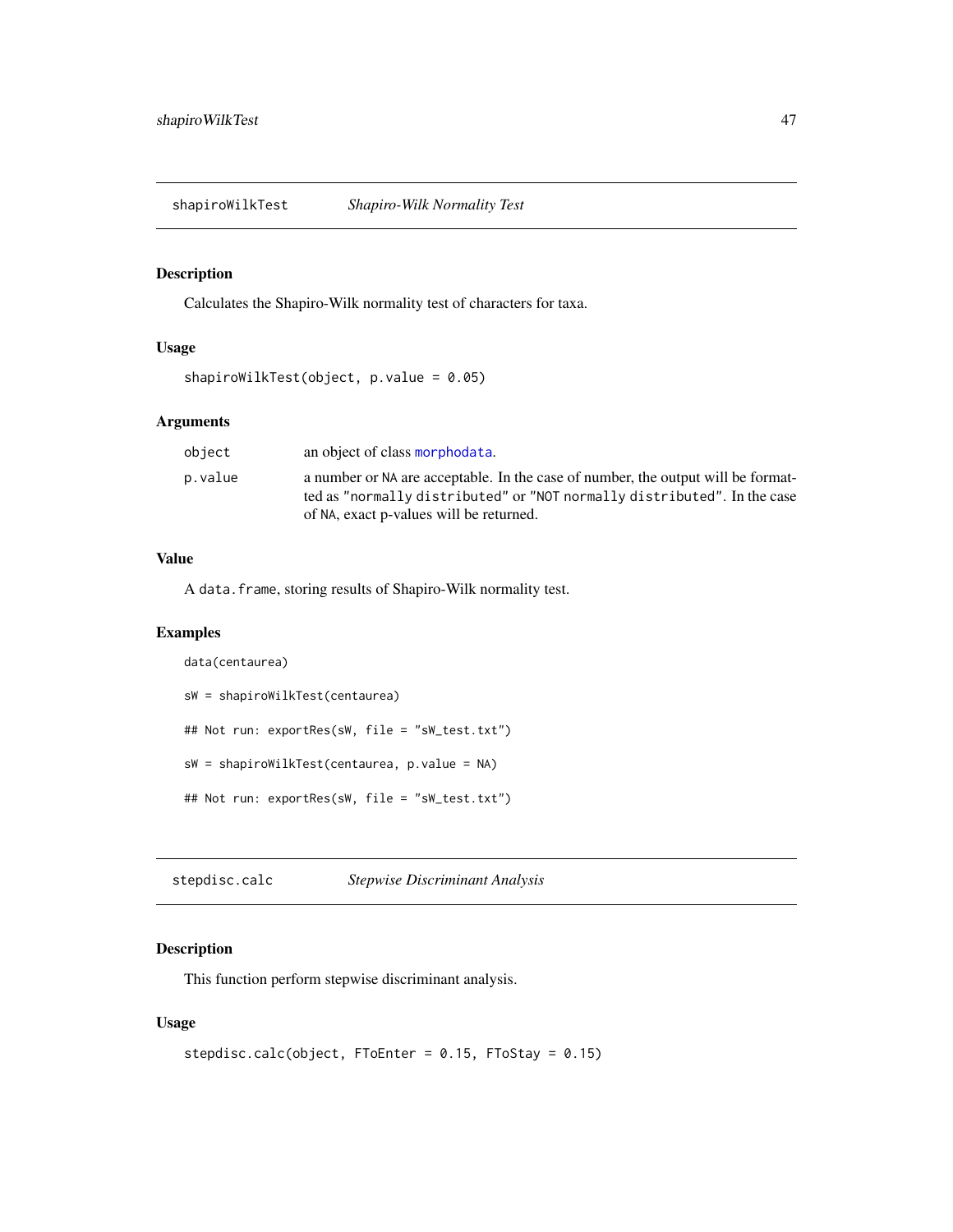<span id="page-47-0"></span>48 summary

#### Arguments

| object   | an object of class morphodata.                            |
|----------|-----------------------------------------------------------|
| FToEnter | significance levels for a variable to enter the subset.   |
| FToStay  | significance levels for a variable to stay in the subset. |

## Details

The stepdisc.calc function performs a stepwise discriminant analysis to select the "best" subset of the quantitative variables for use in discriminating among the groups (taxa).

## Value

None. Used for its side effect.

# Examples

```
data(centaurea)
centaurea = naMeanSubst(centaurea)
centaurea = removePopulation(centaurea, populationName = c("LIP", "PREL"))
```
stepdisc.calc(centaurea)

summary *Object Summaries*

#### Description

summary methods for classes [morphodata](#page-23-1), [pcadata](#page-28-1), [pcoadata](#page-31-1), [nmdsdata](#page-27-1), [cdadata](#page-6-1), and [classifdata](#page-11-1).

## Usage

```
## S3 method for class 'morphodata'
summary(object, ...)
## S3 method for class 'pcadata'
summary(object, ...)
## S3 method for class 'pcoadata'
summary(object, ...)
## S3 method for class 'nmdsdata'
summary(object, ...)
## S3 method for class 'cdadata'
summary(object, ...)
## S3 method for class 'classifdata'
summary(object, ...)
```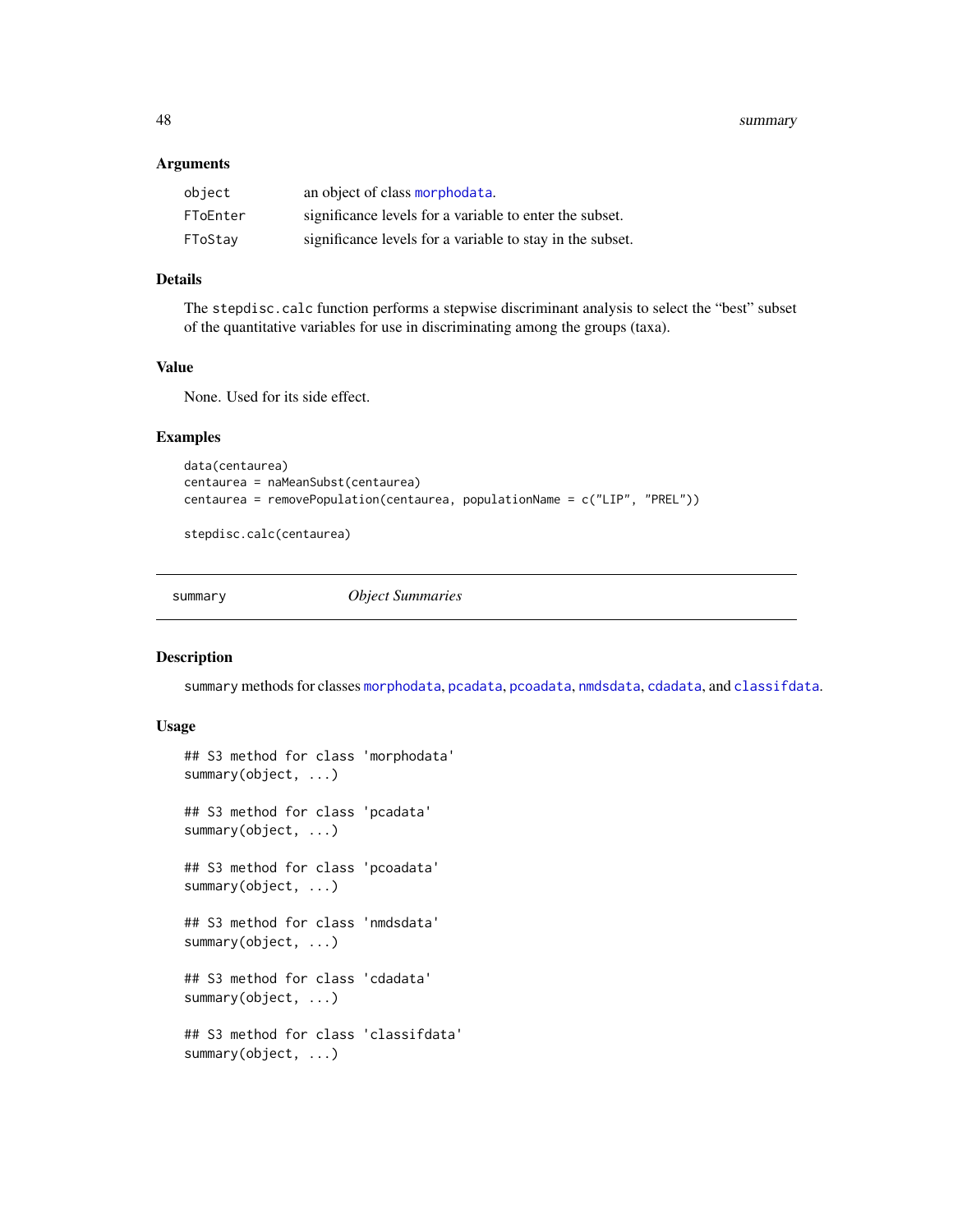# <span id="page-48-0"></span>transformCharacter 49

## Arguments

| object   | an object of class morphodata, peadata, peoadata, nedsdata, cdadata, or |
|----------|-------------------------------------------------------------------------|
|          | classifdata.                                                            |
| $\cdots$ | additional arguments affecting the summary produced.                    |

# Value

None. Used for its side effect.

transformCharacter *Transformation of Character*

#### Description

This function transforms morphological characters by applying another function passed in the argument.

#### Usage

```
transformCharacter(object, character, FUN, newName = NULL)
```
#### Arguments

| object     | an object of class morphodata.                                                                               |
|------------|--------------------------------------------------------------------------------------------------------------|
| character  | a morphological character that should be transformed.                                                        |
| <b>FUN</b> | the transforming function to be applied to character.                                                        |
| newName    | a name to rename the original character. If NULL, the name of the transformed<br>character remains the same. |

# Details

Transformation is applied to characters to improve their distribution (to become normally distributed or at least to achieve lesser deviation from normality). The FUN argument takes any function, able to accept as input any value of the character specified by character argument.

Note that, when using a log transformation, a constant should be added to all values to make them all positive before transformation (if there are zero values in the data), because the argument of the logarithm can be only positive numbers. The arcsine transformation is applicable for proportions and percentages (for values ranging from 0 to 1).

### Value

an object of class [morphodata](#page-23-1) with the following elements:

| ΙD         | IDs of each row of data object.                                              |
|------------|------------------------------------------------------------------------------|
| Population | population membership of each row of data object.                            |
| Taxon      | taxon membership of each row of data object.                                 |
| data       | data. frame of individuals (rows) and values of measured morphological char- |
|            | acters (columns).                                                            |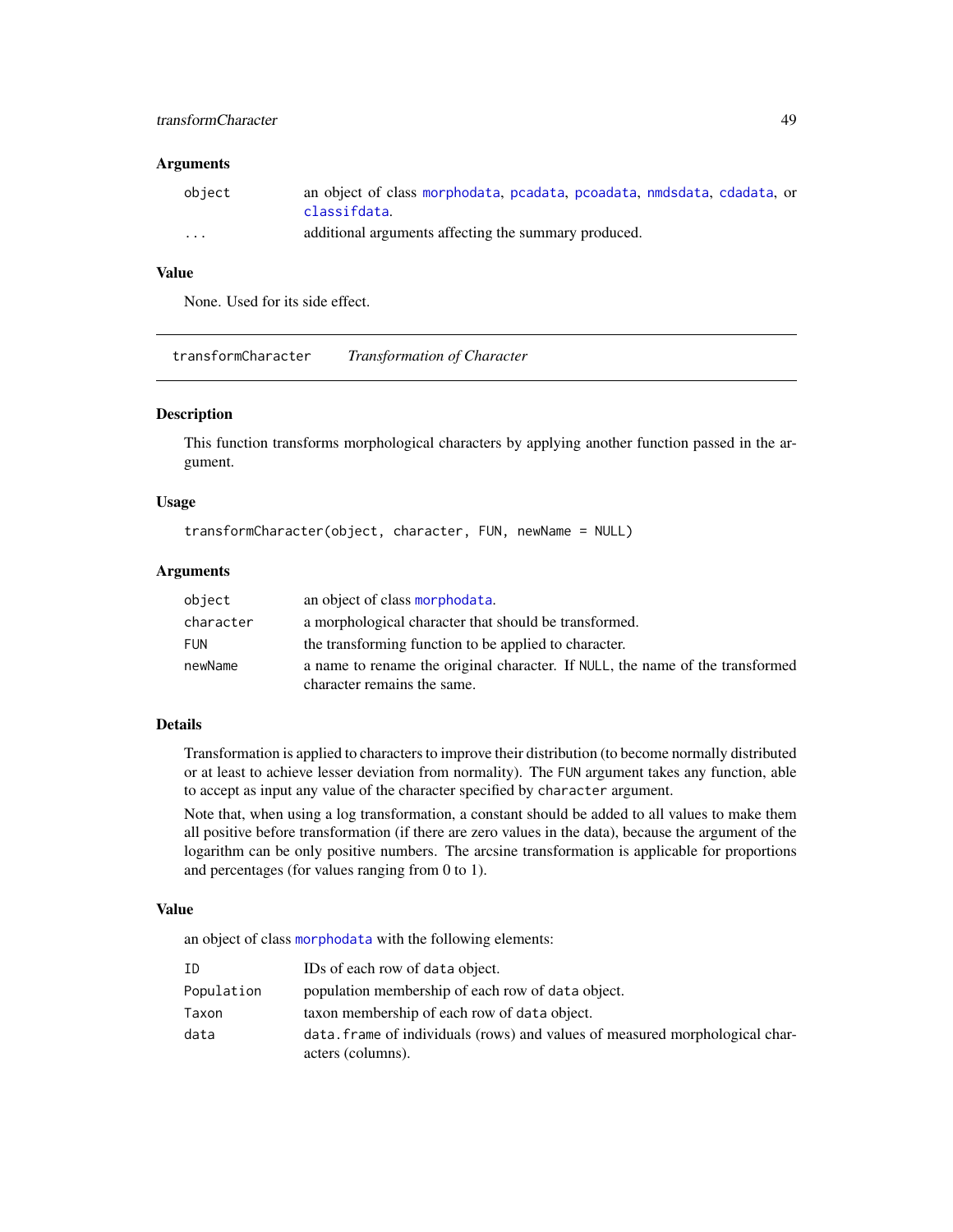## Examples

data(centaurea)

```
# For a right-skewed (positive) distribution can be used:
# Logarithmic transformation
cTransf = transformCharacter(centaurea, character = "SF", FUN = function(x) log(x+1))
cTransf = transformCharacter(centaurea, character = "SF", FUN = function(x) log10(x+1))
# Square root transformation
cTransf = transformCharacter(centaurea, character = "SF", FUN = function(x) sqrt(x))
# Cube root transformation
cTransf = transformCharacter(centaurea, character = "SF", FUN = function(x) x^*(1/3))
# Arcsine transformation
cTransf = transformCharacter(centaurea, character = "SF", FUN = function(x) asin(sqrt(x)))
# For a left-skewed (negative) distribution can be used:
# Logarithmic transformation
cTransf = transformCharacter(centaurea, character="SF", FUN=function(x) log((max(x)+1)-x))
cTransf = transformCharacter(centaurea, character="SF", FUN=function(x) log10((max(x)+1)-x))
# Square root transformation
cTransf = transformCharacter(centaurea, character="SF", FUN=function(x) sqrt((max(x)+1)-x))
# Cube root transformation
cTransf = transformCharacter(centaurea, character="SF", FUN=function(x) ((max(x)+1)-x)^(1/3))
# Arcsine transformation
cTransf = transformCharacter(centaurea, character="SF", FUN=function(x) asin(sqrt((max(x))-x)))
```
viewMorphodata *Invoke a Data Viewer*

#### **Description**

Invoke a spreadsheet-style data viewer on a data stored in [morphodata](#page-23-1) class.

#### Usage

```
viewMorphodata(object)
```
#### Arguments

object an object of class [morphodata](#page-23-1).

#### Value

None. Used for its side effect.

<span id="page-49-0"></span>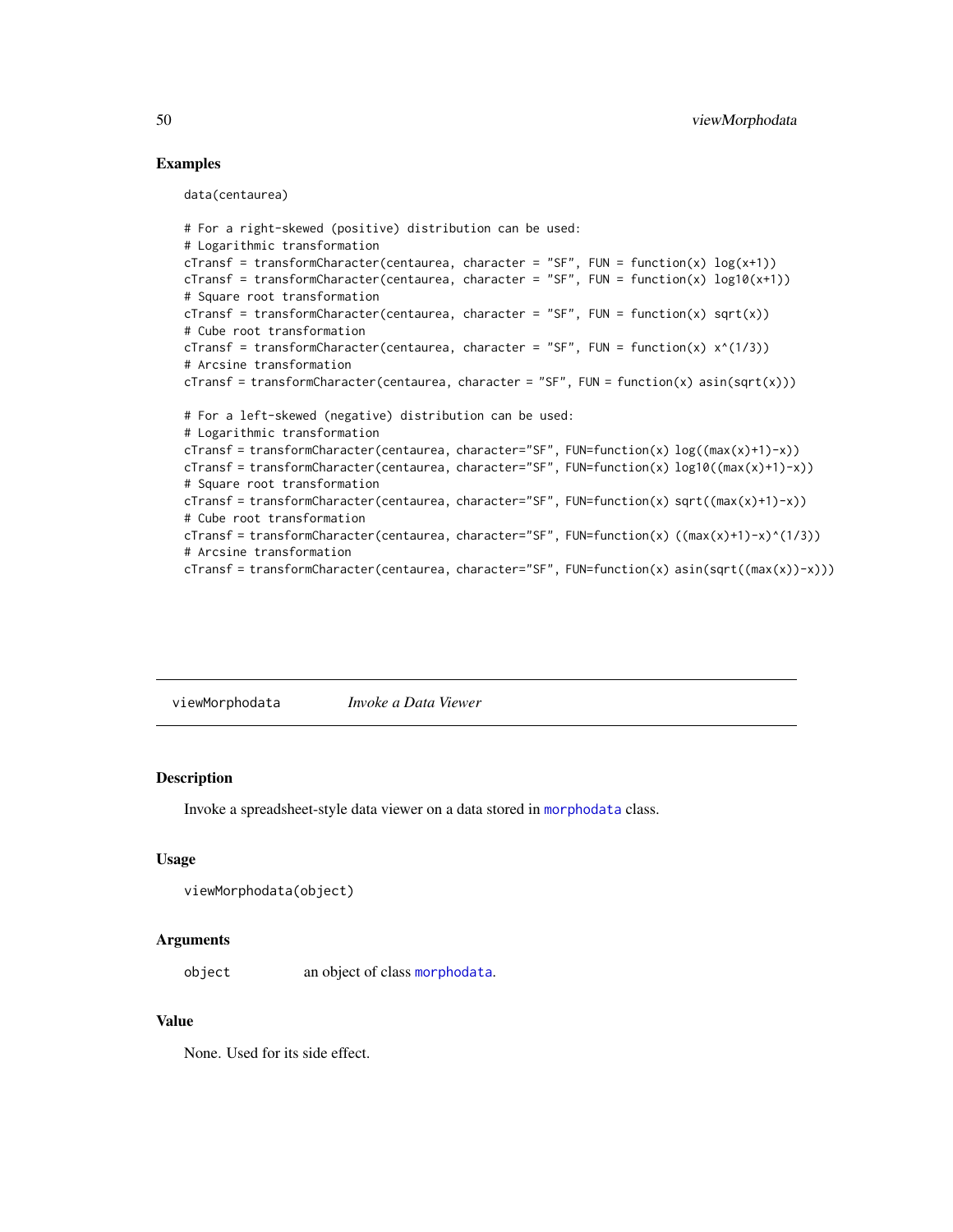# viewMorphodata 51

# Examples

data(centaurea)

## Not run: viewMorphodata(centaurea)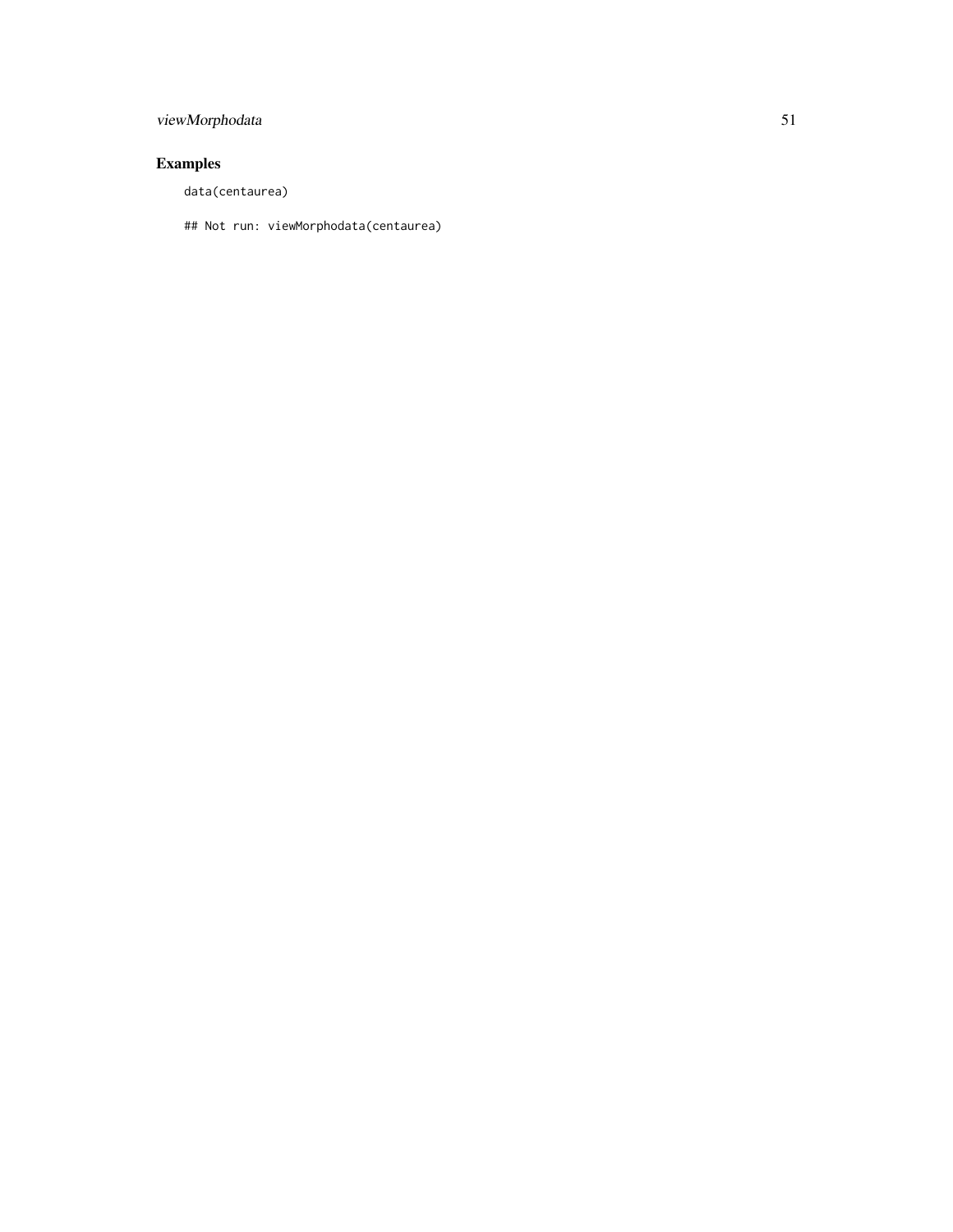# <span id="page-51-0"></span>**Index**

∗ datasets centaurea, [7](#page-6-0) arrows, *[40](#page-39-0)* boxMTest, [3](#page-2-0) boxplot, *[4,](#page-3-0) [5](#page-4-0)* boxplotAll *(*boxplotCharacter*)*, [4](#page-3-0) boxplotCharacter, [4](#page-3-0) bxp, *[4](#page-3-0)* cda.calc, [5,](#page-4-0) *[34](#page-33-0)*, *[36,](#page-35-0) [37](#page-36-0)*, *[39](#page-38-0)* cdadata, *[6](#page-5-0)*, [7,](#page-6-0) *[8](#page-7-0)*, *[32,](#page-31-0) [33](#page-32-0)*, *[35,](#page-34-0) [36](#page-35-0)*, *[40,](#page-39-0) [41](#page-40-0)*, *[48,](#page-47-0) [49](#page-48-0)* centaurea, [7](#page-6-0) characters, [8,](#page-7-0) *[45](#page-44-0)* classif.knn, *[10](#page-9-0)*, *[12,](#page-11-0) [13](#page-12-0)*, *[23](#page-22-0)* classif.knn *(*classif.lda*)*, [9](#page-8-0) classif.lda, [9,](#page-8-0) *[10](#page-9-0)*, *[12,](#page-11-0) [13](#page-12-0)*, *[23](#page-22-0)* classif.matrix, *[10](#page-9-0)*, [11,](#page-10-0) *[13](#page-12-0)* classif.qda, *[10](#page-9-0)*, *[12,](#page-11-0) [13](#page-12-0)*, *[23](#page-22-0)* classif.qda *(*classif.lda*)*, [9](#page-8-0) classifdata, *[10,](#page-9-0) [11](#page-10-0)*, [12,](#page-11-0) *[13](#page-12-0)*, *[19](#page-18-0)*, *[48,](#page-47-0) [49](#page-48-0)* classifSample.knn, *[23](#page-22-0)* classifSample.knn *(*classifSample.lda*)*, [12](#page-11-0) classifSample.lda, *[10](#page-9-0)*, [12,](#page-11-0) *[23](#page-22-0)* classifSample.qda, *[23](#page-22-0)* classifSample.qda *(*classifSample.lda*)*, [12](#page-11-0) clust, [14](#page-13-0) cmdscale, *[30](#page-29-0)* connection, *[18](#page-17-0)*, *[44](#page-43-0)* cormat, [16](#page-15-0) cormatSignifTest, *[16](#page-15-0)* cormatSignifTest *(*cormat*)*, [16](#page-15-0) descrAll *(*descrTaxon*)*, [17](#page-16-0) descrPopulation *(*descrTaxon*)*, [17](#page-16-0) descrTaxon, [17](#page-16-0) exportRes, *[16](#page-15-0)*, [18](#page-17-0)

hclust, *[14](#page-13-0)* head.classifdata *(*head.morphodata*)*, [19](#page-18-0) head.morphodata, [19](#page-18-0) hist, *[20](#page-19-0)* histAll *(*histCharacter*)*, [20](#page-19-0) histCharacter, [20](#page-19-0) keepCharacter *(*keepTaxon*)*, [21](#page-20-0) keepPopulation *(*keepTaxon*)*, [21](#page-20-0) keepSample *(*keepTaxon*)*, [21](#page-20-0) keepTaxon, [21](#page-20-0) knn.select, *[10](#page-9-0)*, *[13](#page-12-0)*, [22](#page-21-0) legend, *[38](#page-37-0)* lines, *[34](#page-33-0)*, *[39](#page-38-0)* missingCharactersTable, [23](#page-22-0) missingSamplesTable, [24](#page-23-0) monoMDS, *[26](#page-25-0)* morphodata, *[3](#page-2-0)[–5](#page-4-0)*, *[8,](#page-7-0) [9](#page-8-0)*, *[12](#page-11-0)*, *[14](#page-13-0)*, *[16,](#page-15-0) [17](#page-16-0)*, *[19](#page-18-0)[–24](#page-23-0)*, [24,](#page-23-0) *[25,](#page-24-0) [26](#page-25-0)*, *[28](#page-27-0)*, *[30](#page-29-0)*, *[42](#page-41-0)[–50](#page-49-0)* naMeanSubst, [25](#page-24-0) nmds.calc, [26,](#page-25-0) *[34](#page-33-0)*, *[36,](#page-35-0) [37](#page-36-0)*, *[39,](#page-38-0) [40](#page-39-0)* nmdsdata, *[27](#page-26-0)*, [28,](#page-27-0) *[32,](#page-31-0) [33](#page-32-0)*, *[36](#page-35-0)*, *[41](#page-40-0)*, *[48,](#page-47-0) [49](#page-48-0)* par, *[20](#page-19-0)*, *[33](#page-32-0)[–36](#page-35-0)*, *[38](#page-37-0)[–41](#page-40-0)*, *[43](#page-42-0)* pca.calc, [28,](#page-27-0) *[34](#page-33-0)*, *[36,](#page-35-0) [37](#page-36-0)*, *[39](#page-38-0)* pcadata, *[8](#page-7-0)*, *[28](#page-27-0)*, [29,](#page-28-0) *[32,](#page-31-0) [33](#page-32-0)*, *[35,](#page-34-0) [36](#page-35-0)*, *[40,](#page-39-0) [41](#page-40-0)*, *[48,](#page-47-0) [49](#page-48-0)* pcoa.calc, [30,](#page-29-0) *[34](#page-33-0)*, *[36,](#page-35-0) [37](#page-36-0)*, *[39,](#page-38-0) [40](#page-39-0)* pcoadata, *[31,](#page-30-0) [32](#page-31-0)*, [32,](#page-31-0) *[33](#page-32-0)*, *[36](#page-35-0)*, *[41](#page-40-0)*, *[48,](#page-47-0) [49](#page-48-0)* persp, *[33](#page-32-0)* plot, *[34](#page-33-0)* plot.default, *[41](#page-40-0)* plot3D, *[33](#page-32-0)* plot3Dpoints, [32](#page-31-0) plotAddEllipses, [34](#page-33-0) plotAddLabels.characters, [35,](#page-34-0) *[40](#page-39-0)* plotAddLabels.points, [36,](#page-35-0) *[41](#page-40-0)* plotAddLegend, *[33](#page-32-0)*, [37,](#page-36-0) *[41](#page-40-0)*